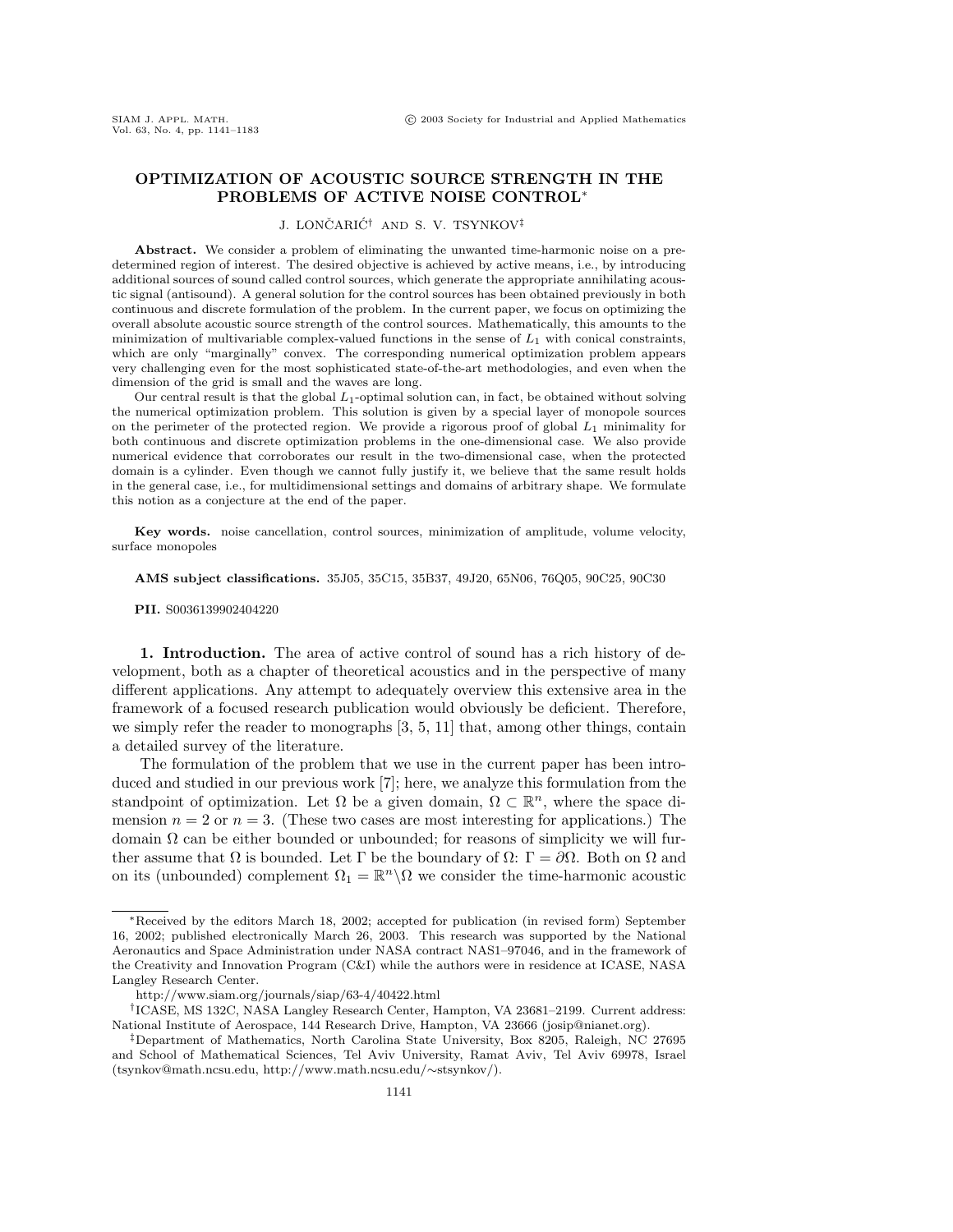field  $u = u(x)$ ,  $x \in \mathbb{R}^n$ , governed by the nonhomogeneous Helmholtz equation:

*L*u ≡ ∆u + k<sup>2</sup> (1.1) u = f.

Equation  $(1.1)$  is subject to the Sommerfeld radiation boundary conditions at infinity, which for  $n = 2$  are formulated as

$$
(1.2a) \t u(\boldsymbol{x}) = O(|\boldsymbol{x}|^{-1/2}), \quad \frac{\partial u(\boldsymbol{x})}{\partial |\boldsymbol{x}|} + iku(\boldsymbol{x}) = o(|\boldsymbol{x}|^{-1/2}) \quad \text{as} \quad |x| \longrightarrow \infty,
$$

and for  $n = 3$  as

(1.2b) 
$$
u(\mathbf{x}) = O(|\mathbf{x}|^{-1}), \quad \frac{\partial u(\mathbf{x})}{\partial |\mathbf{x}|} + iku(\mathbf{x}) = o(|\mathbf{x}|^{-1}) \text{ as } |\mathbf{x}| \longrightarrow \infty.
$$

The Sommerfeld boundary conditions specify the direction of wave propagation and distinguish between the incoming and outgoing waves at infinity by prescribing the outgoing direction only; they guarantee the unique solvability of the Helmholtz equation (1.1) for any compactly supported right-hand side  $f = f(\mathbf{x})$ . We define supp  $f =$  $\{x|f(x)\neq 0\}.$ 

The source terms  $f = f(x)$  in (1.1) can be located on both  $\Omega$  and its complement  $\Omega_1 = \mathbb{R}^n \backslash \Omega$ ; to emphasize the distinction, we define

(1.3) 
$$
f = f^+ + f^-,
$$

where the sources  $f^+$  are interior, supp  $f^+ \subset \Omega$ , and the sources  $f^-$  are exterior, supp  $f^- \subset \Omega_1$ , with respect to  $\Omega$ . Accordingly, the overall acoustic field  $u = u(x)$  can be represented as the sum of two components:

$$
(1.4) \t\t u = u^{+} + u^{-},
$$

where

*L*u<sup>+</sup> = f <sup>+</sup> (1.5a) ,

*L*u<sup>−</sup> = f <sup>−</sup> (1.5b) .

Note that both  $u^+ = u^+(\boldsymbol{x})$  and  $u^- = u^-(\boldsymbol{x})$  are defined on the entire  $\mathbb{R}^n$ ; the superscripts "+" and "−" refer to the sources that drive each of the field components, rather than to the domains of these components. The setup described above is schematically shown in Figure 1.1.

Hereafter, we will call the component  $u^+$  of (1.4), (1.5a) sound, or the "friendly" part of the total acoustic field; the component  $u^-$  of (1.4), (1.5b) will accordingly be called noise, or the "adverse" part of the total acoustic field. In the formulation that we are presenting,  $\Omega$  will be a (predetermined) region of space to be shielded. This means that we would like to eliminate the noise inside  $\Omega$  while leaving the sound component there unaltered. In the mathematical framework that we have adopted, the component  $u^-$  of the total acoustic field, i.e., the response to the adverse sources  $f^-\$  (see (1.3), (1.4), (1.5)), will have to be cancelled on  $\Omega$ , whereas the component  $u^+$ , i.e., the response to the friendly sources  $f^+$ , will have to be left unaffected on Ω. A physically more involved but conceptually easy-to-understand example can be given to illustrate the foregoing idea of shielding: inside the passenger compartment of an aircraft we would like to eliminate the noise coming from the propulsion system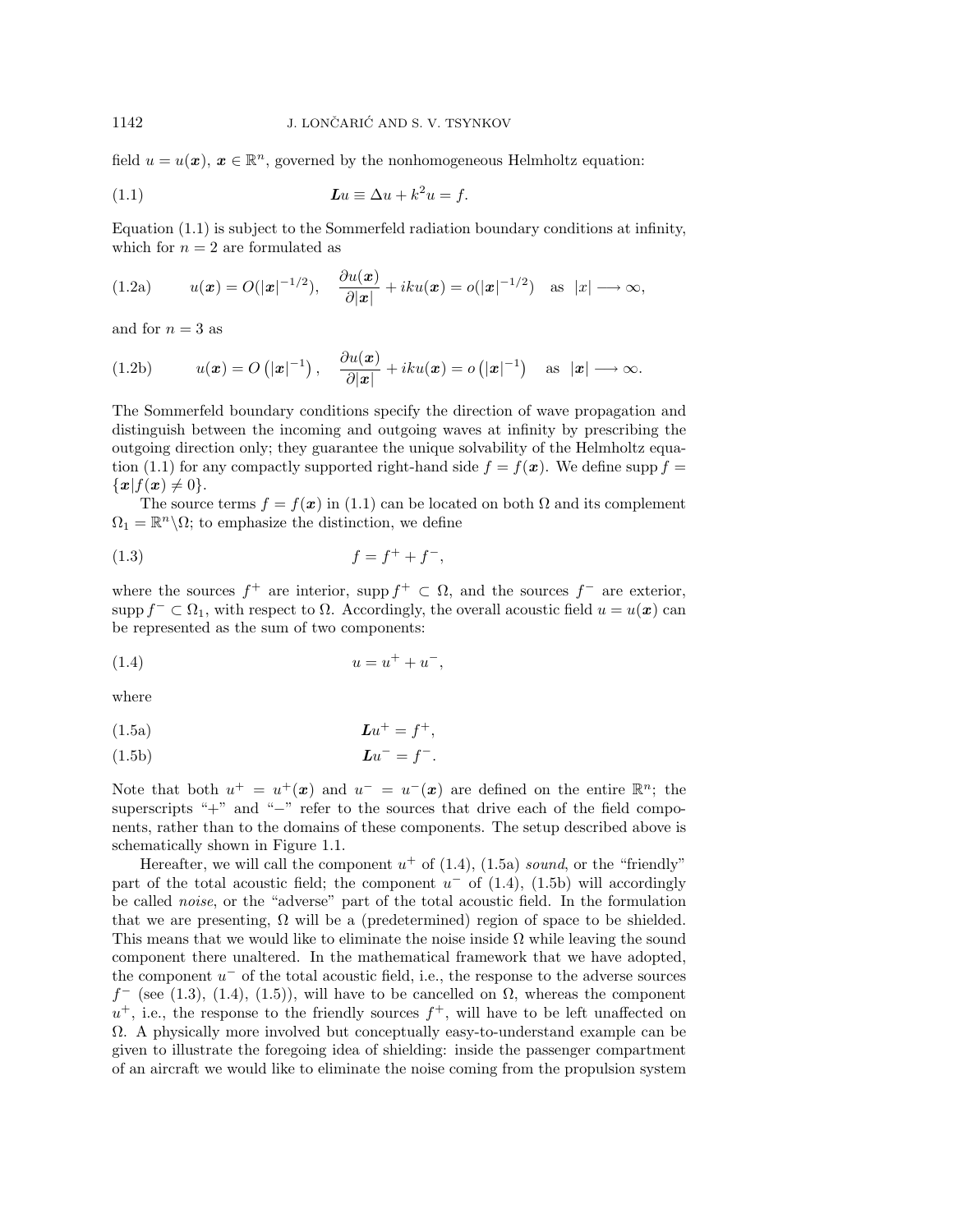

Fig. 1.1. Geometric setup.

located outside the fuselage, while not interfering with the ability of the passengers to listen to the in-flight entertainment programs or to converse.

The concept of active noise control that we will be discussing implies that the component  $u^-$  is to be suppressed on  $\Omega$  by introducing additional sources of sound  $g = g(x)$  exterior with respect to  $\Omega$ , supp  $g \subset \Omega_1$ , so that the total acoustic field  $\tilde{u} = \tilde{u}(\mathbf{x})$  can now be governed by the equation (cf. formulae (1.1), (1.3))

*L*u˜ = f <sup>+</sup> + f <sup>−</sup> (1.6) + g

and coincide with only the friendly component  $u^+$  on the domain  $\Omega$ :

$$
\tilde{u}|_{x \in \Omega} = u^+|_{x \in \Omega}.
$$

The new sources  $g = g(x)$  of (1.6)—see Figure 1.1—will hereafter be referred to as the control sources or simply controls. An obvious solution for these control sources is  $g = -f^-$ . This solution, however, is excessively expensive. One one hand, the excessiveness comes from the information-type considerations, as the solution  $g = -f^-$  requires explicit and detailed knowledge of the structure and location of the sources  $f^-$ . As shown in [7], this knowledge is, in fact, superfluous. On the other hand, the implementation of the solution  $g = -f^-$  may encounter most serious technical difficulties. In the example above, it is obviously not feasible to directly counter the actual noise sources, which are aircraft propellers or turbofan jet engines located on, or underneath, the wings. Therefore, solutions of this noise control problem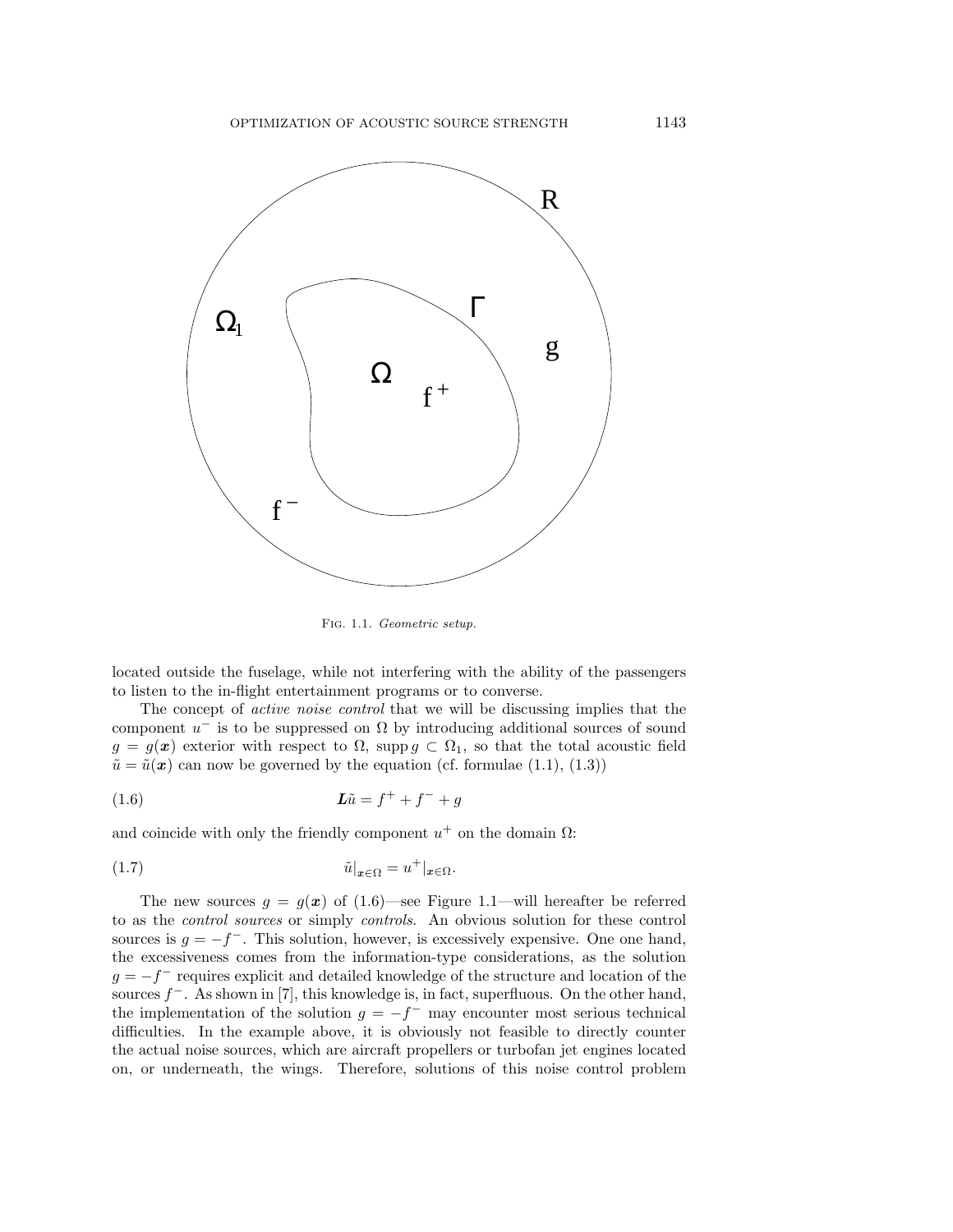other than the most obvious one may be preferable from both the theoretical and practical standpoints. The general solution for the control sources  $g$  was obtained in our previous work [7], and we describe it in section 2.

Before proceeding, let us note only that in the current paper we focus on the case of the standard constant-coefficient Helmholtz equation (1.1), which governs the acoustic field and is valid throughout the entire space  $\mathbb{R}^n$ . This allows us to make subsequent analysis most straightforward. As a matter of fact, other, more complex, cases that involve variable coefficients and possibly nonlinearities in the governing equations over some regions, as well as different types of far-field behavior, discontinuities in the material properties, etc., can be considered as well. Approaches to obtaining solutions for active controls in these cases are outlined in our previous paper [7] for the continuous formulation of the problem, and in the monograph by Ryaben'kii [15, Part VIII] for the discrete formulation of the problem.

The material in the rest of the paper is organized as follows. In section 2, we introduce the control sources for the continuous formulation of the problem. In section 3, we obtain the control sources in the discrete formulation of the problem, i.e., on the grid. In section 4, we discuss minimization of the overall acoustic source strength of active controls that we have constructed, which mathematically amounts to the optimization in the sense of  $L_1$ . We present convincing two-dimensional numerical evidence, as well as a rigorous one-dimensional proof, of the global  $L_1$ -optimality of a particular layer of monopole sources concentrated on the perimeter of the protected region. We believe that the combination of computations in two space dimensions and general proof in one space dimension cannot be a mere coincidence. As such, even though we cannot fully justify it, we formulate the corresponding general result on global  $L_1$ -optimality of surface monopoles as a conjecture in the concluding section 5. This conjecture basically implies that the aforementioned  $L_1$ -optimization problem can be solved without using any numerical optimization techniques.

## 2. Continuous control sources.

**2.1. General solution.** As demonstrated in [7], the general solution for the control sources  $g = g(x)$  is given by the following formula  $(\Omega_1 = \mathbb{R}^n \setminus \Omega)$ :

(2.1) 
$$
g(\boldsymbol{x}) = -Lw\Big|_{\boldsymbol{x}\in\Omega_1},
$$

where  $w = w(\mathbf{x}), \mathbf{x} \in \Omega_1$ , is a special auxiliary function-parameter that parameterizes the family of controls  $(2.1)$ . The requirements that the function  $w(x)$  must meet are, in fact, relatively "loose." At infinity, it has to satisfy the Sommerfeld boundary conditions (1.2a) or (1.2b). At the interface  $\Gamma$ , the function w and its normal derivative have to coincide with the corresponding quantities that pertain to the total acoustic field u given by formula  $(1.4)$ :<sup>1</sup>

(2.2) 
$$
w\Big|_{\Gamma} = u\Big|_{\Gamma}, \qquad \frac{\partial w}{\partial n}\Big|_{\Gamma} = \frac{\partial u}{\partial n}\Big|_{\Gamma}.
$$

Other than that, the function  $w(x)$  used in (2.1) is arbitrary, and consequently formula (2.1) defines a large family of control sources, which, as will be seen in section 4, provides ample room for optimization. To make the discussion in the current paper

<sup>&</sup>lt;sup>1</sup>In practice, the quantities u and  $\frac{\partial u}{\partial n}$  on Γ can be measured and supplied to the control system as the input data.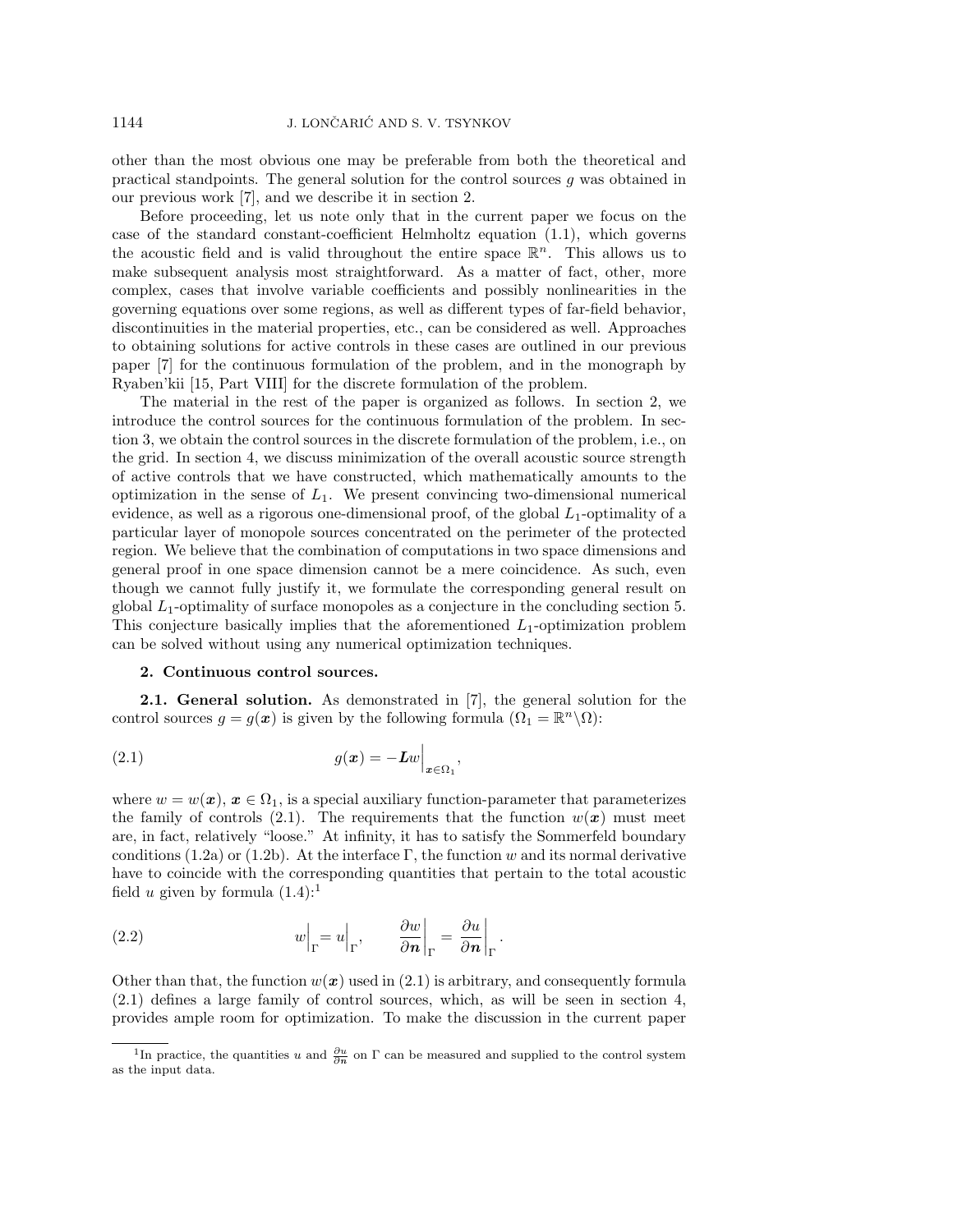self-contained, we briefly outline below the justification for formula (2.1) as a general solution for controls, while referring the reader to [7] for further detail.

Introducing the fundamental solution  $G = G(\mathbf{x})$  of the Helmholtz operator  $\mathbf{L}$  of  $(1.1)$  for  $n = 2$ ,

(2.3a) 
$$
G(\boldsymbol{x}) = -\frac{1}{4i} H_0^{(2)}(k|\boldsymbol{x}|),
$$

where  $H_0^{(2)}(z) = J_0(z) - iY_0(z)$  is the Hankel function of the second kind, and for  $n = 3$ ,

$$
G(\mathbf{x}) = -\frac{e^{-ik|\mathbf{x}|}}{4\pi|\mathbf{x}|},
$$

we can obviously represent the sound portion  $u^+ = u^+(\mathbf{x})$  of the overall acoustic field that satisfies (1.5a) everywhere on  $\mathbb{R}^n$  as follows:

(2.4) 
$$
u^+(x) = \int_{\Omega} G(x-y)f^+(y)dy = \int_{\Omega} G(x-y)Lu^+(y)dy, \quad x \in \mathbb{R}^n.
$$

Consequently, applying the classical Green's formula (see, e.g., [18] or [24]) to the function  $u^+ = u^+(\mathbf{x})$  on  $\Omega$ , we have

(2.5) 
$$
\int_{\Gamma} \left( u^+ \frac{\partial G}{\partial n} - \frac{\partial u^+}{\partial n} G \right) ds_y = 0, \quad x \in \Omega,
$$

where integrals in (2.5) are, again, convolutions. Similarly, applying the same Green's formula on  $\Omega$  to  $u^- = u^-({\bf x})$  and using (2.5), we obtain

$$
(2.6) \t u-(\boldsymbol{x}) = \int_{\Gamma} \left( u^{-} \frac{\partial G}{\partial n} - \frac{\partial u^{-}}{\partial n} G \right) ds_{\boldsymbol{y}} = \int_{\Gamma} \left( u \frac{\partial G}{\partial n} - \frac{\partial u}{\partial n} G \right) ds_{\boldsymbol{y}}, \quad \boldsymbol{x} \in \Omega.
$$

Therefore, from (2.6) we can conclude that the desired annihilating acoustic signal  $v = v(\boldsymbol{x})$  that cancels out the unwanted noise on  $\Omega$  can be obtained as

(2.7) 
$$
v(\mathbf{x}) = -\int_{\Gamma} \left( u \frac{\partial G}{\partial \mathbf{n}} - \frac{\partial u}{\partial \mathbf{n}} G \right) ds_{\mathbf{y}},
$$

so that for  $x \in \Omega$  we indeed have

$$
[u(\boldsymbol{x}) + v(\boldsymbol{x})]_{\boldsymbol{x} \in \Omega} = u^+(\boldsymbol{x}).
$$

To actually implement the annihilating signal  $v$  of  $(2.7)$ , we introduce the auxiliary function  $w = w(\boldsymbol{x})$  on  $\mathbb{R}^n$  that satisfies the aforementioned conditions at the interface  $\Gamma$  and at infinity, and apply the Green's formula to w, which yields

(2.8) 
$$
w(\boldsymbol{x}) - \int_{\Omega} G L w d\boldsymbol{y} = \int_{\Gamma} \left( w \frac{\partial G}{\partial \boldsymbol{n}} - \frac{\partial w}{\partial \boldsymbol{n}} G \right) ds_{\boldsymbol{y}}, \quad \boldsymbol{x} \in \Omega.
$$

As  $w(x)$  satisfies the Sommerfeld conditions (1.2a) or (1.2b), we obviously have  $w(\boldsymbol{x}) = \int_{\mathbb{R}^n} G\boldsymbol{L} w d\boldsymbol{y}, \ \boldsymbol{x} \in \mathbb{R}^n$ , which, along with formulae (2.2) and (2.7), allows us to transform equality (2.8) to

(2.9) 
$$
v(\boldsymbol{x}) = -\int_{\Omega_1} G \boldsymbol{L} w d\boldsymbol{y}.
$$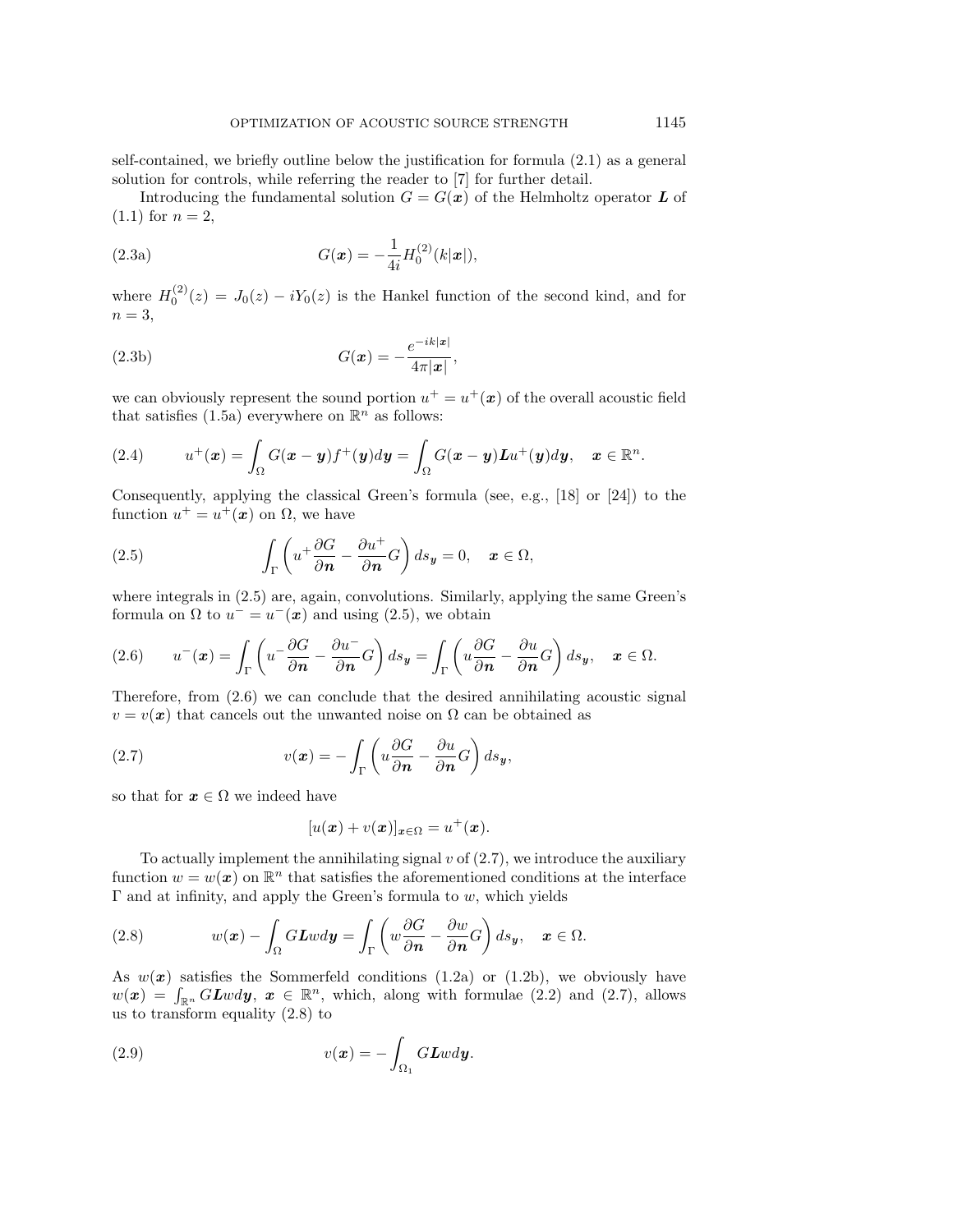Equation (2.9) implies that for any  $w = w(x)$  chosen as described above, formula (2.1) describes an appropriate control function.

Conversely, assume that  $g = g(x)$ , supp  $g \subset \Omega_1$ , is a control field such that the solution  $\tilde{u} = \tilde{u}(\mathbf{x})$  of (1.6) subject to the Sommerfeld conditions (1.2a) or (1.2b) satisfies equality (1.7). Then, by choosing  $w = w(x)$ ,  $x \in \mathbb{R}^n$ , as the solution to the nonhomogeneous equation

$$
-\boldsymbol{L}w = g - f^+,
$$

subject to the corresponding Sommerfeld condition, (1.2a) or (1.2b), one can represent g in the form  $(2.1)$ ; see [7]. Altogether, we obtain that formula  $(2.1)$  describes the general solution for controls. In other words, for any  $w(\mathbf{x})$ , formula (2.1) provides an appropriate control field  $g(x)$ , and any appropriate control field  $g(x)$  can be represented in the form  $(2.1)$  with some particular choice of  $w(\boldsymbol{x})$ .

Let us emphasize several important properties of controls  $(2.1)$ . First of all, from the foregoing derivation we can see that to obtain these controls one needs no knowledge of the actual exterior sources of noise  $f^-$ . In other words, neither their location, nor structure, nor strength are required. All one needs to know is u and  $\frac{\partial u}{\partial n}$ on the perimeter  $\Gamma$  of the protected region  $\Omega$ . As has been mentioned, in a practical setting  $u|_{\Gamma}$  and  $\frac{\partial u}{\partial n}|_{\Gamma}$  can be interpreted as measurable quantities that are supplied to the control system as the input data. Moreover, these measurable quantities refer to the overall acoustic field u, rather than only to its unwanted component  $u^-$ . In other words, the methodology can automatically distinguish between the signals coming from the exterior and interior sources, and can tune the controls so that they cancel only the unwanted exterior signal. This capability is extremely important, as in many applications the overall acoustic field always contains a component that needs to be suppressed along with the part that needs to be left intact. Alternatively, one can say that the control sources (2.1) are insensitive to the interior sound  $u^+(x)$ . Indeed, given a function  $w(x)$  that satisfies interface conditions (2.2) and the radiation boundary conditions at infinity, we can take instead  $\tilde{w}(\mathbf{x}) = w(\mathbf{x}) - u^+(\mathbf{x})$ ; this new function will satisfy the interface conditions  $(2.2)$  with u replaced by u<sup>−</sup> and the same Sommerfeld conditions at infinity. Most important, the control sources generated by  $\tilde{w}(\mathbf{x})$  will be the exact same control sources as those generated by  $w(\mathbf{x})$  because  $\hat{L}w(\bm{x}) = \mathbf{L}[w(\bm{x}) - u^+(\bm{x})] = \mathbf{L}w(\bm{x})$  for  $\bm{x} \in \Omega_1$ .

Let us also note that in a more general framework, formula  $(2.9)$  (with  $(2.2)$  taken into account) can be interpreted as a particular case of the generalized potential of Calderon's type with the vector density  $-(u, \frac{\partial u}{\partial n})|_{\Gamma}$ . This more general framework allows us to analyze more complex formulations of the active noise control problem (see [7]) such as those that involve variations in material properties and alternative types of far-field behavior of the solution. We refer the reader to the original work by Calderon [2] and Seeley [16], as well as to the monograph by Ryaben'kii [15], for general concepts related to Calderon's potentials and associated pseudodifferential boundary projection operators. As concerns the aforementioned more advanced formulations of the noise control problem, the key result is basically the same as above. The general solution for control sources is still given by formula  $(2.1)$ , where the auxiliary function  $w(x)$  should still satisfy the interface conditions (2.2) and the problem-specific far-field boundary conditions (in case they differ from the previously mentioned Sommerfeld conditions). The operator  $\boldsymbol{L}$  in formula (2.1) will, however, no longer be the constant-coefficient Helmholtz operator of (1.1); it will rather be the problem-specific variable-coefficients operator that accounts for the particular variations in material properties, etc. However, since formula (2.1) for controls does not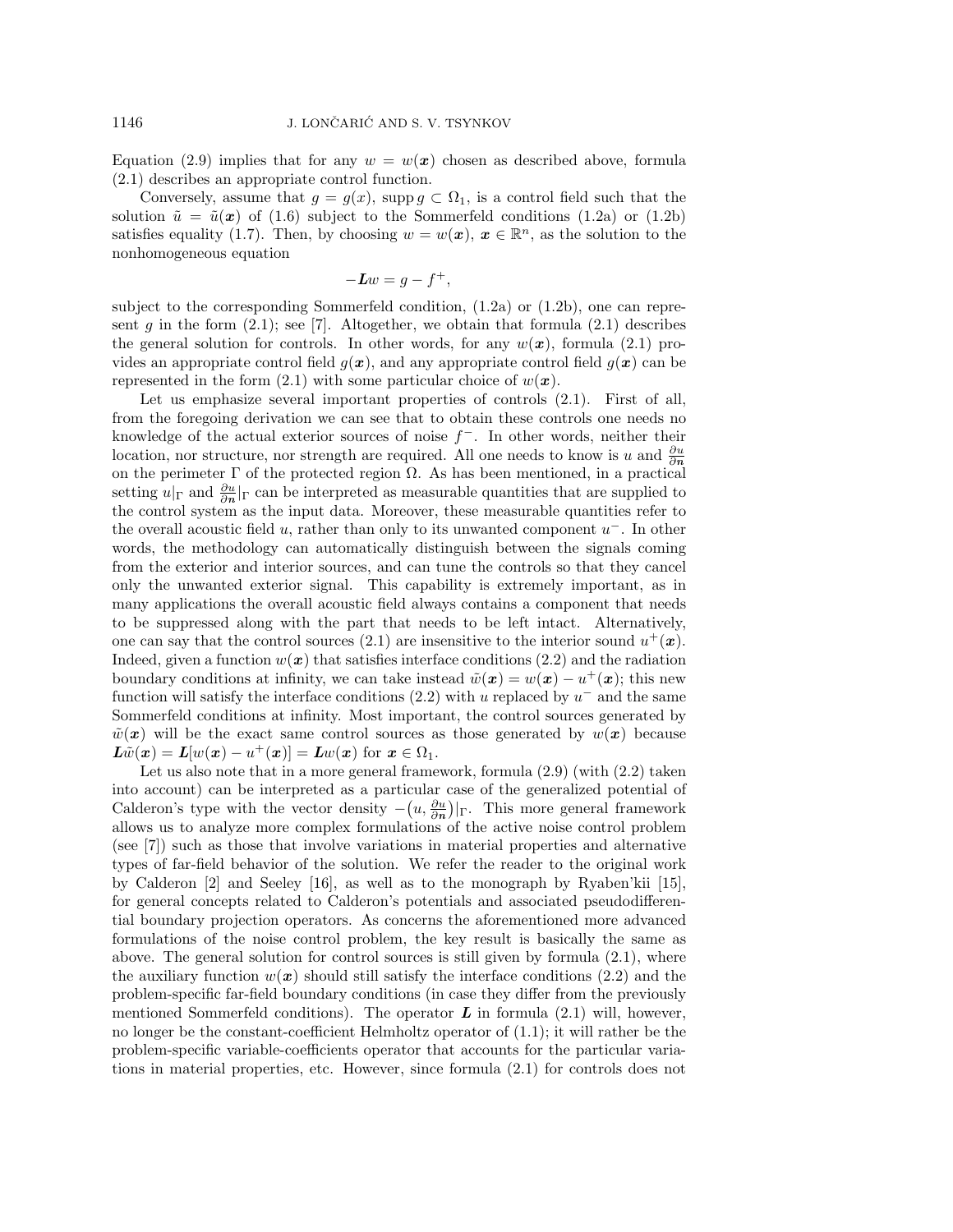change (see [7]), we immediately conclude that we, in fact, do not need to know the operator  $\bf{L}$  on  $\Omega$ . In other words, for obtaining the control sources we do not need to know the material properties of the sound-conducting medium inside the protected region. This result (see [7]), which at first seems counterintuitive, has, in fact, a straightforward physical explanation. We only need to realize that the noise we want to suppress, and the output of controls that is supposed to annihilate this noise, propagate across one and the same medium, and we do not need to know what this medium is (under some relatively nonrestrictive limitations; see [7]). It is also interesting to mention that the aforementioned Calderon boundary projection operators essentially render the decomposition of the wave field  $u(x)$  on the boundary Γ into its incoming and outgoing component with respect to the domain  $\Omega$ ; see [7]. Subsequently, the controls (2.1) can be interpreted as either sources cancelling the incoming wave field for the domain to be shielded, i.e.,  $\Omega$ , or alternatively, as sources cancelling the outgoing wave field for the domain complementary to the one to be shielded, i.e.,  $\Omega_1 = \mathbb{R}^n \backslash \Omega$ . The latter interpretation is often more versatile; see [7].

Another important thing to notice is that the control sources  $q(x)$  of (2.1) are defined, generally speaking, on the entire complementary domain  $\Omega_1 = \mathbb{R}^n \backslash \Omega$ . For the analysis of specific problems, especially when the protected region  $\Omega$  is bounded and the complementary region  $\Omega_1$  is unbounded, as in Figure 1.1, it may be convenient to consider compactly supported control sources, i.e., the control sources concentrated in the vicinity of the interface Γ. To obtain such controls, one needs to narrow down the class of functions  $w(x)$  used in formula (2.1). Namely, instead of considering arbitrary  $w(x)$  subject only to constraints  $(2.2)$  and Sommerfeld boundary conditions at infinity, one needs to consider  $w(x)$  that become a solution to the homogeneous Helmholtz equation everywhere outside some larger domain that fully contains the protected region Ω. In so doing, the area outside Ω that supports the controls  $q(x)$  of  $(2.1)$  will stretch from  $\Gamma$  to the outer boundary of the aforementioned larger domain, and may basically look like a curvilinear strip adjacent to  $\Gamma$  from the exterior side. This strip may, in principle, be made as narrow as desired and may eventually shrink completely, thus reducing to only the interface  $\Gamma$  itself. As will be seen, the sources  $g(x)$  supported only on the perimeter  $\Gamma$  represent an important class of active controls. Such distributions  $q(x)$  include monopole and dipole layers as special cases, which are idealizations of pulsating or vibrating membranes.

**2.2. Artificial boundary conditions and compactly supported controls.** To actually obtain compactly supported controls  $q(x)$  in a particular setting, it is often convenient to use the methodology known as artificial boundary conditions (see the review paper [19]) for the selection of the appropriate function  $w(\mathbf{x})$  in formula (2.1). Assume that  $w(x)$  satisfies the homogeneous Helmholtz equation  $Lw = 0$  outside some outer artificial boundary, which is a closed surface (curve) with an interior that fully contains  $\Omega$ . In Figure 1.1, we schematically represent this outer boundary as a sphere (circle) of radius  $R$ . It turns out that one can equivalently replace the homogeneous equation  $Lw = 0$  along with the Sommerfeld boundary conditions at infinity by the special artificial boundary conditions (ABCs) at the outer boundary. For the outer boundary of a general shape, this can be done most efficiently using the same apparatus of Calderon's pseudodifferential boundary projection operators (see [15, 19]) that has been mentioned before. For the particular case of a regular spherical or circular outer boundary (see Figure 1.1), which is convenient due to the simplicity of the analysis, the construction of the ABCs is described below. We emphasize that the forthcoming boundary conditions are exact. In other words, they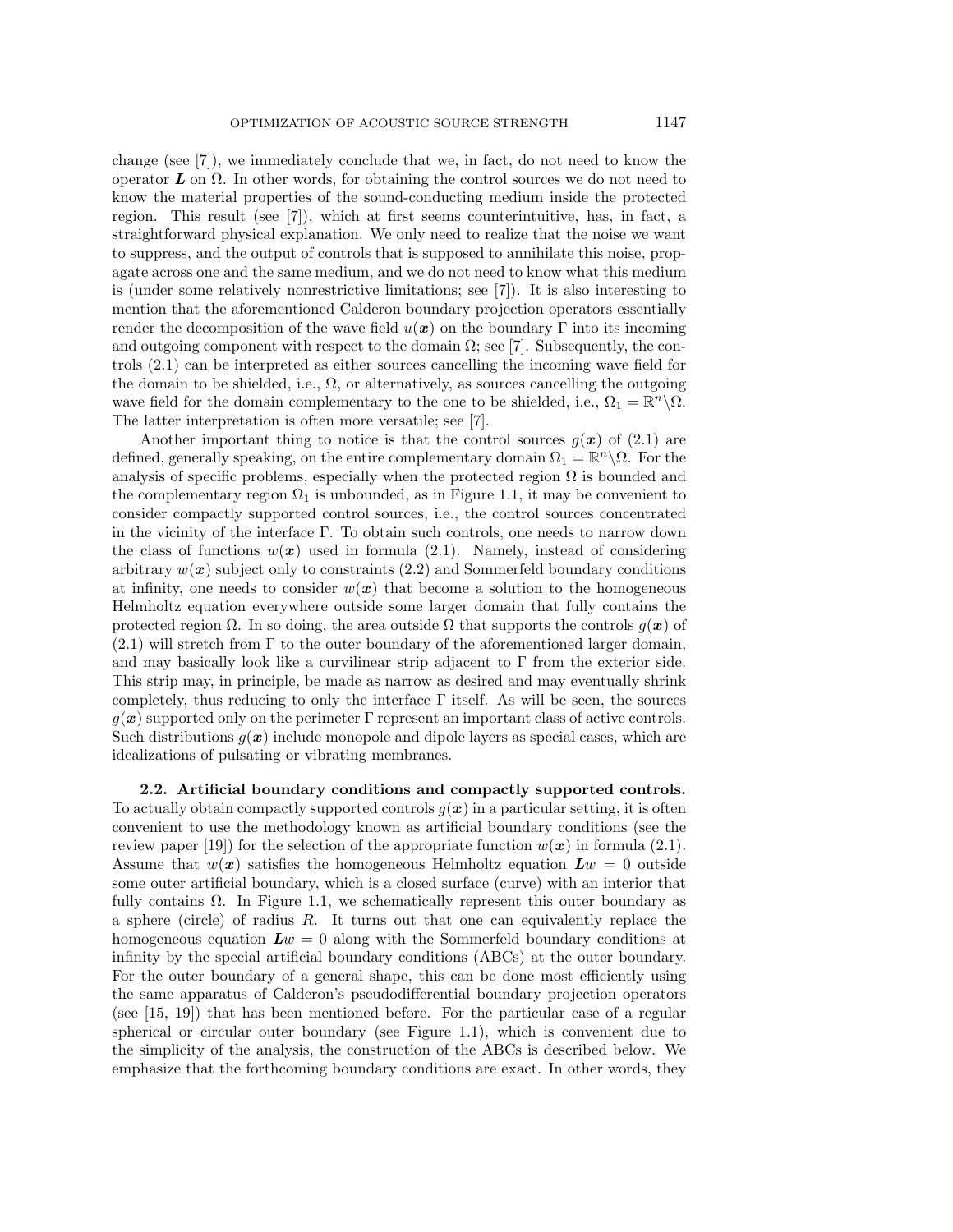are set at a finite artificial boundary and are fully equivalent to the Sommerfeld boundary conditions set at infinity. They also appear to be nonlocal. High accuracy (exactness) and nonlocality of the ABCs that we introduce and use hereafter present a notable distinction compared to many approximate methods, which are typically local but not as accurate; see, e.g., [19].

We will use spherical coordinates  $(\rho, \theta, \phi)$  in  $\mathbb{R}^n$ ,  $n = 3$ , and assume that  $Lw = 0$ for  $|\mathbf{x}| \equiv \rho \geq R$ ; see Figure 1.1. In addition, we will assume that  $w(\mathbf{x})$  satisfies the Sommerfeld boundary condition  $(1.2b)$ . Expanding  $w(x)$  with respect to spherical functions  $Y_l^m$ ,  $l = 0, 1, 2, \ldots, m = 0, \pm 1, \ldots, \pm l$ , and separating the variables in the differential operator *L*, we arrive at the following collection of second-order ordinary differential equations:

(2.10) 
$$
\frac{d^2 \hat{w}_{lm}}{d\rho^2} + \frac{2}{\rho} \frac{d \hat{w}_{lm}}{d\rho} + \left[k^2 - \frac{l(l+1)}{\rho^2}\right] \hat{w}_{lm} = 0, \rho \ge R, \quad l = 0, 1, 2, ..., \quad m = 0, \pm 1, ..., \pm l,
$$

for the unknown radial modes  $\hat{w}_{lm}$ . These modes are also supposed to satisfy boundary conditions at infinity

(2.11) 
$$
\hat{w}_{lm}(\rho) = O\left(\rho^{-1}\right), \quad \frac{d\hat{w}_{lm}(\rho)}{d\rho} + ik\hat{w}_{lm}(\rho) = o\left(\rho^{-1}\right) \quad \text{as} \quad \rho \longrightarrow \infty,
$$

which immediately follow from the Sommerfeld condition (1.2b). For any given pair  $(l, m)$  the general solution of  $(2.10)$  is given by

(2.12) 
$$
\hat{w}_{lm} = \frac{c_1}{\sqrt{\rho}} H_{l+1/2}^{(1)}(k\rho) + \frac{c_2}{\sqrt{\rho}} H_{l+1/2}^{(2)}(k\rho),
$$

where  $c_1$  and  $c_2$  are arbitrary constants and  $H_{l+1/2}^{(1)}(k\rho)$  and  $H_{l+1/2}^{(2)}(k\rho)$  are Hankel functions of the first and second kind, respectively. Taking into account the asymptotic expressions for the Hankel functions for a fixed order  $\nu$  and large values of  $\rho$ (see, e.g., [24]),

$$
H_{\nu}^{(1)}(\rho) = \sqrt{\frac{2}{\pi \rho}} \exp\left[i\left(\rho - \frac{\pi}{2}\nu - \frac{\pi}{4}\right)\right] + O\left(\rho^{-3/2}\right),
$$
  

$$
H_{\nu}^{(2)}(\rho) = \sqrt{\frac{2}{\pi \rho}} \exp\left[-i\left(\rho - \frac{\pi}{2}\nu - \frac{\pi}{4}\right)\right] + O\left(\rho^{-3/2}\right),
$$

we conclude that only  $\rho^{-1/2} H^{(2)}_{l+1/2}(k\rho)$  satisfies boundary conditions (2.11), and consequently the constant  $c_1$  (see (2.12)) in any particular solution that satisfies the Sommerfeld conditions at infinity has to be equal to zero. As the two functions  $\rho^{-1/2}H_{l+1/2}^{(1)}(k\rho)$  and  $\rho^{-1/2}H_{l+1/2}^{(2)}(k\rho)$  form a fundamental system of solutions for the linear homogeneous second-order ODE (2.10), requiring that only one of them,  $\rho^{-1/2} H^{(2)}_{l+1/2}(k\rho)$ , be present in the actual solution  $\hat{w}_{lm}$  is equivalent to requiring that  $\hat{w}_{lm}(\rho)$  be parallel to  $\rho^{-1/2}H^{(2)}_{l+1/2}(k\rho)$  for  $\rho \geq R$  in the sense of the corresponding Wronskian vanishing at  $\rho = R$ :

(2.13) 
$$
\det \begin{bmatrix} \hat{w}_{lm} & \rho^{-1/2} H_{l+1/2}^{(2)}(k\rho) \\ \frac{d}{d\rho} \hat{w}_{lm} & \frac{d}{d\rho} \left( \rho^{-1/2} H_{l+1/2}^{(2)}(k\rho) \right) \end{bmatrix} \Bigg|_{\rho=R} = 0.
$$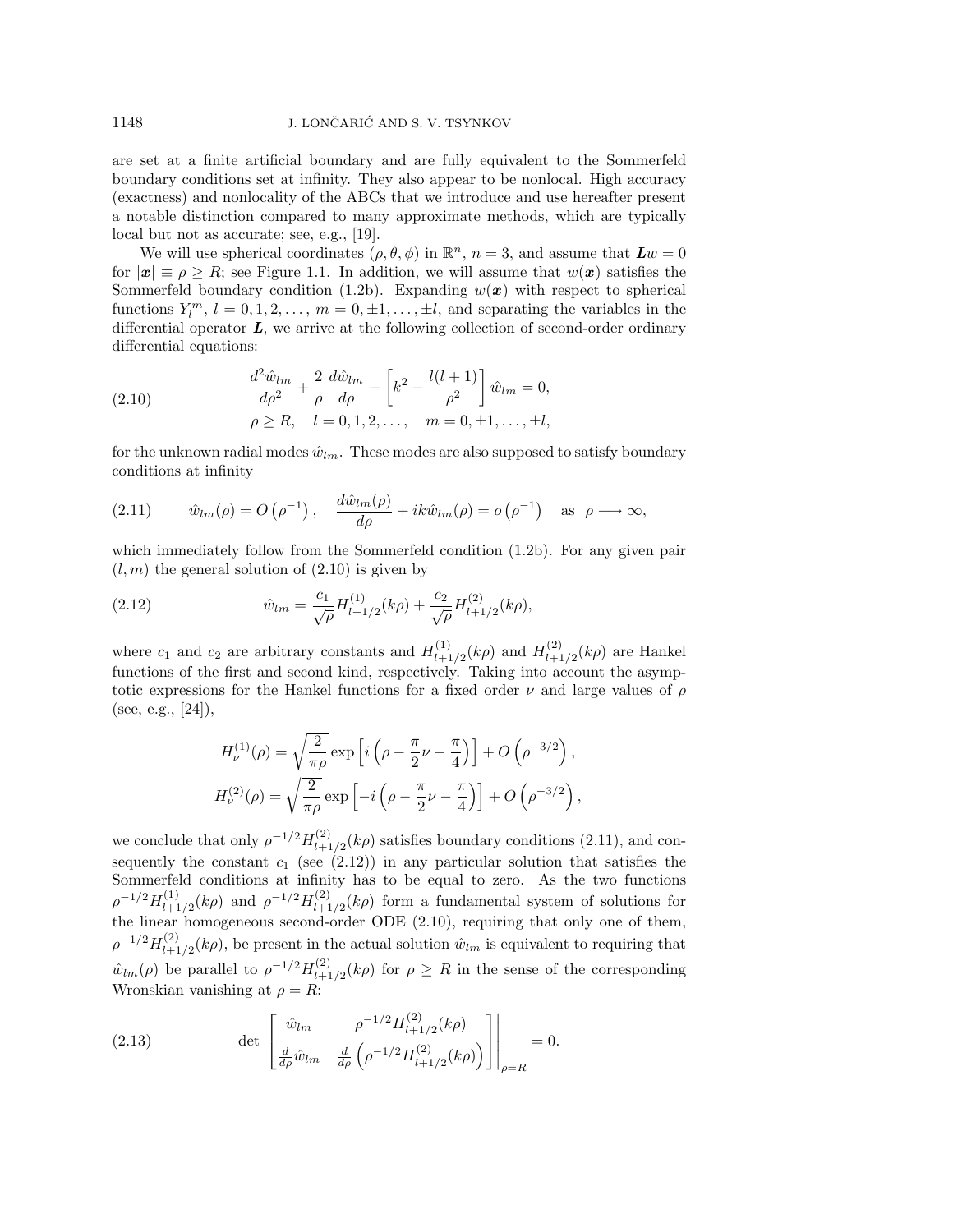Obviously, equality (2.13) enforced at  $\rho = R$  implies that it will hold for all  $\rho \geq R$ as well. Equality (2.13) is a linear homogeneous relation between a given Fourier component  $\hat{w}_{lm}$  of the solution  $w(x)$  and the corresponding Fourier component  $\frac{d}{d\rho}\hat{w}_{lm}$ of its normal derivative  $\frac{d}{d\rho}w(x)$  on the spherical surface  $\rho = R$ . The entire family of such relations for all  $l = 0, 1, 2, \ldots$  and  $m = 0, \pm 1, \ldots, \pm l$  set at  $\rho = R$  is equivalent to saying that the function  $w = w(x)$  originally defined inside the sphere, i.e., for  $\rho \leq R$ , can be smoothly extended to the region  $\rho \geq R$  so that the extension will solve the homogeneous equation  $Lw = 0$  for  $\rho \geq R$  and have a proper far-field behavior, i.e, satisfy the Sommerfeld condition (1.2b). Hereafter, we will refer to relations (2.13) for  $l = 0, 1, 2, \ldots$  and  $m = 0, \pm 1, \ldots, \pm l$  as the artificial boundary conditions for the three-dimensional Helmholtz equation on the spherical surface  $\rho = R$ .

The ABCs for the two-dimensional case on the circular external artificial boundary  $\rho = R$  can be obtained similarly. We introduce polar coordinates  $(\rho, \theta)$  in  $\mathbb{R}^n$ ,  $n = 2$ , use standard Fourier expansion in the circumferential direction with respect to the complex exponents  $e^{-il\theta}$ ,  $l = 0, \pm 1, \pm 2, \ldots$ , and arrive at the following collection of second-order ordinary differential equations:

(2.14) 
$$
\frac{d^2\hat{w}_l}{d\rho^2} + \frac{1}{\rho} \frac{d\hat{w}_l}{d\rho} + \left[k^2 - \frac{l^2}{\rho^2}\right] \hat{w}_l = 0, \quad \rho \ge R, \quad l = 0, \pm 1, \pm 2, \dots,
$$

for the unknown radial modes  $\hat{w}_l$ . These modes are also supposed to satisfy boundary conditions at infinity

(2.15) 
$$
\hat{w}_l(\rho) = O(\rho^{-1/2}), \quad \frac{d\hat{w}_l(\rho)}{d\rho} + ik\hat{w}_l(\rho) = o(\rho^{-1/2}) \quad \text{as} \quad \rho \longrightarrow \infty,
$$

which immediately follow from the Sommerfeld condition  $(1.2a)$ . For every given l, (2.14) is the Bessel equation and has general solution

(2.16) 
$$
\hat{w}_l = c_1 H_l^{(1)}(k\rho) + c_2 H_l^{(2)}(k\rho),
$$

where  $c_1$  and  $c_2$  are, again, arbitrary constants. The asymptotics of the Hankel functions for large  $\rho$ 's indicates that to satisfy (2.15) one must have  $c_1 = 0$  in any particular solution that satisfies the radiation conditions at infinity. This requirement leads to the following ABCs for the two-dimensional Helmholtz equation:

(2.17) 
$$
\det \begin{bmatrix} \hat{w}_l & H_l^{(2)}(k\rho) \\ \frac{d}{d\rho}\hat{w}_l & \frac{d}{d\rho}H_l^{(2)}(k\rho) \end{bmatrix}\Big|_{\rho=R} = 0,
$$

where relations (2.17) should be considered for all  $l = 0, \pm 1, \pm 2, \ldots$ . We refer the reader to the review article [19] for further detail on the construction of ABCs for different equations in different settings. Let us also reiterate that once the ABCs  $(2.13)$  or  $(2.17)$  are satisfied for all radial modes, then we can consider  $Lw = 0$  for  $\rho \geq R$ , and as such, the resulting control sources  $g(x)$  given by (2.1) will be compactly supported between the interface  $\Gamma$  and the external artificial boundary  $\rho = R$ .

**2.3. Types of control sources.** Let us now analyze the continuous control sources from the standpoint of their geometric location and the type of acoustic excitation that they provide. To put this analysis into a mathematical perspective, it will be convenient to use the apparatus of distributions; see, e.g., [24].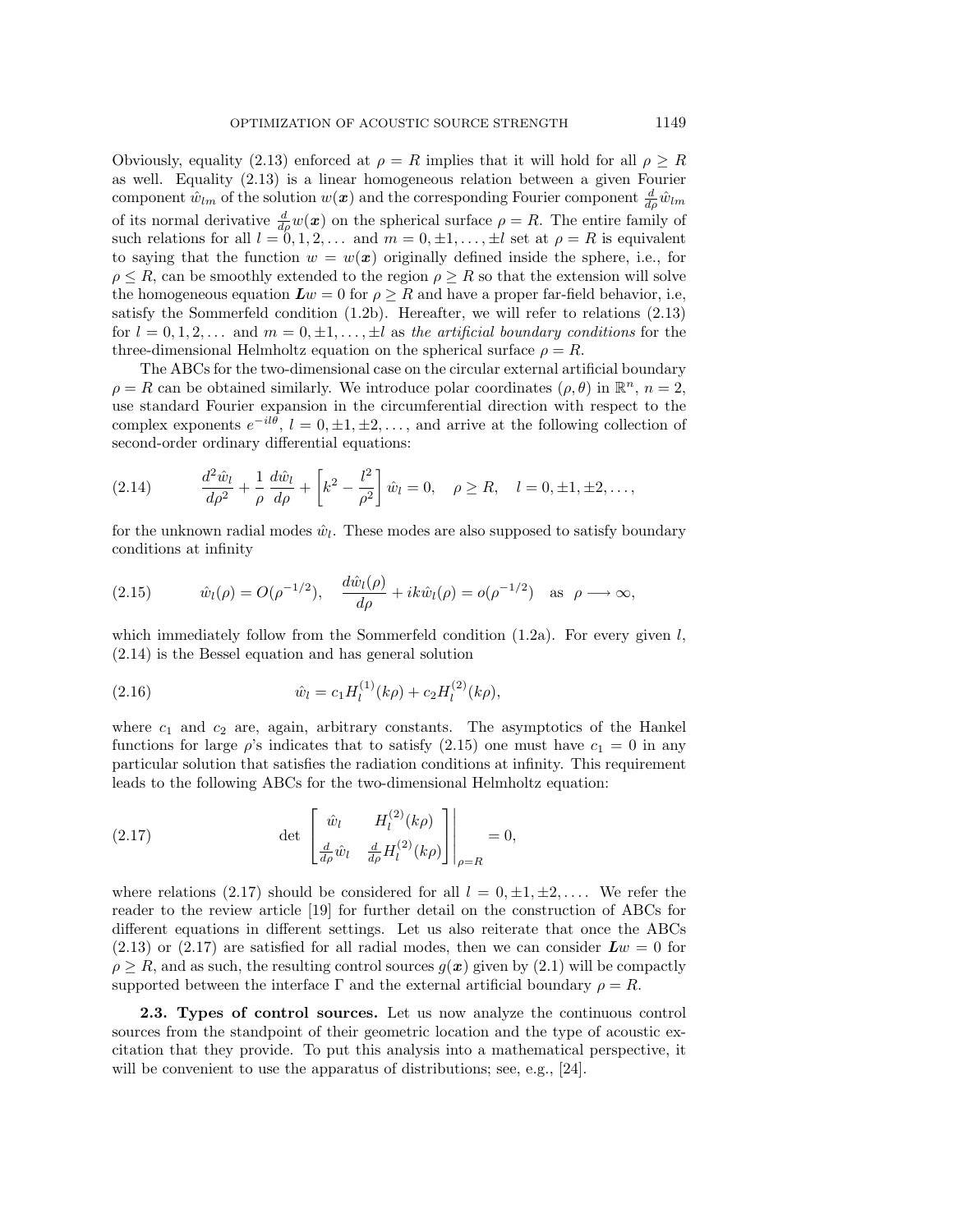In our original derivation of formula (2.1), we have implicitly assumed that the function  $w(x)$  was sufficiently smooth so that the operator **L** could be applied in the classical sense everywhere on  $\Omega_1 = \mathbb{R}^n \backslash \Omega$ . In this case, the function  $g(x)$  is locally absolutely integrable,  $g \in L_1^{(\text{loc})}(\Omega_1)$ , and can be interpreted as a regular distribution. As for any other distribution, it can be represented as a convolution of its own self with the  $\delta$ -function:  $g = \delta * g$ . This means that from the mathematical standpoint the control field  $q(x)$  can be viewed as an expansion in terms of the elementary point monopoles  $g(y)\delta(x-y)$  with regular density g:

(2.18) 
$$
g(\boldsymbol{x}) = \delta * g = \int_{\mathbb{R}^n} g(\boldsymbol{y}) \delta(\boldsymbol{x} - \boldsymbol{y}) d\boldsymbol{y}.
$$

Next, we recall that, by definition of the fundamental solution  $LG = \delta(x)$ , the response to every such elementary monopole  $g(y)\delta(x-y)$  will be given by  $g(y)G(x-y)$ , and consequently, the overall control output

(2.19) 
$$
G * g = \int_{\mathbb{R}^n} g(\mathbf{y}) G(\mathbf{x} - \mathbf{y}) d\mathbf{y}
$$

will be interpreted as superposition of the foregoing elementary responses, i.e., solutions generated by the aforementioned point monopoles. Altogether we see that the original formula (2.1) provides the general solution for controls in the class of regular distributions  $L_1^{(\text{loc})}(\Omega_1)$ , which corresponds to the volumetric control sources of monopole type on the complementary domain  $\Omega_1 = \mathbb{R}^n \backslash \Omega$ . Compactly supported controls discussed in section 2.2 obviously fall into this category. Later on we will see that this class of functions contains, in fact, all meaningful volumetric excitations.

In many cases it may also be desirable to consider surface controls, i.e., the control sources that are concentrated only on the interface Γ. Let us first assume that there are no interior sources, which means that  $u^+(\mathbf{x}) = 0$ , and the acoustic field we want to control consists only of its adverse component,  $u(x) \equiv u^{-1}(x)$ . After the control, the overall acoustic field has to be equal to zero on the domain  $\Omega$ . As shown in [20], the general solution for surface controls is given by

(2.20) 
$$
g^{(\text{surf})} = -\left[\frac{\partial w}{\partial n} - \frac{\partial u}{\partial n}\right]_{\Gamma} \delta(\Gamma) - \frac{\partial}{\partial n} \left([w - u]_{\Gamma} \delta(\Gamma)\right),
$$

where  $w = w(x)$ , as before, denotes the auxiliary function-parameter that in this case has to satisfy the homogeneous Helmholtz equation on the complementary domain,  $Lw = 0$  for  $x \in \Omega_1$ , and the Sommerfeld boundary condition (1.2a) or (1.2b) at infinity. Expressions in rectangular brackets in formula (2.20) denote discontinuities of the corresponding quantities across the interface Γ. The first term on the righthand side of  $(2.20)$  represents the density of a single-layer potential, which is a layer of monopoles on the interface  $\Gamma$ , and the second term on the right-hand side of (2.20) represents the density of a double-layer potential, which is a layer of dipoles on the interface Γ.

A detailed justification of formula (2.20) as general solution for surface controls can be found in [20]. Here we mention only that it basically amounts to proving that a given solution  $u(x)$  of the homogeneous equation  $Lu = 0$  on  $\Omega$  can be represented as a combination of a single-layer potential and a double-layer potential if and only if the densities of the aforementioned potentials are defined as  $\left[\frac{\partial w}{\partial n} - \frac{\partial u}{\partial n}\right]_P \delta(\Gamma)$  and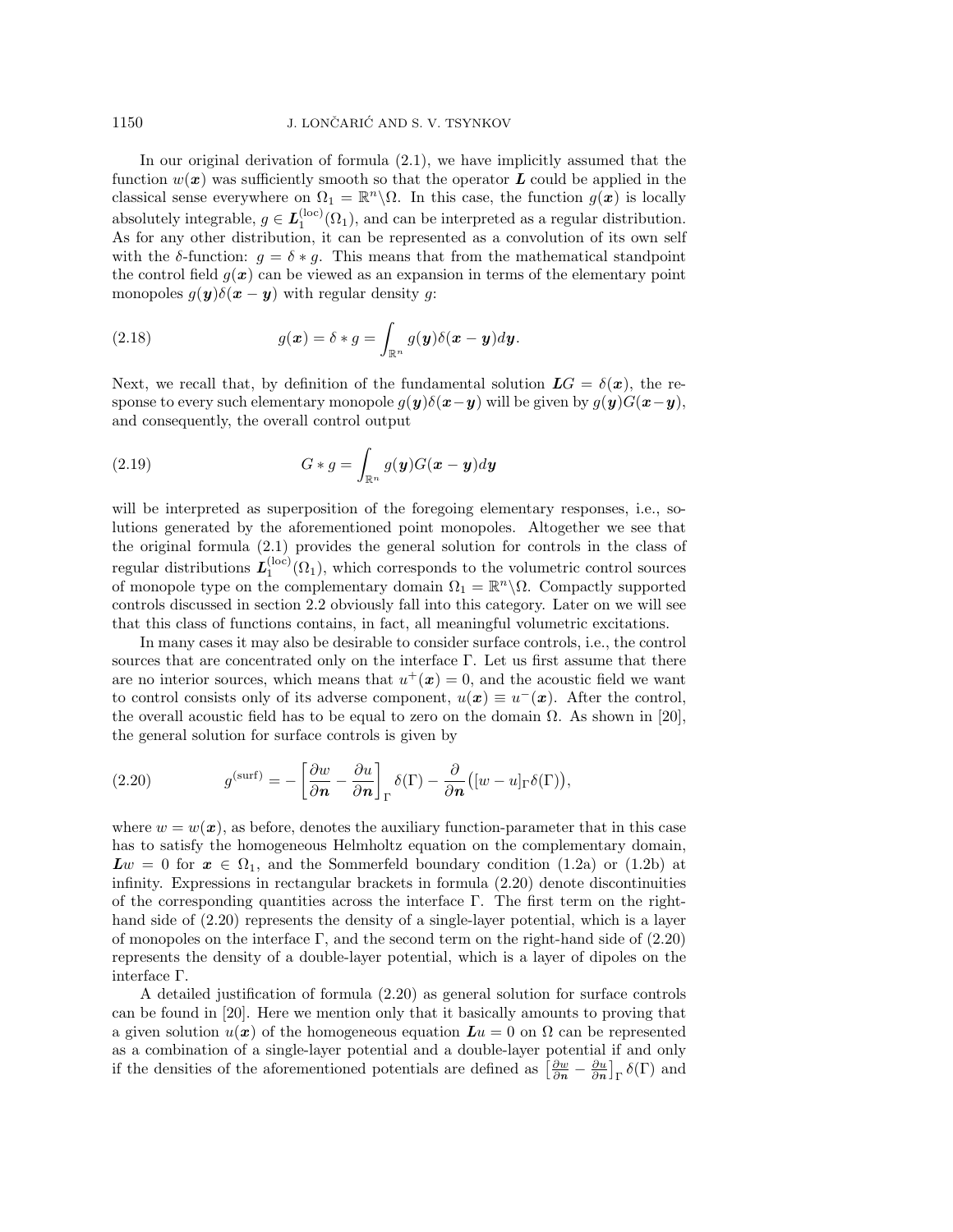$\frac{\partial}{\partial n}([w-u]_F \delta(\Gamma))$ , respectively (cf. formula (2.20)). The direct implication is easy to establish by applying the operator  $L$  to the discontinuous function

(2.21) 
$$
v(\boldsymbol{x}) = \begin{cases} u(\boldsymbol{x}) & \text{for } \boldsymbol{x} \in \Omega, \\ w(\boldsymbol{x}) & \text{for } \boldsymbol{x} \in \Omega_1, \end{cases}
$$

in the sense of distributions (see [24]), which yields

(2.22) 
$$
\boldsymbol{L}v = \left[\frac{\partial w}{\partial \boldsymbol{n}} - \frac{\partial u}{\partial \boldsymbol{n}}\right]_{\Gamma} \delta(\Gamma) + \frac{\partial}{\partial \boldsymbol{n}} \big([w - u]_{\Gamma} \delta(\Gamma)\big),
$$

and subsequently reconstructing  $u(x)|_{x \in \Omega} = v(x)|_{x \in \Omega}$  as a convolution with the fundamental solution. The inverse implication requires explicitly obtaining  $w(x)$  for a given  $u(x)$  and given surface densities, which is done in [20], again, in the form of a special surface integral. Then, the control sources (2.20) are obtained by simply taking (2.22) with the opposite sign, which guarantees the cancellation of  $u(x)$  on  $\Omega$ by  $-v(x)$ .

In the family of surface controls (2.20) we identify two important particular cases. First, the cancellation of  $u(x)$ ,  $x \in \Omega$ , can be achieved by using only the surface monopoles, i.e., by employing only a single-layer potential as the annihilating signal. To do that, we need to find  $w(x)$ ,  $x \in \Omega_1$ , such that the overall function  $v(x)$  of  $(2.21)$  would have the discontinuity on  $\Gamma$  only in its normal derivative and not in the function itself. This  $w(x)$  will then be a solution of the following external Dirichlet problem:

(2.23) 
$$
\mathbf{L}w = 0, \quad \mathbf{x} \in \Omega_1,
$$

$$
w|_{\Gamma} = u|_{\Gamma},
$$

subject to the appropriate Sommerfeld boundary condition (1.2a) or (1.2b). Problem (2.23) is always uniquely solvable on  $\Omega_1 = \mathbb{R}^n \backslash \Omega$ . Second, one can employ only the double-layer potential to cancel out  $u(x)$ ,  $x \in \Omega$ , i.e., use only surface dipoles as the control sources. In this case, the function  $w(x)$ ,  $x \in \Omega_1$ , has to be such that  $v(x)$ given by  $(2.21)$  would have discontinuity on  $\Gamma$  only in the function itself and not in its normal derivative. This  $w(x)$  should then solve the following external Neumann problem:

(2.24) 
$$
\mathbf{L}w = 0, \quad \mathbf{x} \in \Omega_1,
$$

$$
\frac{\partial w}{\partial \mathbf{n}}\Big|_{\Gamma} = \frac{\partial u}{\partial \mathbf{n}}\Big|_{\Gamma},
$$

again, subject to the appropriate Sommerfeld condition at infinity,  $(1.2a)$  or  $(1.2b)$ ; the latter guarantees the solvability of (2.24).

In a more general case, when interior sources are present, the results, in fact, do not change. Assume, as before, that the overall acoustic field is the sum of its friendly and adverse components (see (1.4)),  $u(x) = u^+(x) + u^-(x)$ , and we want to cancel out  $u^-(x)$  on  $\Omega$ . Then, formula (2.20), where u shall now be interpreted as in  $(1.4)$  and w is a function-parameter, will still provide the general solution for surface controls. Indeed, since  $Lu^+ = 0$  on  $\Omega_1$  and, moreover,  $u^+(x)$  and  $\frac{\partial u^+}{\partial n}(x)$  are continuous across the interface  $\Gamma$ , then (2.20) simply reduces to

(2.25) 
$$
g^{(\text{surf})} = -\left[\frac{\partial \tilde{w}}{\partial n} - \frac{\partial u^{-}}{\partial n}\right]_{\Gamma} \delta(\Gamma) - \frac{\partial}{\partial n} \left([\tilde{w} - u^{-}]\Gamma \delta(\Gamma)\right),
$$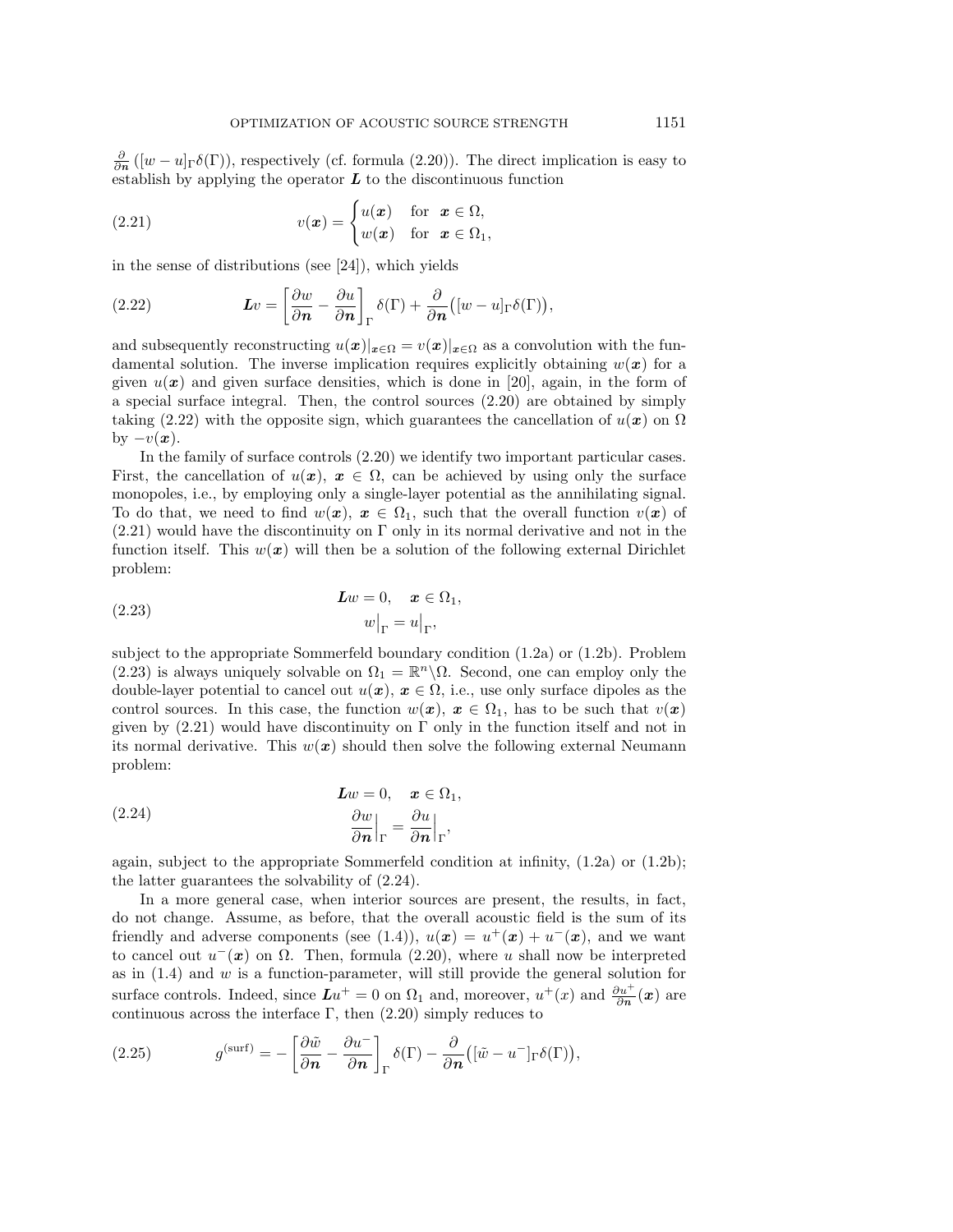where the new function-parameter  $\tilde{w}$  is given by  $\tilde{w}(\mathbf{x}) = w(\mathbf{x}) - u^{+}(\mathbf{x})$  and, as such, satisfies the aforementioned general requirements of  $w$ 's. This means that the control sources  $g^{(\text{surf})}(\boldsymbol{x}), \boldsymbol{x} \in \Gamma$ , defined by (2.20), or equivalently (2.25), appear insensitive to the friendly component  $u^+(\mathbf{x})$  of the acoustic field, and will precisely annihilate  $u^-(x)$  on the domain  $\Omega$ . Furthermore, the entire family of surface controls (2.25) is obviously the exact same family as we would have obtained if there were no interior sources and the overall acoustic field consisted of only  $u^-(x)$ . It is also clear that the same reasoning will apply to the particular cases of purely monopole and purely dipole controls. Namely, if in problems (2.23) and (2.24) we interpreted the boundary data *u* and  $\frac{\partial u}{\partial n}$  (respectively) in the sense of (1.4), then the solution w of either problem would obviously be  $w(\mathbf{x}) = \tilde{w}(\mathbf{x})+u^+(\mathbf{x})$ , where  $\tilde{w}(\mathbf{x})$  is the solution that corresponds to  $u^+(\mathbf{x}) \equiv 0$ . This means that both the monopole and the dipole layers constructed using the respective solution  $w(x)$  would be the exact same monopole or dipole layer that suppresses  $u^{-}(x)$  on  $\Omega$  in the case of no interior sources and no interior sound.

Altogether we conclude that, as indicated by formula (2.20), surface control sources are combinations of monopole and dipole layers, with the two "extreme" cases corresponding to either only monopoles (see  $(2.23)$ ) or only dipoles (see  $(2.24)$ ). From the standpoint of physics, the monopole and dipole sources provide different types of excitation to the surrounding sound-conducting medium. A point monopole source can be interpreted as a vanishingly small pulsating sphere that radiates acoustic waves symmetrically in all directions, whereas a point dipole source resembles a small oscillating membrane that has a particular directivity of radiation (see, e.g., [11] for a more detailed discussion on the properties of different sources). This distinction basically warrants a separate consideration of the monopole- and dipole-type sources as far as the pointwise or surface excitation may be concerned. However, in the context of volumetric excitation, a separate consideration of dipole fields appears, in effect, superfluous.

Indeed, a point dipole is characterized by its (complex) magnitude  $b$  and direction *m* (cf. formula (2.20)):

(2.26) 
$$
-b\frac{\partial \delta}{\partial \mathbf{m}} = -b\langle \mathbf{m}, \nabla \delta \rangle = -\langle \mathbf{b}, \nabla \delta \rangle,
$$

where the definition of  $\nabla \delta$  is standard, i.e., for any test function  $\phi \in \mathcal{D}$  we have  $(\nabla \delta, \phi) = -(\delta, \nabla \phi) = -\nabla \phi(0), \langle \cdot, \cdot \rangle$  denotes a conventional real scalar product, and the complex *n*-dimensional vector  $\mathbf{b} \equiv b\mathbf{m}$  is called the dipole moment.<sup>2</sup> Let us now consider a volumetric distribution of dipoles, i.e., a right-hand side to the Helmholtz equation given in the following convolution form (cf. formula (2.18)):

(2.27) 
$$
b(\mathbf{x}) = -\int_{\mathbb{R}^n} \langle b(\mathbf{y}), \nabla b(\mathbf{x} - \mathbf{y}) \rangle d\mathbf{y} = -\sum_{i=1}^n b_i * \nabla_i b,
$$

where **b** is a regular vector field. Since the convolution of any distribution with the  $\delta$ -function always exists [24], we can rewrite (2.27) as

$$
(2.28) \t b(\mathbf{x}) = -\sum_{i=1}^n \nabla_i b_i * \delta = -\int_{\mathbb{R}^n} \mathrm{div} \boldsymbol{b}(\mathbf{y}) \delta(\mathbf{x} - \mathbf{y}) d\mathbf{y} = -\mathrm{div} \boldsymbol{b} * \delta = -\mathrm{div} \boldsymbol{b}.
$$

<sup>&</sup>lt;sup>2</sup>We emphasize that  **is not a most general complex vector, but rather a product of a single** complex quantity b and a real n-dimensional vector *m*.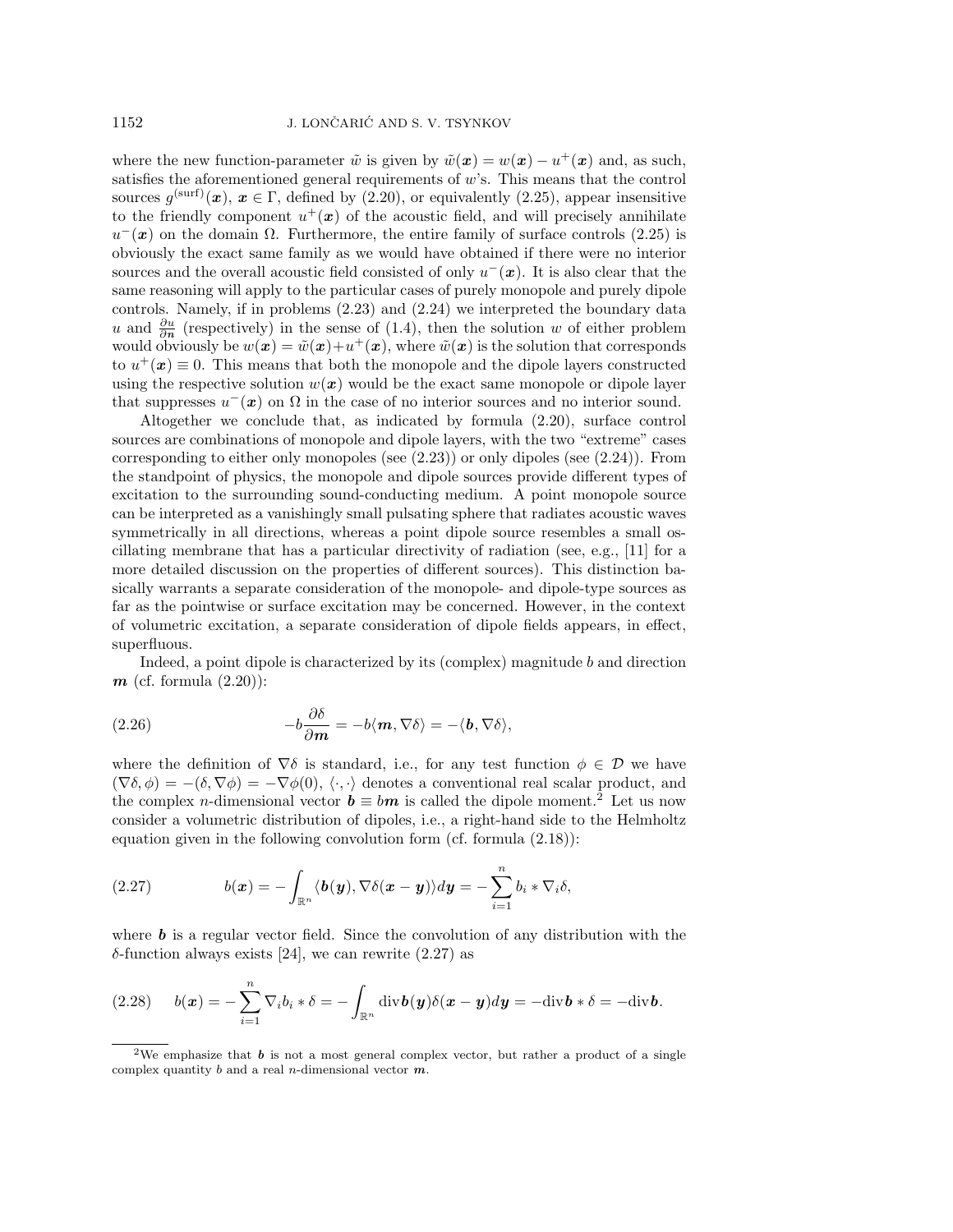Formula (2.28) implies that if we additionally require that the vector field  $b(y)$  be somewhat more regular than simply  $\mathbf{b} \in L_1^{(\text{loc})}(\Omega_1)$ , namely, div $\mathbf{b} \in L_1^{(\text{loc})}(\Omega_1)$ , then the volumetric distribution of dipoles can be reduced to an equivalent volumetric distribution of monopoles as in (2.18).

Next, by differentiating the relation  $LG = \delta$ , we obtain that the response to the point dipole excitation (2.26) is given by  $-\langle \mathbf{b}, \nabla G \rangle$ . Accordingly, the solution that corresponds to the distribution of sources  $(2.27)$  or  $(2.28)$  is given by (cf. formula  $(2.19)$ 

$$
u(\boldsymbol{x}) = -\int_{\mathbb{R}^n} \langle \boldsymbol{b}(\boldsymbol{y}), \nabla G(\boldsymbol{x} - \boldsymbol{y}) \rangle d\boldsymbol{y} = -\sum_{i=1}^n b_i * \nabla_i G
$$

(2.29)

$$
=-\sum_{i=1}^n \nabla_i b_i * G = -\int_{\mathbb{R}^n} \mathrm{div} \boldsymbol{b}(\boldsymbol{y}) G(\boldsymbol{x}-\boldsymbol{y}) d\boldsymbol{y}.
$$

Note that, for the representation via the divergence operator to hold, we need to require that the convolutions  $b_i * G$  exist in  $\mathcal{D}'$ ; see [24]. A convenient sufficient condition for that may be *b* having compact support, which, as we have seen in section 2.2, does not present a significant restriction of generality from the standpoint of active control of sound. To make sure that the function  $u(x)$  of (2.29) does solve the equation  $Lu = b$ , we apply the operator  $L$  of (1.1) to it:

$$
Lu(\boldsymbol{x}) = -L\left[\sum_{i=1}^n b_i * \nabla_i G\right] = -\sum_{i=1}^n L\left[b_i * \nabla_i G\right]
$$
  
= 
$$
-\sum_{i=1}^n b_i * L \nabla_i G = -\sum_{i=1}^n b_i * \nabla_i LG = -\sum_{i=1}^n b_i * \nabla_i \delta = b(\boldsymbol{x}).
$$

Again, for the foregoing chain of equalities to hold, we need to require the existence of some convolutions in  $\mathcal{D}'$ , this time  $b_i * \nabla_i G$ ,  $i = 1, ..., n$ . This is guaranteed by the same sufficient condition of supp*b* being compact.

From the previous discussion we see that mathematically we can describe volumetric sources of time-harmonic sound only in terms of monopoles. In a real-life acoustic setting, however, both the actual monopole and the dipole sources may be present. It is instrumental to see how those sources that have different physical interpretation enter the right-hand side of the Helmholtz operator. We postpone the corresponding discussion till section 4.1, in which we provide the motivation for selecting a particular optimization criterion. In the meantime, let us emphasize that in the rest of the paper we are going to analyze only one type of the control sources, namely, the monopoles. This class includes all of the volumetric controls (2.1), i.e., monopoles distributed in space, and their limiting case given by the monopole layer on the surface  $\Gamma$  (cf. formula  $(2.20)$ ):

(2.30) 
$$
g_{\text{monopole}}^{(\text{surf})} = -\left[\frac{\partial w}{\partial n} - \frac{\partial u}{\partial n}\right]_{\Gamma} \delta(\Gamma),
$$

where  $w = w(x)$  in (2.30) solves the Dirichlet problem (2.23).<sup>3</sup> In other words, we have narrowed down the class of admissible controls by excluding the surface

 $3$ As has been mentioned (see section 4.1), volumetric monopoles considered in the mathematical perspective may include contributions from both actual physical monopoles and dipoles.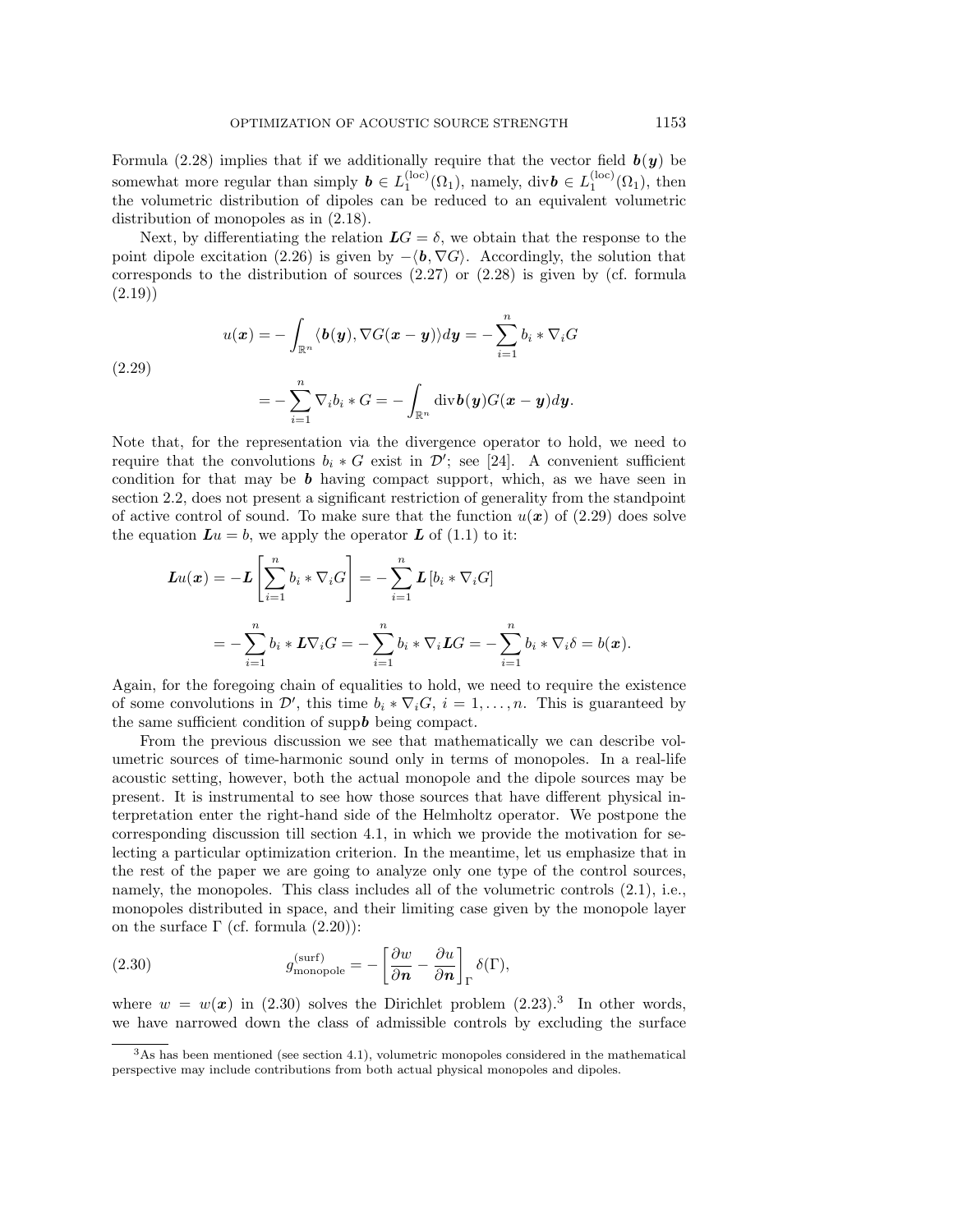dipoles. Clearly, having only one and the same type of sources greatly facilitates their description and comparison using the same quantitative characteristics, e.g., acoustic strength (see [11] for the definition and section 4 for more detail). In particular, it allows us to formulate (see section 4.1) and solve (see sections 4.2 and 4.3) the optimization problem for the control sources with the overall absolute acoustic source strength being the cost function. Moreover, the solution of this optimization problem, i.e., the global minimum (more precisely, largest lower bound) in the class of all volumetric controls that guarantee the exact cancellation of noise, happens to be the uniquely defined single layer  $(2.30)$ ,  $(2.23)$  on the interface Γ. In this framework, surface dipoles naturally fall out of consideration.

There are, however, optimization criteria that employ physically meaningful quantities other than the total source strength, which naturally justify using combinations of both monopole and dipole control sources. These criteria would typically compare outputs of controls rather than the controls themselves. For example, in the forthcoming paper [8] we employ one such criterion, which is based on the power required by the control system. It turns out that the corresponding analysis necessarily involves interaction between the sources of sound and the surrounding acoustic field. Even though it may seem counterintuitive at a first glance, one can build a control system (a particular combination of monopoles and dipoles) that would require no power input for operation and would even produce a net power gain while providing exact noise cancellation. This, of course, comes at the expense of having the original sources of noise produce even more energy; see [8].

**3. Discrete control sources.** Similarly to the continuous constructions of the previous section, one can discretize the problem on the grid and obtain the control sources for the discrete formulation. From the standpoint of applications this is, of course, preferred, because any practical design of a noise control system can contain only a finite number of elements or devices (acoustic sensors and actuators) that will be associated with the grid nodes in the discrete case. Details regarding the discrete formulation of the noise control problem can be found in the monograph by Ryaben'kii [15, Part VIII], as well as in the papers [22, 23]; here we provide only a brief account of the corresponding work. The analysis hereafter will not be limited to any specific type of the grid. In particular, no adaptation or grid fitting to either the shape of the protected region  $\Omega$  (i.e., interface Γ) or that of the external artificial boundary will generally be required. In some cases, though, it may simply be convenient and inexpensive to use a regular grid of an appropriate geometry. For example, as we discuss later, having a polar or spherical grid may greatly simplify setting the ABCs on the circle or sphere, respectively, of radius  $R$  in the discrete framework.

**3.1. Grids and discretization.** Let us now introduce a finite-difference grid N that would span both  $\Omega$  and  $\Omega_1$ . In the discrete formulation, the grid never stretches all the way to infinity; it is always truncated by the external artificial boundary, which implies that the discrete control sources that we obtain will always be compactly supported. Later in section 3.3, we will discuss how to set the appropriate ABCs for the discrete formulation. Now let  $u^{(h)}$  be a representation of the acoustic field on the grid, and  $L^{(h)}$  be a finite-difference approximation of the differential operator  $L$  of (1.1). To accurately define the approximation, we will need to introduce another grid M along with the previously defined N. On the grid M, we will consider the residuals of the operator  $L^{(h)}$ , and subsequently the right-hand sides to the corresponding inhomogeneous finite-difference equation. We will use the notations  $n$  and  $m$  for the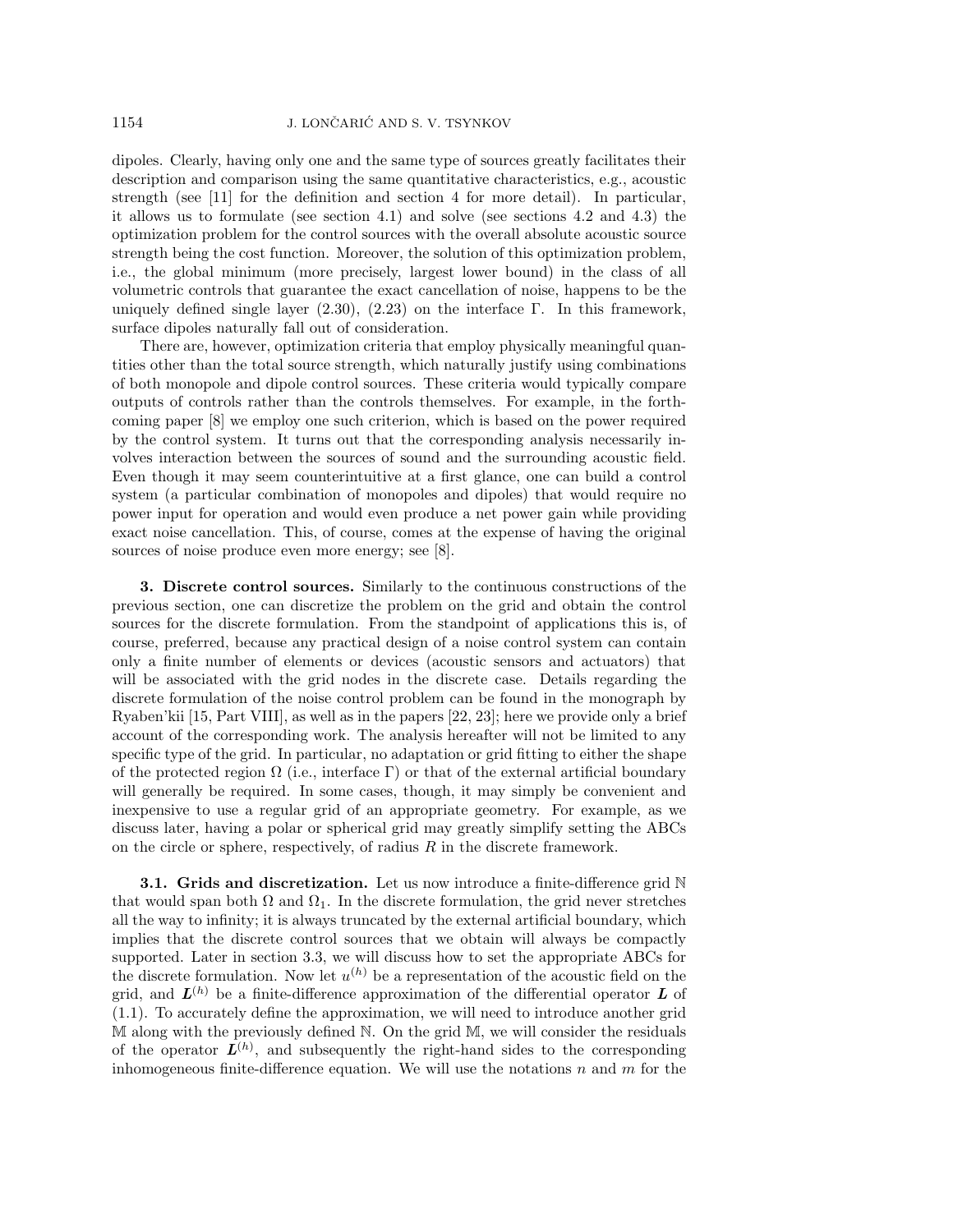individual nodes of the grids N and M, respectively, and the notation  $\mathbb{N}_m$  for the stencil of the discrete operator  $L^{(h)}$  centered at a given  $m \in M$ , so that

(3.1) 
$$
\mathbf{L}^{(h)}u^{(h)}\big|_{m} = \sum_{n \in \mathbb{N}_m} a_{mn} u_n^{(h)},
$$

where  $a_{nm}$  are the coefficients associated with particular nodes of the stencil. There are no limitations to the type of discrete operators that one may use. We only require that the difference operator  $L^{(h)}$  of (3.1) approximate the differential operator  $L$  of (1.1) with the accuracy sufficient for a particular application.

Next, we introduce the following subsets of the grids M and N, which will allow us to accurately distinguish between the interior and exterior domains, interior and exterior sources, and interior and exterior solutions on the discrete level:

(3.2) 
$$
\mathbb{M}^+ = \mathbb{M} \cap \Omega, \quad \mathbb{M}^- = \mathbb{M} \setminus \mathbb{M}^+ = \mathbb{M} \cap \Omega_1,
$$

$$
\mathbb{N}^+ = \bigcup_{m \in \mathbb{M}^+} \qquad \mathbb{N}^- = \bigcup_{m \in \mathbb{M}^-} \mathbb{N}_m,
$$

$$
\gamma = \mathbb{N}^+ \cap \mathbb{N}^-, \quad \gamma^+ = \mathbb{N}^- \cap \Omega, \quad \gamma^- = \mathbb{N}^+ \cap \Omega_1.
$$

We emphasize that the grid M that pertains to the residuals of the finite-difference operator  $L^{(h)}$  is partitioned into M<sup>+</sup> and M<sup>-</sup> directly, i.e., following the geometry of  $\Omega$  and  $\Omega_1$ . In contradistinction to that, the grid N is not partitioned directly; we rather consider the collection of all nodes of N swept by the stencil  $N_m$  when its center belongs to  $\mathbb{M}^+$ , and call this subgrid  $\mathbb{N}^+$ ; see (3.2). Obviously, some of the nodes of  $\mathbb{N}^+$  obtained by this approach happen to be outside  $\Omega$ , i.e., in  $\Omega_1$ , and these nodes are called  $\gamma^-$ . The sets N<sup>−</sup> and  $\gamma^+$  are defined similarly starting from M<sup>−</sup>. The key idea is that whereas the grids  $\mathbb{M}^+$  and  $\mathbb{M}^-$  do not overlap, the grids  $\mathbb{N}^+$  and  $\mathbb{N}^-$  do overlap, and their overlap is denoted  $\gamma$ ; obviously,  $\gamma = \gamma^+ \cup \gamma^-$ . The subset of grid nodes  $\gamma$  is called the grid boundary; it is a fringe of nodes that is located near the continuous boundary Γ and in some sense straddles it. The specific structure of  $\gamma$ obviously depends on the construction of the operator  $\mathbf{L}^{(h)}$  of (3.1) and the stencil  $\mathbb{N}_m$ . For example, for the conventional second-order central-difference Laplacians on rectangular grids,  $\gamma$  will be a two-layer fringe of grid nodes located near Γ, as shown schematically in Figure 3.1. Further specifics on the construction of grid boundaries can be found in the monograph [15].

**3.2.** Discrete noise control problem and its general solution. Having introduced the discretization (3.1) and grid subsets (3.2), we can formulate and solve the noise control problem on the grid. We will reproduce below the key results of [15, Part VIII]; see also [22, 23] for detail.

The discrete noise control problem is formulated similarly to the continuous one; see section 1. Let  $f_m^{(h)+}, m \in \mathbb{M}^+$ , and  $f_m^{(h)-}, m \in \mathbb{M}^-$ , be the interior and exterior discrete acoustic sources, respectively. Let  $u_n^{(h)+}$ ,  $n \in \mathbb{N}$ , and  $u_n^{(h)-}$ ,  $n \in \mathbb{N}$ , be the corresponding solutions, i.e.,  $\mathbf{L}^{(h)}u^{(h)+} = f^{(h)+}$  and  $\mathbf{L}^{(h)}u^{(h)-} = f^{(h)-}$ . Using the same terminology as before, we will call  $u^{(h)+}$  the discrete sound and  $u^{(h)-}$  the discrete noise. The overall discrete acoustic field  $u^{(h)}$  is the sum of its sound and noise components,  $u^{(h)} = u^{(h)+} + u^{(h)-}$  on N, and obviously satisfies the equation  $L^{(h)}u^{(h)} = f^{(h)} \equiv f^{(h)+} + f^{(h)-}$ . The goal is to obtain the discrete control sources  $g^{(h)} = g_m^{(h)}$  so that the solution  $\tilde{u}^{(h)}$  of the equation  $\mathbf{L}^{(h)}\tilde{u}^{(h)} = f^{(h)+} + f^{(h)-} + g^{(h)}$ will be equal to only the sound component  $u^{(h)+}$  on the subgrid  $\mathbb{N}^+$ .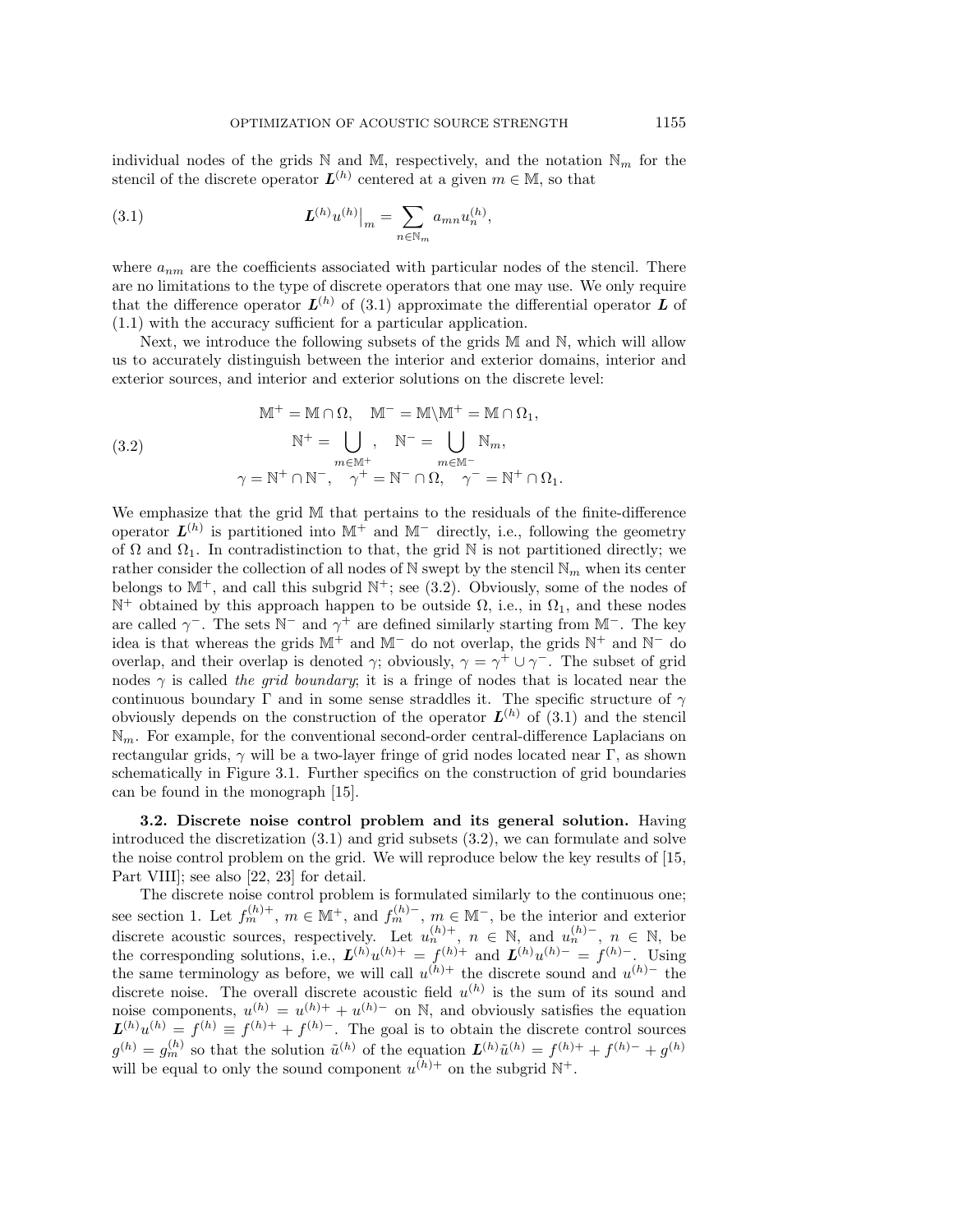

FIG. 3.1. Schematic geometry of the domains, the stencil, and the grid boundary  $\gamma = \gamma^+ \cup \gamma^-$ : Hollow circles denote  $\gamma^+$ , filled circles denote  $\gamma^-$ .

Let us now recall that, in the continuous case, the unique solvability of the governing differential equation (inhomogeneous Helmholtz' equation) was guaranteed by the Sommerfeld radiation conditions (1.2a) or (1.2b) at infinity. In the discrete case, we also need to guarantee the unique solvability of the foregoing finite-difference equations, but we obviously cannot directly set the boundary conditions at infinity. Therefore, the Sommerfeld radiation conditions have to be replaced by some other boundary conditions set at a finite location. To preserve the physics of the model that involves the propagation of waves toward infinity, one may choose to set the appropriate ABCs at the external artificial boundary that truncates our domain.<sup>4</sup> We emphasize that previously, i.e., in the continuous case, we have introduced and used the ABCs (see section 2.2) only for the purpose of obtaining compactly supported controls. Those ABCs were applied to the auxiliary function-parameter  $w(x)$  (see (2.13) or (2.17)). In the discrete case, the ABCs should apply to the actual solutions  $u^{(h)}$ ,  $u^{(h)+}$ ,  $u^{(h)-}$ , and  $\tilde{u}^{(h)}$ , which represent the acoustic fields on the grid. For the purpose of constructing the controls, however, we will never need to implement the ABCs for the acoustic solutions on the grid explicitly. We will only need to know that these boundary conditions can be obtained (a variety of different approaches can be found, e.g., in [19]) and that they will guarantee the solvability of the difference equations involved.

<sup>4</sup>These ABCs would guarantee that the interior solution can be extended beyond the artificial boundary, so that the extension solves the Helmholtz equation and displays the correct far-field behavior.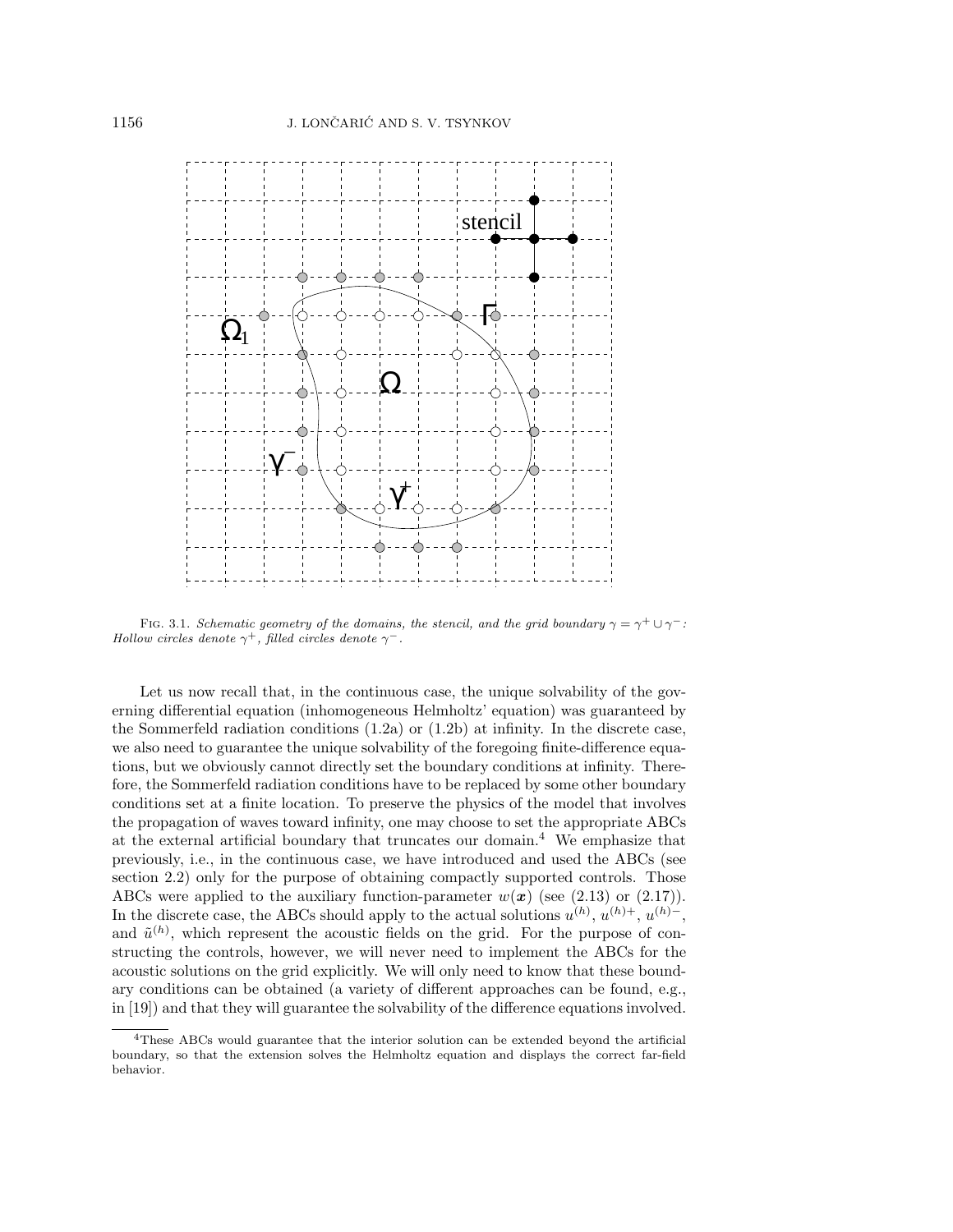There will, of course, be an explicit role for the ABCs in the discrete framework as well. We will employ these boundary conditions in the same capacity as we have used the original continuous ABCs (see section 2.2). Namely, when obtaining compactly supported controls, the ABCs will truncate the corresponding discrete function-parameter  $w^{(h)}$ . A specific approach to constructing the discrete ABCs that we use in this work is based on discretization of the continuous ABCs of section 2.2, and we discuss it in section 3.3. Altogether, both the discrete acoustic fields and the discrete-function parameter that is used for constricting the control sources (see formula (3.3) below) are going to satisfy the same ABCs. This is similar to the continuous case, when both the solution itself (i.e., acoustic field) and the function-parameter  $w$ satisfied the same Sommerfeld radiation conditions at infinity.

The general solution for the discrete control sources  $g^{(h)} = g_m^{(h)}$  that eliminate the unwanted noise  $u^{(h)}$  on N<sup>+</sup> is given by the following formula (cf. formula (2.1)):

(3.3) 
$$
g_m^{(h)} = -L^{(h)} w^{(h)}|_{m \in \mathbb{M}^-},
$$

where  $w^{(h)} = w_n^{(h)}$ ,  $n \in \mathbb{N}^-$ , is a special auxiliary grid function-parameter that parameterizes the family of controls (3.3). The requirements that this function  $w^{(h)}$  must satisfy are, again, rather "loose," and can be considered natural discrete counterparts of the corresponding requirements of the continuous function-parameter  $w(\boldsymbol{x})$ ; see the discussion around formula (2.2) in section 2.1. Namely, at the grid boundary  $\gamma$  the function  $w^{(h)}$  has to coincide with the overall acoustic field  $u^{(h)}$  to be controlled:

(3.4) 
$$
w_n^{(h)}|_{n \in \gamma} = u_n^{(h)}|_{n \in \gamma}.
$$

We note that since, e.g., for the second-order discretizations the grid boundary  $\gamma$ contains two layers of nodes,  $\gamma^+$  and  $\gamma^-$  (see Figure 3.1), then specifying the corresponding nodal values on  $\gamma$  is in some sense equivalent to specifying the function and its normal derivative on  $\Gamma$  in the continuous case; see (2.2). Of course, this is not a rigorous statement from the standpoint of approximation; we will address the approximation-related issues later on. We also note that when creating practical designs, the boundary data  $u_n^{(h)}\big|_{n \in \gamma}$  shall be interpreted as measurable quantities that provide input for the control system. In other words, we can think of a microphone at every node of  $\gamma$ ; these microphones measure the characteristics of the actual acoustic field and generate the input signal  $u_n^{(h)}|_{n \in \gamma}$ .

The other requirement of  $w^{(h)}$ , besides the interface boundary conditions (3.4), has already been mentioned. The function  $w^{(h)}$  must satisfy the appropriate discrete ABCs at a finite external artificial boundary. The role of the discrete ABCs is the same as that of the continuous ABCs—to provide a replacement for the Sommerfeld radiation boundary conditions. This is done in the same approximate sense as the operator  $L^{(h)}$  approximates  $L$ ; see section 3.3. Other than the two aforementioned requirements, the function  $w^{(h)}$  is arbitrary and, as such, parameterizes a substantial variety of discrete control sources; see (3.3). The latter will provide the search space for optimization in section 4.

The justification for formula (3.3) as the general solution for the discrete control sources is based on the theory of difference potentials; see [15]. In the framework of this theory one can show that the solution  $v^{(h)} = v_n^{(h)}$  of the equation  $\mathbf{L}^{(h)}v^{(h)} = g^{(h)}$ subject to the appropriate ABCs, where  $g^{(h)}$  is defined according to (3.3) and (3.4), will be equal to exactly  $-u^{(h)}$  on the interior subgrid  $\mathbb{N}^+$ :  $v_n^{(h)}|_{n \in \mathbb{N}^+} = -u^{(h)-}|_{n \in \mathbb{N}^+}$ .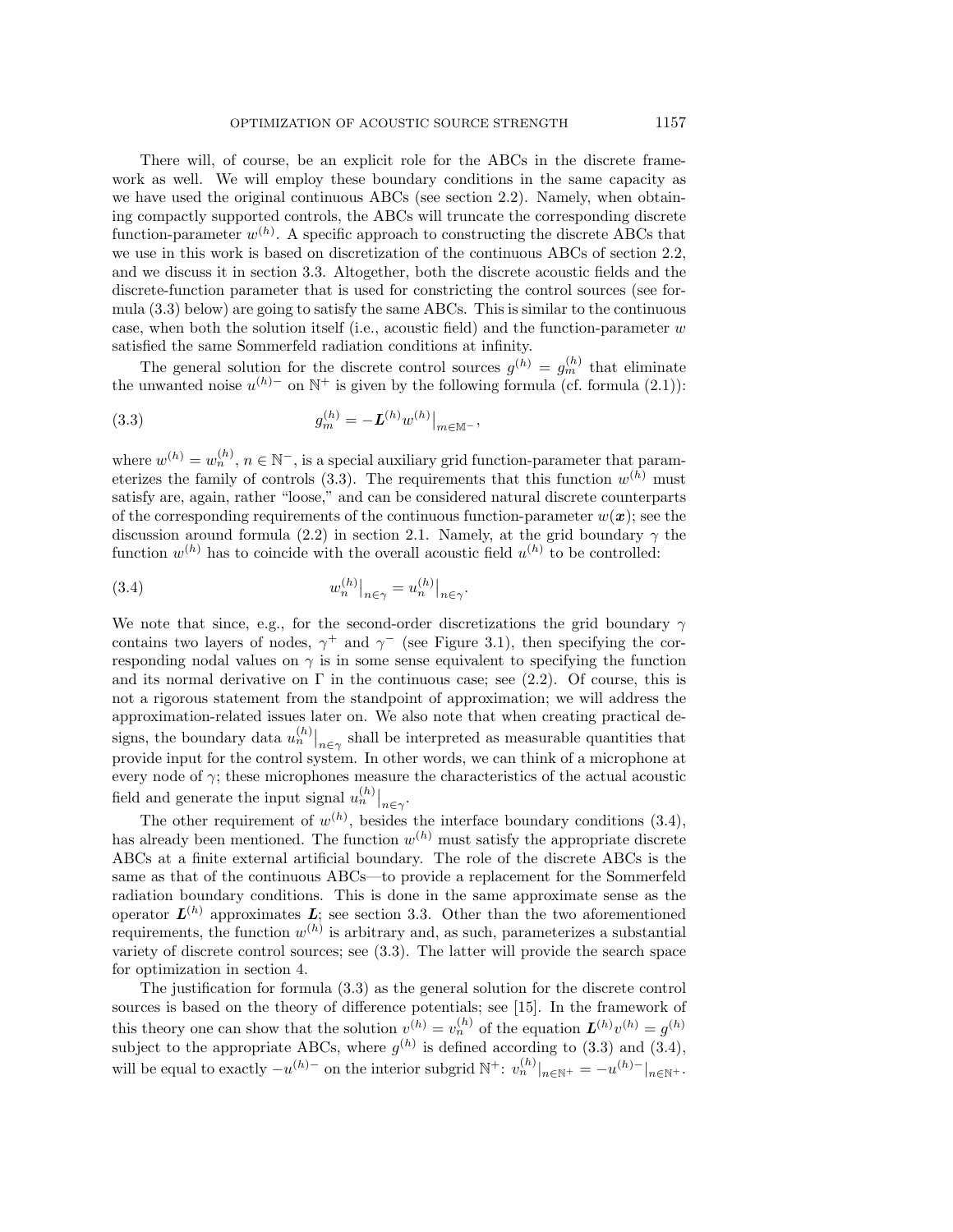In other words, when the controls  $q^{(h)}$  of (3.3) are added to the original source terms of the governing finite-difference equation, they annihilate the unwanted noise on the domain of interest in the discrete sense, i.e., on the grid. The aforementioned solution  $v_n^{(h)}|_{n \in \mathbb{N}^+}$  is called the generalized difference potential with the density  $-u_n^{(h)}|_{n \in \gamma}$ defined on the grid boundary  $\gamma$ . It is shown in the theory of difference potentials (see [15]) that the potential depends only on its density  $-u_n^{(h)}|_{n \in \gamma}$  and not on the values of the function-parameter outside  $\gamma: w_n^{(h)}|_{n \in \mathbb{N}^-\setminus \gamma}$ . Consequently, all possible controls  $g^{(h)}$  obtained according to (3.3), with different  $w^{(h)}$ 's subject only to (3.4) and the corresponding ABCs (see section 3.3), will produce identical output on  $\mathbb{N}^+$ that will cancel out the unwanted noise  $u_n^{(h)-}|_{n\in\mathbb{N}^+}$ . This provides room for optimization of the discrete control sources; see section 4. It can also be shown that every discrete control source  $g_m^{(h)}|_{m \in \mathbb{M}^-}$  that cancels out  $u_n^{(h)-}|_{n \in \mathbb{N}^+}$  can be represented in the form (3.3) with some function  $w^{(h)} = w_n^{(h)}$ ,  $n \in \mathbb{N}^-$ , that satisfies (3.4) and the external boundary conditions (ABCs). Similarly to the continuous case, this is done by explicitly constructing the appropriate  $w^{(h)}$  for a given  $g^{(h)}$  and  $u_n^{(h)}|_{n \in \gamma}$ ; we refer the reader to [15, Part VIII] and [22, 23] for detail.

As has been mentioned, the cancellation of noise in the discrete framework is obtained on the grid  $\mathbb{N}^+$ . It is important to understand in what sense this discrete cancellation models the continuous cancellation described in section 2. This is basically the question of approximation of the continuous generalized potentials by the discrete ones. To that effect, the theory of difference potentials (see [15]) says that, under certain natural conditions, the difference potential  $v^{(h)} = v_n^{(h)}$ ,  $n \in \mathbb{N}^+$ , i.e., the solution to  $\mathbf{L}^{(h)}v^{(h)} = g^{(h)}$  with  $g^{(h)}$  given by (3.3), approximates the continuous Calderon's potential  $v = v(x)$ ,  $x \in \Omega$  (see (2.9)), i.e., the solution to  $Lv = g$  with g given by (2.1). The aforementioned natural conditions include first the consistency and stability of the finite-difference scheme for the Helmholtz equation. Consistency and stability will guarantee convergence as the grid size vanishes. In addition, the discrete boundary data  $u_n^{(h)}|_{n \in \gamma}$  of (3.4) have to approximate the continuous boundary data  $(u, \frac{\partial u}{\partial n})|_{\Gamma}$  of (2.2) in the following sense. Once the continuous function u and its first-order normal derivative  $\frac{\partial u}{\partial n}$  are known at the boundary Γ, normal derivatives of higher orders can be obtained via the differential equation itself, and the nearboundary values  $u_n^{(h)}|_{n \in \gamma}$  can be calculated using Taylor's expansion; the order of accuracy of the latter calculation with respect to the grid size  $h$  has to be at least as high as the order of accuracy of the interior scheme. In this case, the quality of approximation, i.e., the rate of convergence of the discrete potential to the continuous one with respect to  $h$ , will be the same as prescribed by the finite-difference scheme itself. For the second-order central-difference schemes discussed in sections 3.3 and 4, this rate is  $O(h^2)$ . In other words, when designing an active control system following the finite-difference approach, one can expect to have the actual noise cancellation in the same approximate sense as the solution of the finite-difference equation approximates the corresponding solution of the original differential equation. Note that in any particular practical setting we will need to require sufficient wave resolution on the grid, i.e., the waves of length  $\lambda = 2\pi/k$ , where k is the wavenumber in (1.1), will have to be well resolved by the specific discretization.

**3.3. Specific discretization and discrete artificialboundary conditions.** As has been mentioned, one can use different approaches to construct discrete ABCs (see, e.g., [19]) that are needed to obtain compactly supported controls. The most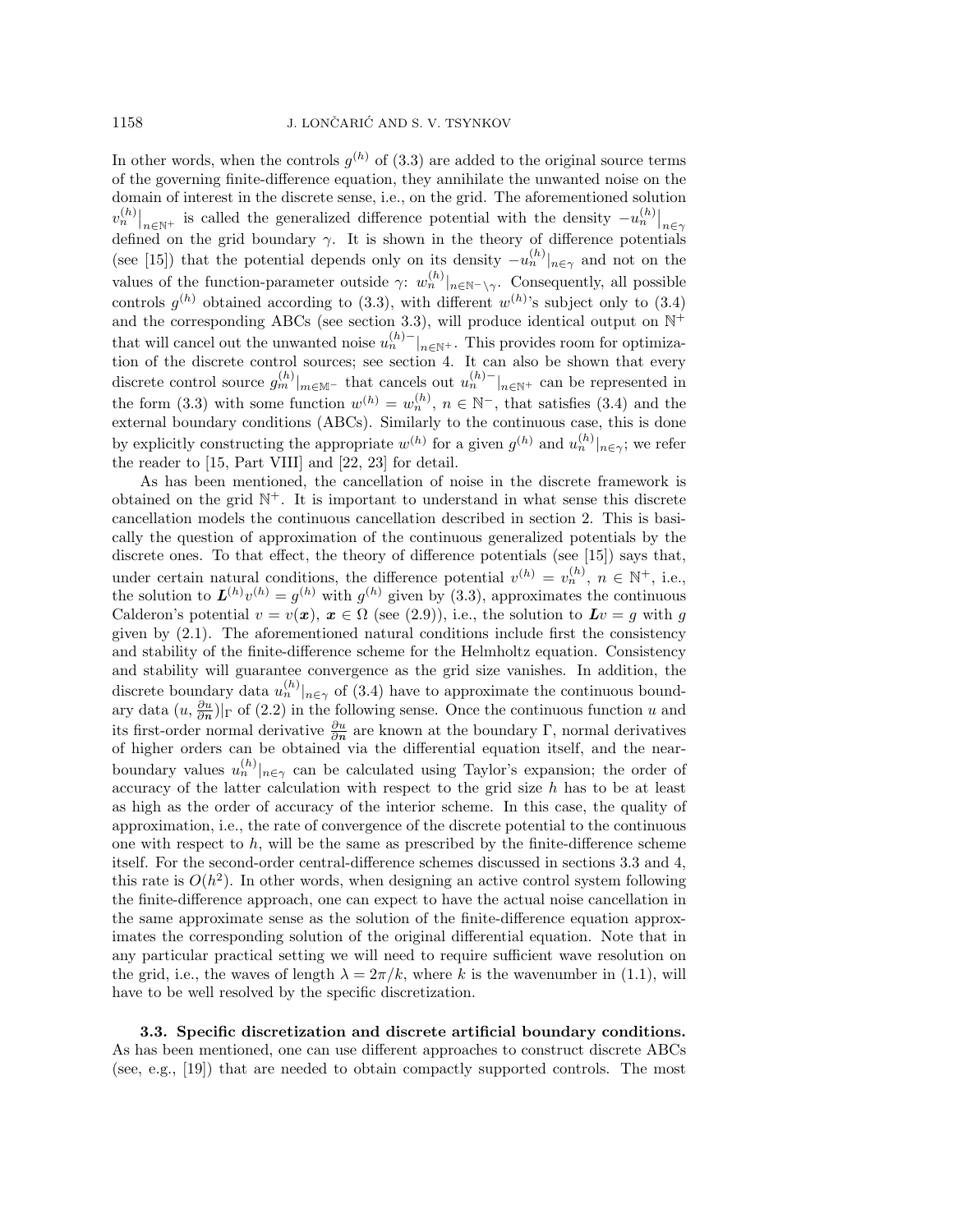

FIG. 3.2. Schematic geometry of the domains, the stencil, and the grid boundary  $\gamma = \gamma^+ \cup \gamma^$ in polar coordinates: Hollow circles denote  $\gamma^+$ , filled circles denote  $\gamma^-$ .

straightforward technique, which is adopted in the current study, although it is apparently not the most general one, is to directly approximate the continuous boundary conditions (2.13) or (2.17) with sufficient order of accuracy. For that, we will need a grid that would be fitted to the shape of the external artificial boundary, i.e., a polar or spherical grid. An example of the corresponding grid subsets  $\gamma^+$  and  $\gamma^-$  for polar coordinates is schematically shown in Figure 3.2.

In all numerical experiments that follow in section 4, we use a two-dimensional setup. Accordingly, we introduce a polar grid that has  $J$  cells in the radial direction with the nodes  $\rho_j = j\Delta \rho$ ,  $j = 0, \ldots, J$ , so that  $\rho_0 = 0$  and  $\rho_j = R$ , and L cells in the circumferential direction with the nodes  $\theta_s = s\Delta\theta$ ,  $s = 0, \ldots, L$ , so that  $\theta_0 = 0$ and  $\theta_L = 2\pi$ . For simplicity, it is convenient to assume that the grid sizes  $\Delta \rho = R/J$ and  $\Delta\theta = 2\pi/L$  are constant; in applications, the grid in the radial direction may be stretched; see section 4.2.

The Helmholtz equation is discretized on this grid with second-order accuracy by central differences:

(3.5)  

$$
\mathbf{L}^{(h)}w^{(h)}\big|_{s,j} \equiv \frac{1}{\rho_j} \frac{1}{\Delta \rho} \left( \rho_{j+\frac{1}{2}} \frac{w_{s,j+1}^{(h)} - w_{s,j}^{(h)}}{\Delta \rho} - \rho_{j-\frac{1}{2}} \frac{w_{s,j}^{(h)} - w_{s,j-1}^{(h)}}{\Delta \rho} \right) + \frac{1}{\rho_j^2} \frac{w_{s+1,j}^{(h)} - 2w_{s,j}^{(h)} + w_{s-1,j}^{(h)}}{\Delta \theta^2} + k^2 w_{s,j}^{(h)} = 0.
$$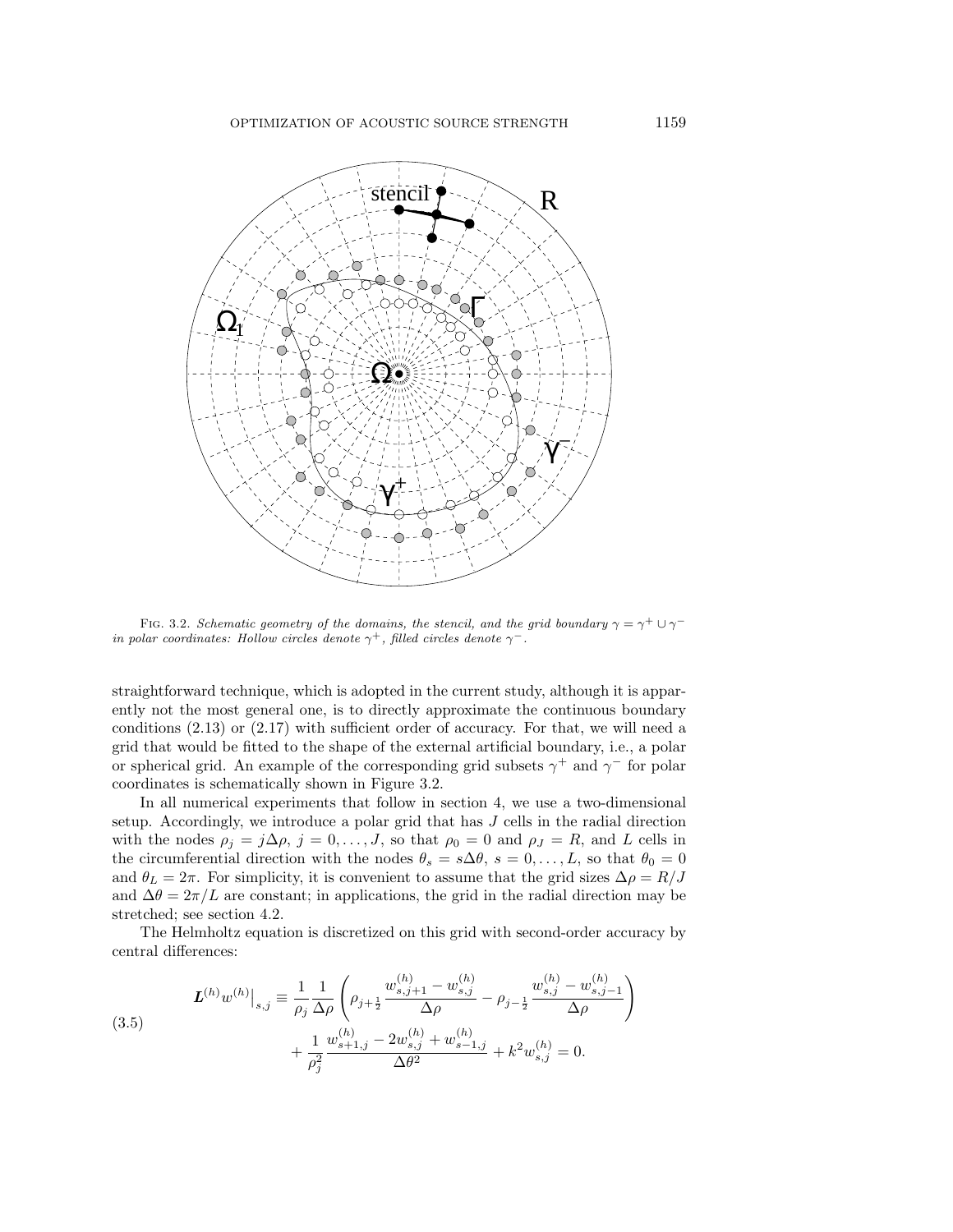The left-hand side of (3.5) is a particular realization of the operator (3.1) that employs the five-node stencil shown in Figure 3.2. This operator will be used in section 4 for obtaining optimal discrete control sources.

To construct the finite-difference ABCs at  $\rho = R$ , we will also consider a semidiscrete form of the homogeneous equation in the far field:

(3.6) 
$$
\frac{1}{\rho} \frac{d}{d\rho} \left( \rho \frac{dw_s}{d\rho} \right) + \frac{1}{\rho^2} \frac{w_{s+1} - 2w_s + w_{s-1}}{\Delta \theta^2} + k^2 w_s = 0, \quad s = 0, \dots, L-1.
$$

Introducing the direct and inverse discrete Fourier transforms,  $l = -L/2+1, \ldots, L/2$ ,  $s = 0, \ldots, L - 1,$ 

(3.7) 
$$
\hat{w}_l = \frac{1}{L} \sum_{s=0}^{L-1} w_s e^{-ils\Delta\theta}, \qquad w_s = \sum_{l=-L/2+1}^{L/2} \hat{w}_l e^{ils\Delta\theta},
$$

we reduce (3.6) to the following system of ordinary differential equations with respect to  $\hat{w}_l = \hat{w}_l(\rho)$ :

(3.8) 
$$
\frac{1}{\rho} \frac{d}{d\rho} \left( \rho \frac{d\hat{w}_l}{d\rho} \right) - \frac{\alpha_l^2}{\rho^2} \hat{w}_l + k^2 \hat{w}_l = 0, \quad \alpha_l^2 = \frac{4}{\Delta \theta^2} \sin^2 \frac{l \Delta \theta}{2}, \quad \rho \ge R,
$$

where again  $l = -L/2+1, \ldots, L/2$ . Equations (3.8) are the same as (2.14), except that in the discrete case the range for  $l$  is finite, and  $l^2$  in (2.14) has been replaced by  $\alpha_l^2$  in (3.8). Therefore, we can use the same boundary conditions (2.17) for  $l =$  $-L/2+1, \ldots, L/2,$ 

(3.9) 
$$
\frac{d}{d\rho}\hat{w}_l\bigg|_{\rho=R} = \hat{w}_l(R)\frac{\frac{d}{d\rho}H_{\alpha_l}^{(2)}(kR)}{H_{\alpha_l}^{(2)}(kR)},
$$

only with the Hankel functions of order  $l$  replaced by the Hankel functions of the order  $\alpha_l$ . For implementation in the foregoing discrete framework, boundary conditions (3.9) for all  $l = -L/2+1, \ldots, L/2$  have to be approximated with second-order accuracy, which can be easily done as follows:

$$
(3.10) \t\t \t\t \frac{\hat{w}_{l,J} - \hat{w}_{l,J-1}}{\Delta \rho} - \beta_l \frac{\hat{w}_{l,J} + \hat{w}_{l,J-1}}{2} = 0, \t\t \beta_l = \frac{\frac{d}{d\rho} H_{\alpha_l}^{(2)}(kR)}{H_{\alpha_l}^{(2)}(kR)}.
$$

Finally, relations in (3.10) for all  $l = -L/2+1, \ldots, L/2$  can be rewritten in the matrix form:

$$
(3.11) \t\t\t\t\boldsymbol{w}_{\cdot,J} = \boldsymbol{F}^{-1} \text{diag}\left\{-\left(\frac{1}{\Delta\rho}+\beta_l\right)\left(\frac{1}{\Delta\rho}-\beta_l\right)^{-1}\right\} \boldsymbol{F} \ \boldsymbol{w}_{\cdot,J-1} \equiv \boldsymbol{T} \ \boldsymbol{w}_{\cdot,J-1},
$$

where  $\mathbf{F}$  and  $\mathbf{F}^{-1}$  are matrices of the direct and inverse discrete Fourier transforms of (3.7), and  $w_{\cdot,J}$  and  $w_{\cdot,J-1}$  are L-dimensional vectors of components  $w_{s,J}^{(h)}$  and  $w_{s,J-1}^{(h)}$ , respectively,  $s = 0, 1, \ldots, L - 1$ .

In the three-dimensional case, instead of the discrete Fourier transforms (3.7) one can use expansions with respect to the so-called finite-difference spherical functions (see [15, Part IV, Chapter 4]) that form a full orthogonal system of eigenvectors for the spherical part of the discrete Laplacian. Other than that, the construction of the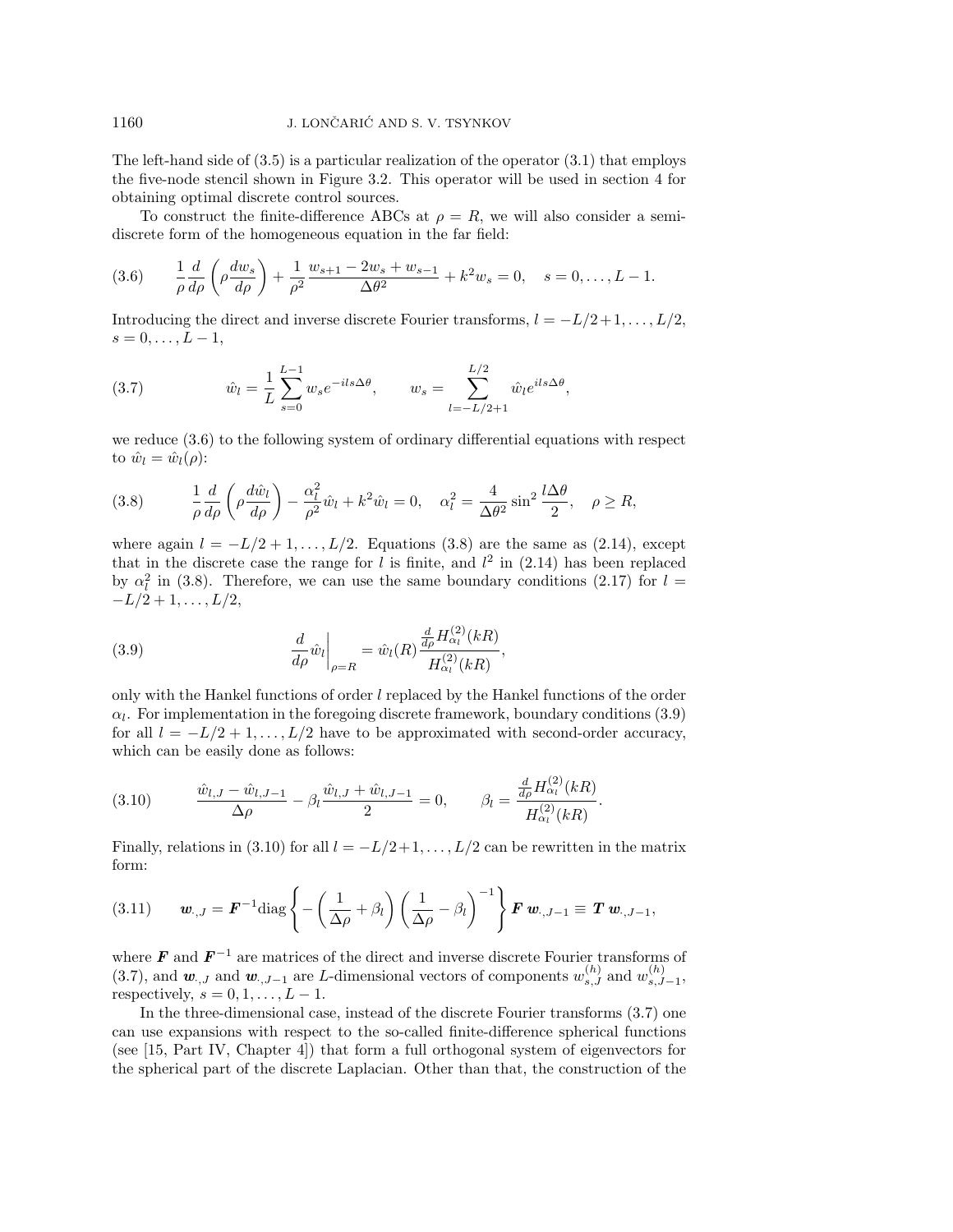discrete three-dimensional ABCs will be similar to the foregoing two-dimensional construction. We do not expand on it here because we do not conduct three-dimensional computations in this paper. Let us also mention that for small  $l$  the difference between  $l^2$  and the corresponding  $\alpha_l^2$  (see (3.8)) will obviously be small as well. Therefore, for smooth functions  $w$ , for which the short-wave part of the spectrum (large  $l$ 's) is insignificant, one may not even have to replace l in (2.17) by  $\alpha_l$  in (3.9). We have observed this type of behavior in the previous paper [14], in which we studied similar questions for the Poisson equation.

**3.4. Types of discrete control sources.** Similarly to the continuous case (see section 2.3) let us now identify some particular types of discrete control sources. First, we define another subset of the grid M (more precisely, of M<sup>−</sup>):

$$
\mathbb{M}_{\text{int}}^- = \left\{ m \in \mathbb{M}^- \middle| \mathbb{N}_m \cap \gamma^+ = \emptyset \right\}.
$$

Basically,  $M_{int}^-$  is the interior subset of  $M^-$  such that, when the center of the stencil sweeps this subset, the stencil itself does not touch  $\gamma^+$ ; see Figures 3.1 and 3.2. In other words, we can say that  $\mathbb{M}_{\rm int}^-$  is a subset of  $\mathbb{M}^-$  such that

$$
\bigcup_{m \in \mathbb{M}_{\rm int}^-} \mathbb{N}_m = \mathbb{N}^- \backslash \gamma^+.
$$

Having defined this new subset  $\mathbb{M}_{int}^-$ , we now introduce the auxiliary function  $w^{(h)}$  =  $w_n^{(h)}$ ,  $n \in \mathbb{N}^-$ , for (3.3) as follows:

(3.12a) 
$$
w_n^{(h)}|_{n \in \gamma^+} = u_n^{(h)}|_{n \in \gamma^+},
$$

and

(3.12b)  

$$
w_n^{(h)}|_{n \in \gamma^-} = u_n^{(h)}|_{n \in \gamma^-},
$$

$$
\mathbf{L}^{(h)} w^{(h)} = 0 \text{ on } \mathbb{M}_{\text{int}}^-.
$$

As before, we also assume that  $w^{(h)}$  satisfies the appropriate discrete ABCs; see, e.g., (3.11). Definition (3.12a) means that on the interior part of the grid boundary  $\gamma^+$  we simply set  $w^{(h)}$  equal to the given  $u^{(h)}$ :  $w_n^{(h)}|_{n \in \gamma^+} = u_n^{(h)}|_{n \in \gamma^+}$ . Definition (3.12b) is actually a discrete exterior boundary-value problem of the Dirichlet type. Indeed, everywhere on and "outside" the exterior part of the grid boundary  $\gamma^-$ , i.e., on  $\mathbb{N}^-\setminus\gamma^+$ , the grid function  $w^{(h)}$  is obtained as a solution of the homogeneous equation  $L^{(h)}w^{(h)} = 0$  (enforced at the nodes  $\mathbb{M}_{int}^-$ ) supplemented by the boundary data on  $\gamma^-: w_n^{(h)}|_{n \in \gamma^-} = u_n^{(h)}|_{n \in \gamma^-}$ , which is specified for the unknown function  $w^{(h)}$  itself. Note, relation  $(3.12a)$  and the first relation  $(3.12b)$  together are obviously equivalent to (3.4). Therefore, the function  $w^{(h)}$  defined via (3.12a), (3.12b) falls into the general class of  $w^{(h)}$ 's used for obtaining the discrete control sources; see section 3.2.

Problem (3.12b) can clearly be considered a finite-difference counterpart to the continuous Dirichlet problem (2.23). Therefore, it is natural to call the control sources  $g^{(h)} \equiv g_{\text{monopole}}^{(h,surf)}$  obtained by formulae (3.3), (3.12a), (3.12b) the discrete surface monopoles. Indeed, because of the definition of  $w^{(h)}$  given by (3.12a) and (3.12b), these  $g_{\text{monopole}}^{(h,surf)}$  may, generally speaking, differ from zero only on the grid set  $M^- \backslash M_{\text{int}}^-$ , which is a single "curvilinear" layer of nodes of grid M that follows the geometry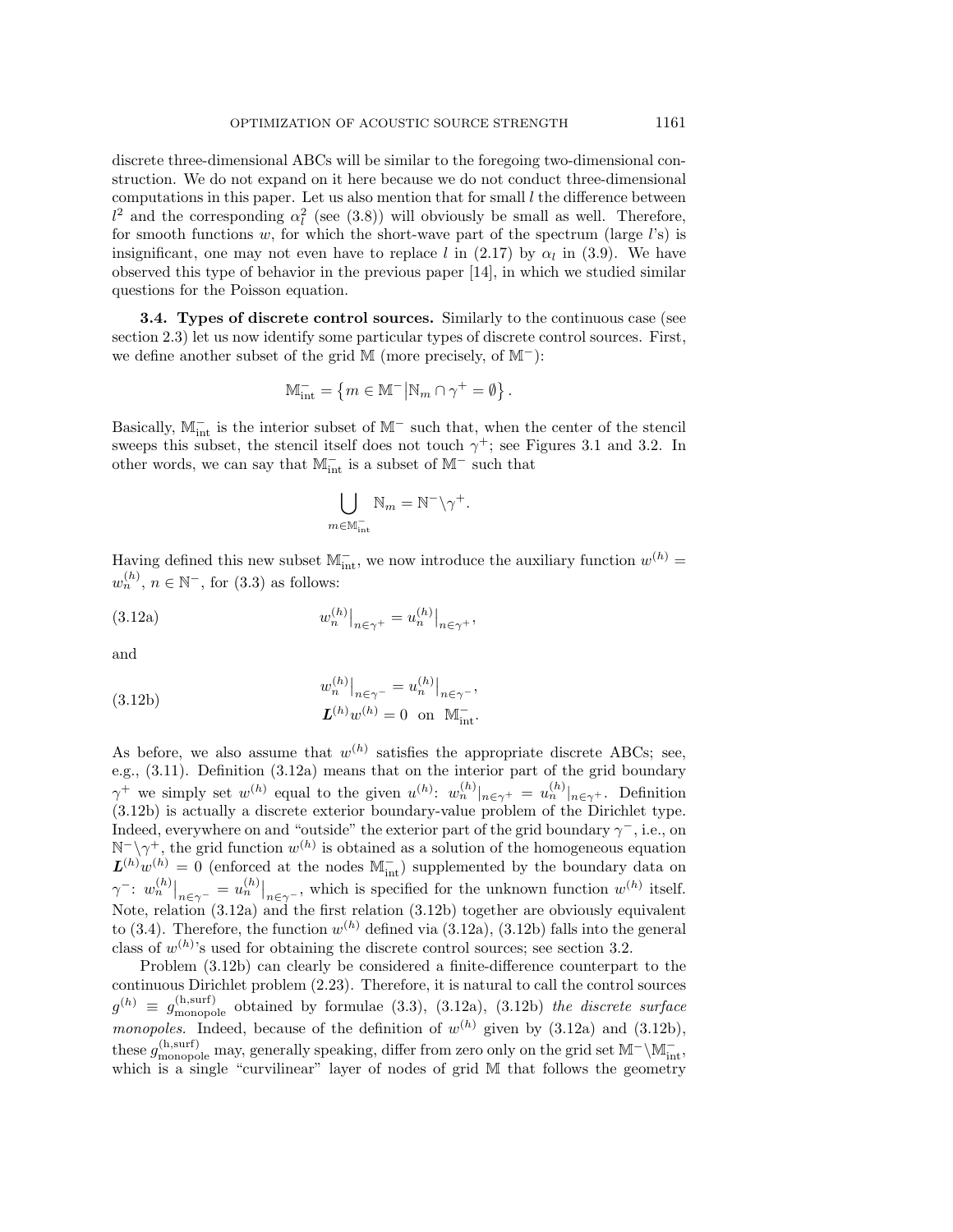of Γ. Accordingly, the output of these controls can be called the discrete singlelayer potential; it was first introduced and analyzed in our recent paper [20]. Let us emphasize that unlike the continuous surface monopoles (2.30), which belong to a different class of functions rather than the volumetric sources  $(2.1)$  and  $(2.2)$  (singular  $\delta$ -type distributions vs. regular locally integrable functions), the foregoing discrete surface monopoles belong to the same original class of discrete control sources (3.3) and (3.4). They can be considered as the ultimate reduction of the volumetric discrete controls (3.3) and (3.4) to the surface. In section 4, the discrete surface monopoles will play a fundamental role for the analysis of the optimization problems.

Besides the discrete surface monopoles and the corresponding single-layer potential, one can also define the discrete surface dipoles and, accordingly, the double-layer potential; see [20]. Grid dipoles are introduced for the pairs of neighboring nodes so that the nodes in the pair are assigned values equal in magnitude and opposite in sign. The control sources in the form of discrete surface dipoles can be obtained by solving a special Neumann-type discrete exterior boundary-value problem for the auxiliary function  $w^{(h)}$ , which would be analogous to the continuous problem (2.24). The construction of surface dipoles, however, is somewhat more elaborate than the foregoing definition of surface monopoles. And because in this paper we basically focus on the monopole-type sources only, we are not going to further elaborate here on the issue of discrete surface dipoles, but will rather refer the reader to our paper [20] for detail.

**4. Optimization of controlsources.** Once the general solution for controls is available, in either continuous  $(2.1)$  or discrete  $(3.3)$  formulation, the next step is to decide what particular element of this large family of functions will be optimal for a specific setting. There is a multitude of possible criteria for optimality that one can use; we discuss some of them in the forthcoming papers [8, 9]. We should also emphasize that in many practical problems the cancellation of noise is only approximate, and, as such, the key criterion for optimization (or sometimes, the key constraint) is the quality of this cancellation, i.e., the extent of noise reduction. In contradistinction to that, in this paper we are considering ideal, or exact, cancellation; i.e., every particular control field from either the continuous  $(2.1)$  or discrete  $(3.3)$  family completely eliminates the unwanted noise on the domain of interest. Consequently, the criteria for optimality of the controls that we can employ will not include the level of the residual noise as a part of the corresponding function of merit, and should rather depend only on the control sources themselves. We realize, of course, that at a later stage of the work we will also need to look into the issues of approximate, rather than exact, noise cancellation, for the reason of further reducing the costs. In this case, optimal solutions found in the framework of the exact cancellation are likely to provide good initial guesses for subsequent optimization in the approximate framework. Moreover, it will probably be possible to use some results from the approximation theory to deal with the issues of approximate noise cancellation once we have solutions for the exact cancellation. We expect that this approach will be much faster than any algorithm of combinatorial type. A similar reduction in computational complexity of optimization was outlined in our earlier work [6] on the optimal distributed control of the exterior Stokes flow.

**4.1. Optimization in the sense of**  $L_1$ **.** To derive a meaningful criterion for optimization of the control sources, let us first discuss the physical meaning of the quantities involved in the formulation of the problem. The most natural way to interpret the field variable  $u = u(x)$  (as well as its discrete counterpart  $u_n^{(h)}$ ) is to call it acoustic pressure. Indeed, acoustic pressure is the quantity which is directly measured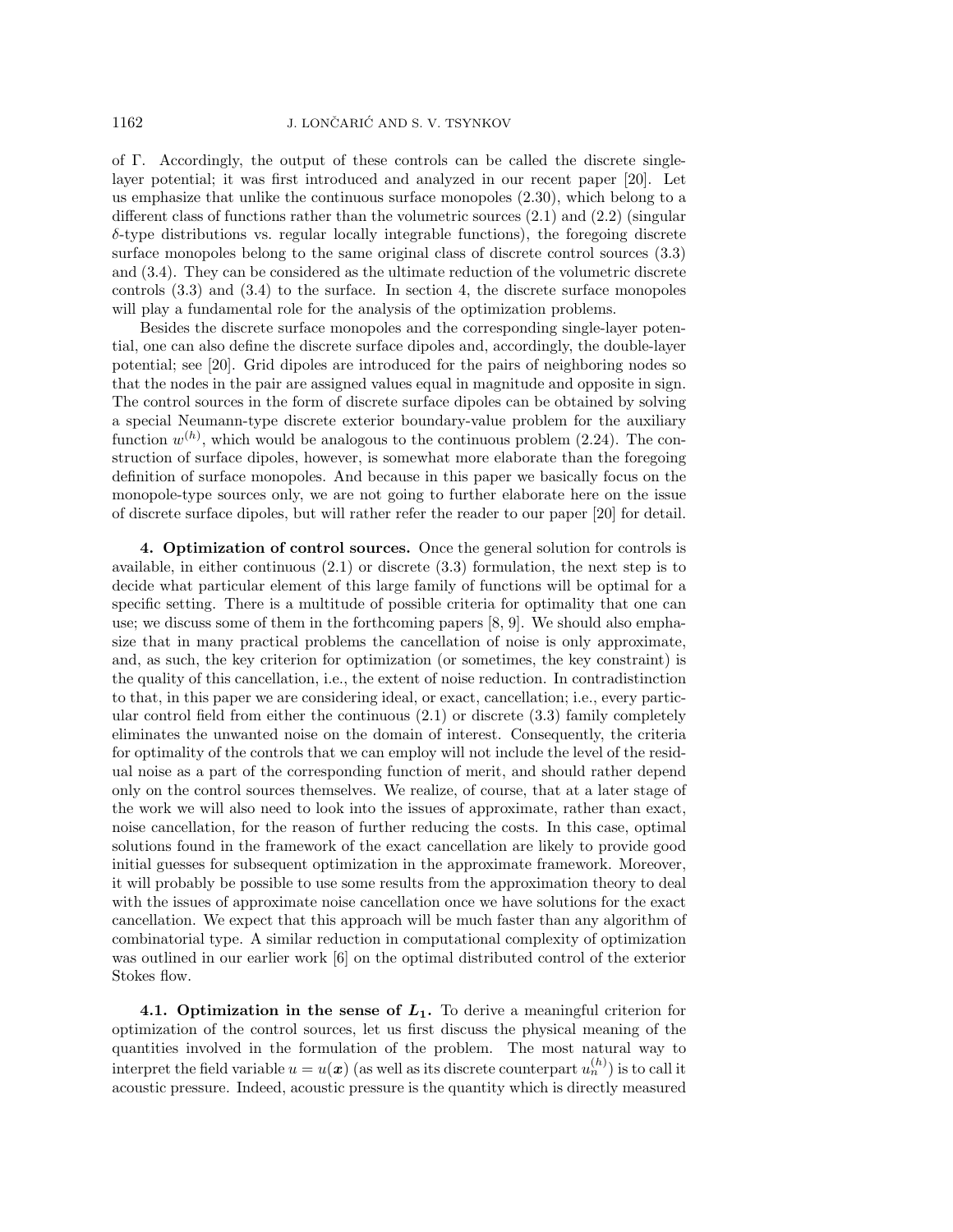by the sensing devices (microphones), and as such can be immediately supplied as the required boundary input data for the control system; see formulae (2.2) and (3.4). We now recall that in the current paper we only analyze a single-frequency formulation of the noise control problem. To better understand the nature of the source terms in the Helmholtz equation that governs the time-harmonic pressure  $u = u(\mathbf{x})$ , we will now examine the original unsteady acoustic formulation. Let  $p = p(\boldsymbol{x}, t)$  be the actual acoustic pressure, and  $v = v(x, t)$  be the velocity of fluid particles. Then, the acoustics system can be written as

(4.1) 
$$
\frac{\partial \rho(\boldsymbol{x},t)}{\partial t} + \rho_0 \text{div} \boldsymbol{v}(\boldsymbol{x},t) = \rho_0 q_{\text{vol}}(\boldsymbol{x},t),
$$

$$
\rho_0 \frac{\partial \boldsymbol{v}(\boldsymbol{x},t)}{\partial t} + \text{grad} \, p(\boldsymbol{x},t) = \boldsymbol{b}_{\text{vol}}(\boldsymbol{x},t),
$$

where  $\rho_0$  is the density of the ambient fluid. The quantity  $q_{\text{vol}}$  on the right-hand side of the continuity equation in (4.1) is known as the volume velocity per unit volume; see, e.g., [10, 11]. It is defined through the actual volume velocity  $q = \int_S v_n d\sigma$ , which is the integral of the normal component of the fluid particles' velocity  $v_n$  evaluated over a closed surface S; then  $q_{\text{vol}} = \lim_{V \to +0} \frac{1}{V} \int_S v_n d\sigma$ , where V is the volume enclosed by S. The physical meaning of the sources  $\rho_0 q_{\text{vol}}$  is that they excite the medium by altering the balance of mass in the system, i.e., by injecting/draining certain amounts of fluid. Clearly, in the time-harmonic context the process of injecting/draining the fluid has to be periodic.

Similarly, the quantity  $b_{\text{vol}}$  on the right-hand side of the second equation of (4.1) shall be interpreted as the force per unit volume. Obviously, it excites the medium by altering the balance of momentum in the system; and again, in the time-harmonic context the net force applied to the fluid particles has to be periodic. Altogether, we see that two types of sources can be introduced in unsteady acoustics that are distinctly different from the standpoint of physics. Next, we will see that they can be interpreted as monopoles and dipoles, respectively, as introduced in section 2.3.

We apply the adiabatic law  $p = c^2 \rho$ , where c is the speed of sound (constant), differentiate the first equation of (4.1) with respect to time, take the divergence of the second equation of (4.1), and substitute into the first one, which yields the inhomogeneous wave equation for the acoustic pressure:

(4.2) 
$$
-\frac{1}{c^2}\frac{\partial^2 p(\boldsymbol{x},t)}{\partial t^2} + \Delta p(\boldsymbol{x},t) = \text{div}\,\boldsymbol{b}_{\text{vol}}(\boldsymbol{x},t) - \rho_0 \frac{\partial q_{\text{vol}}(\boldsymbol{x},t)}{\partial t}.
$$

The second term on the right-hand side of (4.2) is the volume acceleration per unit volume multiplied by the ambient fluid density. The Helmholtz equation for the timeharmonic pressure is obtained by Fourier transforming (4.2) in time, which formally amounts to replacing the temporal derivatives  $\frac{\partial}{\partial t}(\cdot)$  by  $-i\omega(\cdot)$ . For simplicity we will keep all the notations the same except that the time-harmonic problem quantities will depend only on  $x$  and not on t, and we will also use the previous notation  $u(x)$ for the Fourier transformed pressure  $p(x, t)$ :

(4.3) 
$$
\Delta u(\boldsymbol{x}) + k^2 u(\boldsymbol{x}) = \text{div} \boldsymbol{b}_{\text{vol}}(\boldsymbol{x}) + i \omega \rho_0 q_{\text{vol}}(\boldsymbol{x}).
$$

The wavenumber k in the Helmholtz equation (4.3) is given by  $k = \omega/c$ , where  $\omega$  is the frequency of the original temporal oscillations.

Clearly,  $(4.3)$  is basically the same as  $(1.1)$ , except that in  $(4.3)$  we provide a detailed description of the source terms based on their physical origin. Namely, we see that the scalar sources  $q_{\text{vol}}$  that alter the acoustic balance of mass (see (4.1)) enter the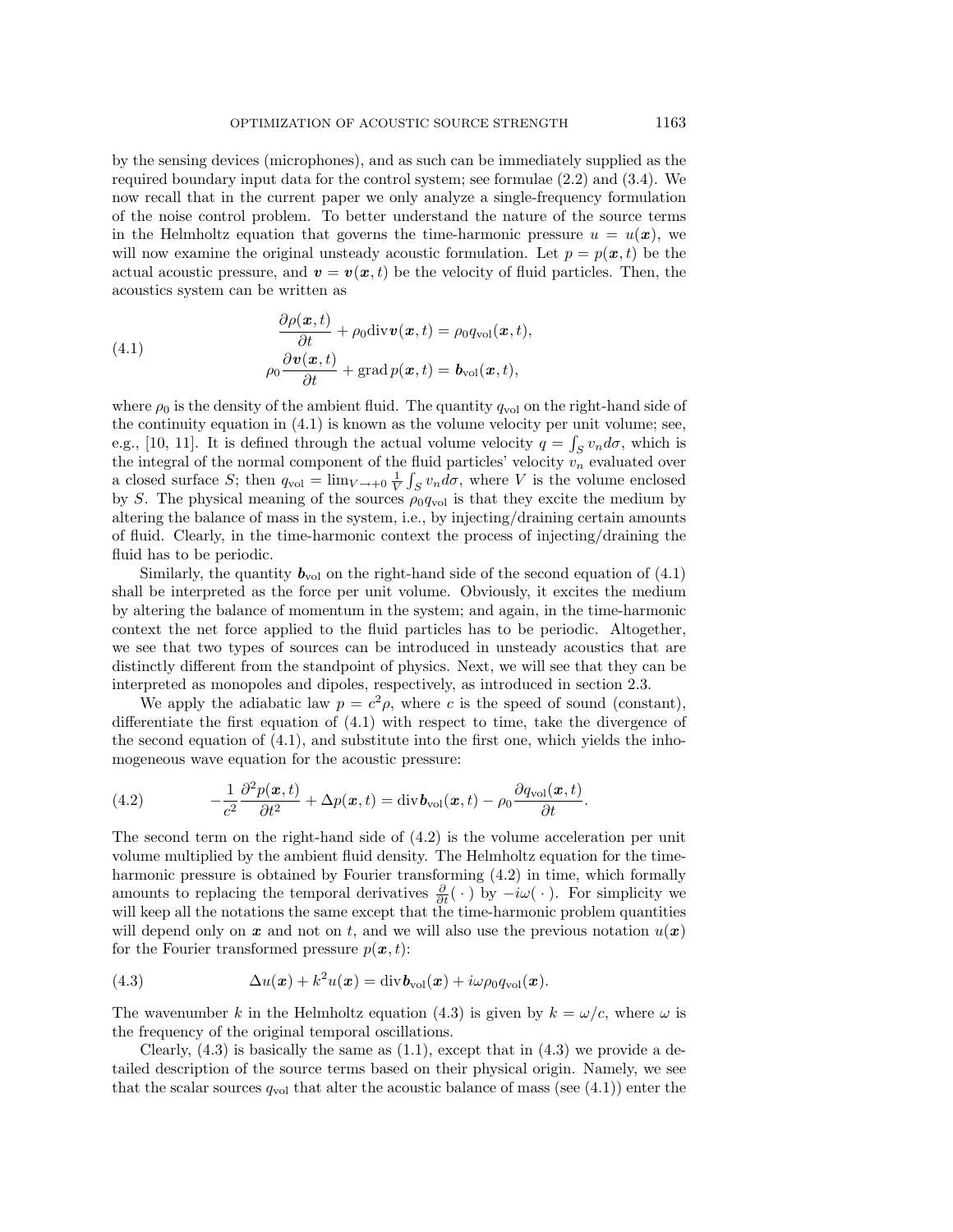right-hand side of the Helmholtz equation directly (up to a multiplicative constant), whereas the sources  $\mathbf{b}_{\text{vol}}$  that alter the acoustic balance of momentum (see (4.1)) enter the right-hand side of the Helmholtz equation through a divergence operator. Therefore, the analysis of section 2.3 allows us to interpret  $q_{\text{vol}}(x)$  as genuine volumetric monopoles and  $b_{\text{vol}}(x)$  as volumetric dipoles that are rewritten as equivalent monopoles  $div \mathbf{b}_{vol}(\mathbf{x})$  for mathematical convenience.

The latter operation, namely, recasting the physical dipoles into the monopole form, allows us to qualitatively study and optimize both types of sources in a uniform manner. In acoustics (see [10]), the overall right-hand side  $f(x) = \text{div} b_{\text{vol}}(x) +$  $i\omega\rho_0q_{\text{vol}}(x)$  of (4.3) is often referred to as the acoustic source density. As we have seen, the meaning of this right-hand side is excitation per unit volume. Accordingly, the integral of this quantity over a given region,  $\int_V f \, dx$ , is referred to as the acoustic source strength that pertains to the sources in this region, and the integral of its magnitude,  $\int_V |f| dx$ , is known as the absolute acoustic source strength. If the actual sources involved in the consideration were only monopoles, then the acoustic source strength would obviously coincide with the overall volume velocity  $q$ , and the acoustic source density would coincide with the volume velocity per unit volume  $q_{\text{vol}}$ .

For distributed sources, the acoustic source density is assumed to be finite; in particular, for distributed genuine monopoles the associated volume velocity per unit volume is assumed to be finite. In the case of an isolated point monopole, i.e., a  $\delta$ -type source (see section 2.3), which can be represented as a vanishingly small oscillating sphere of radius  $\epsilon$  with surface velocity  $v_{\epsilon}$ , the volume velocity can be introduced as  $q = \lim_{\epsilon \to +0} v_{\epsilon} 4\pi \epsilon^2$ . When the strength q of this isolated monopole is finite, the associated source density is formally infinite (which is natural to expect for a  $\delta$ -type source). In the case of a continuous distribution of sources, the relationship between the source density and source strength is standard (like that between the mass density and total mass, electric charge density and total charge, etc.) and basically says that the integral of the source density over a given region is equal to the overall source strength associated with this region. In other words, the acoustic source density is equal to the acoustic source strength per unit volume.

Obviously, the physical meaning of the quantity  $g = g(x)$  of (2.1) that describes the control sources is the same as that of the original right-hand side  $f = f(x)$ of (1.1) that we have recently specified according to (4.3). Namely,  $g(x)$  shall be interpreted as the acoustic source strength per unit volume (up to a multiplicative constant) of the control sources. It is important to mention that as we are studying the time-harmonic traveling waves, all the quantities involved in the formulation of the problem are complex-valued. This is essential, as otherwise it would not have been possible to account for the key phenomenon of the variation of phase between different spatial locations.

Having identified the physical meaning of the variables involved in the noise control model that we have adopted, we would argue in the current paper for selecting the optimal control sources based on minimization of their overall absolute acoustic source strength. Mathematically, this translates into the minimization of the  $L_1$  norm of the control sources:

(4.4) 
$$
\|g\|_1 \equiv \int_{\text{supp }g} |g(\boldsymbol{x})|d\boldsymbol{x} \longrightarrow \min,
$$

where the search space for minimization in  $(4.4)$  includes all the appropriate auxiliary functions  $w(x)$ , by means of which the controls  $g(x)$  are defined (see formulae (2.1), (2.2), and the discussion in the beginning of section 2.1). The advantage of using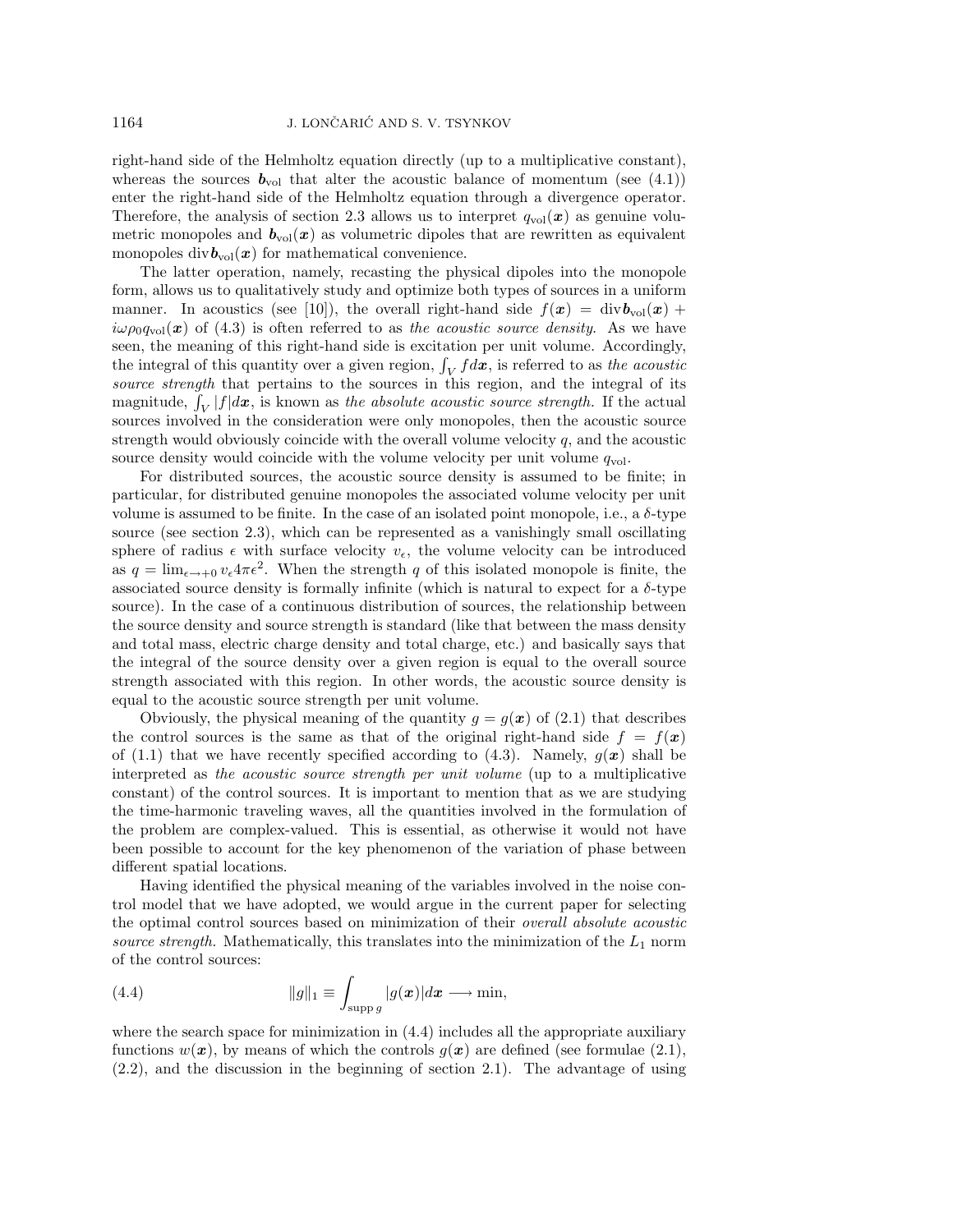this criterion for optimization is that it has a clear physical interpretation, and the quantities involved, the volume velocity as well as the force applied to fluid particles, actually characterize the corresponding engineering devices (actuators in the active noise control system). For comparison, we note that the criterion based on the  $L_2$ norm,

$$
||g||_2 \equiv \sqrt{\int_{\text{supp }g} |g(\boldsymbol{x})|^2 d\boldsymbol{x}} \longrightarrow \min,
$$

does not have a similar clear physical interpretation, although as indicated below (see also our forthcoming paper [9]), the corresponding numerical optimization problem is much easier to solve. Another advantage of using the  $L_1$  norm, or in other words, the overall absolute acoustic source strength, as the cost function for optimization (minimization) is that it characterizes only the control sources themselves. This is a convenient distinction compared, e.g., to the power-based criteria, which, as has been mentioned, would always involve interaction between the sources and the field they operate in. This interaction is often referred to as the "load" on the sources by the field (see [11]), and may lead to certain types of degeneration when solving the optimization problem; see [8].

In the discrete framework, the  $L_1$  minimization problem that corresponds to  $(4.4)$ is formulated as follows:

(4.5) 
$$
||g^{(h)}||_1 \equiv \sum_{m \in \mathbb{M}^- \cap \{\rho < R\}} V_m |g_m^{(h)}| \longrightarrow \min,
$$

where  $V_m$  accounts for the volume in three dimensions or area in two dimensions of a particular grid cell, and again, the search space includes all the appropriate auxiliary grid functions  $w^{(h)}$  through which  $g^{(h)}$  is defined; see formula (3.3). The function  $w^{(h)}$ is supposed to satisfy boundary conditions (3.4) on the interface, and the selected ABCs at the external artificial boundary; for the two-dimensional examples analyzed in the following section 4.2 the latter will be boundary conditions (3.11).

Let us now return to the definition (3.3) of the discrete control sources  $q^{(h)}$  and adopt the polar framework of section 3.3. The finite-difference operator  $L^{(h)}$  can obviously be interpreted as a matrix with  $N$  columns and  $M$  rows, where  $N$  is the number of nodes  $n \equiv (s, j)$  of the grid N<sup>-</sup> such that the corresponding radial coordinate  $\rho_j \leq R$ , i.e.,  $j \leq J$ , and M is the number of nodes  $m \equiv (s, j)$  of the grid M<sup>-</sup> such that the corresponding radial coordinate  $\rho_j < R$ , i.e.,  $j \leq J - 1$ . Denote by *w* the vector of N components  $w_n^{(h)} \equiv w_{s,j}^{(h)}$  such that  $n \in \mathbb{N}^-$  and  $j \leq J$ . The components of *w* can obviously be arranged in a particular way so that this vector can then be decomposed into four subvectors:

$$
\text{(4.6)} \quad \mathbf{w} = [\mathbf{w}_{\gamma}, \mathbf{w}_{0}, \mathbf{w}_{\cdot}, \mathbf{y}_{-1}, \mathbf{w}_{\cdot}, \mathbf{y}]^{T},
$$

where  $w_{\gamma}$  contains all those and only those  $w_n^{(h)}$  for which  $n \in \gamma$ ,  $w_{\gamma}$ , and  $w_{\gamma}$ ,  $j-1$  correspond to the outermost and second-to-last circles of the polar grid, respectively, as in formula  $(3.11)$ , and  $w_0$  contains all the remaining components of  $w$ . In accordance with (4.6), the matrix  $\mathbf{L}^{(h)}$  can be decomposed into four submatrices:

(4.7) 
$$
L^{(h)} = [A, B, C, D],
$$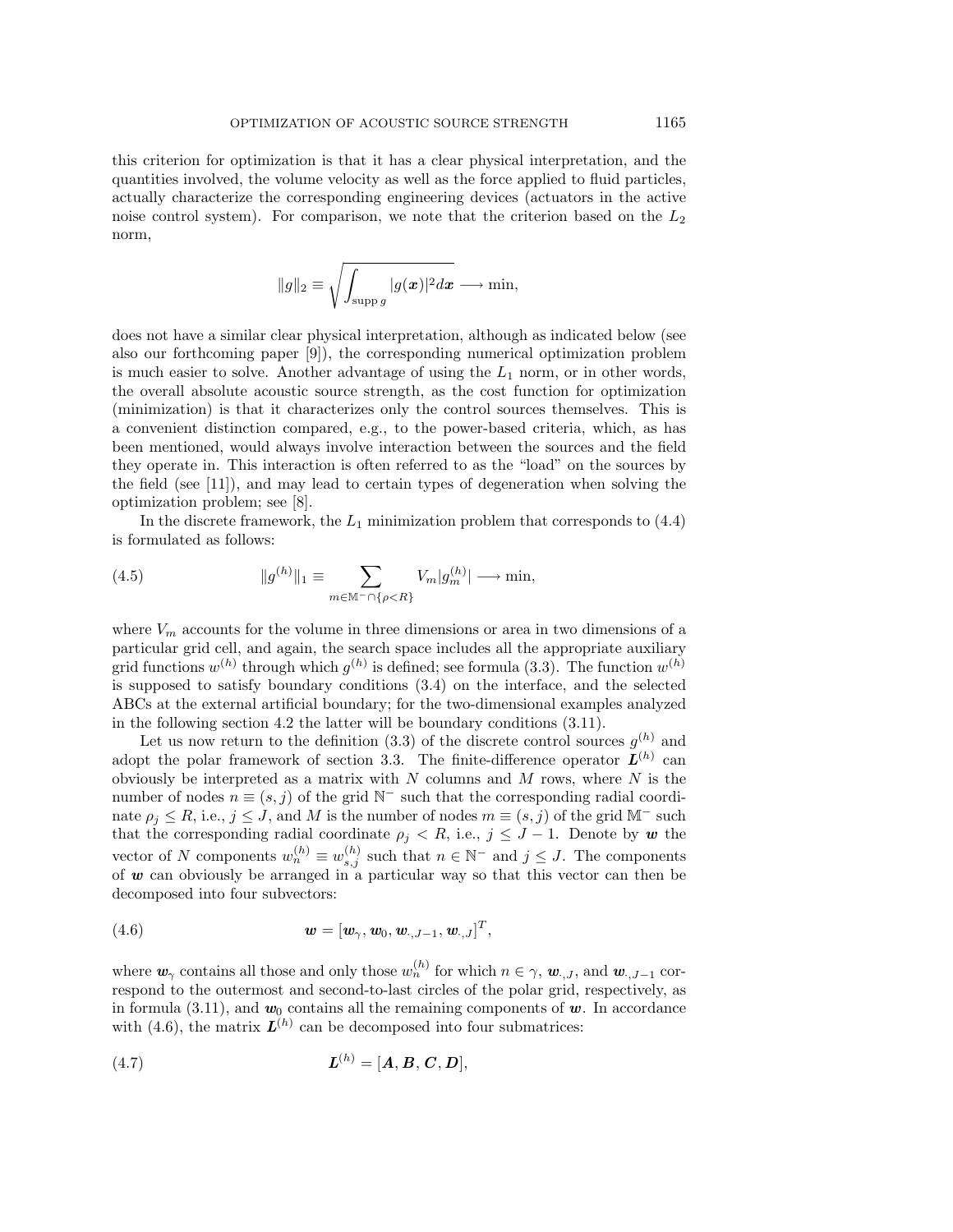where the number of rows in all four is the same and equal to  $M$ ,  $\boldsymbol{A}$  has as many columns as there are nodes in  $\gamma$  (we denote this number  $|\gamma|$ ), *C* and *D* each have L columns (see section 3.3), and the number of columns in *B* is obviously  $N - |\gamma| - 2L$ .

Using representations (4.6) and (4.7), one can rewrite the optimization problem  $(4.5)$  as follows:

(4.8) *V* (*Aw*<sup>γ</sup> + *Bw*<sup>0</sup> + *Cw*·,J−<sup>1</sup> + *Dw*·,J )<sup>1</sup> −→ min,

where the norm in  $(4.8)$  is a conventional  $L_1$  norm on complex M-dimensional vectors, and  $V$  is an  $M \times M$  diagonal matrix with the entries given by the corresponding cell areas  $V_m$ . Next, we recall that the search space for optimization  $(4.5)$  is composed of all the appropriate grid functions  $w^{(h)}$ , which means that the vector  $w$  in the optimization formulation (4.8) is, in fact, subject to a number of equality-type constraints that come from the interface conditions (3.4) and ABCs (3.11). More precisely, the first subvector  $w_{\gamma}$  in (4.6) is known and fixed because of (3.4), and we can rewrite (3.4) as  $w_{\gamma} = u_{\gamma}$ , where  $u_{\gamma}$  is given. The last subvector  $w_{\gamma}$  in (4.6) is a function of  $w_{\cdot,J-1}$  according to (3.11). Therefore, we can conclude that only  $w_0$  and  $w_{\cdot,J-1}$  contain free variables that provide the search space for optimization, and as such rewrite (4.8) as

(4.9) 
$$
\min_{w_0, w_{.,J-1}} \| V(Bw_0 + (C + DT)w_{.,J-1} + Aw_\gamma) \|_1 \equiv \min_z \| Ez - f \|_1,
$$

where  $\boldsymbol{E} = \boldsymbol{V}[\boldsymbol{B}, \boldsymbol{C} + \boldsymbol{D}\boldsymbol{T}]$  is an  $M \times (N - |\gamma| - L)$  given matrix,  $\boldsymbol{z} = [\boldsymbol{w}_0, \boldsymbol{w}_{\cdot, J-1}]^T$ is an  $(N - |\gamma| - L)$ -dimensional vector of unknowns, and  $f = -VAw_{\gamma}$  is an Mdimensional known vector of the right-hand side. Minimization problem (4.9) is, in fact, a problem of finding a weak solution in the sense of  $L_1$  of an overdetermined complex linear system  $\boldsymbol{E} \boldsymbol{z} = \boldsymbol{f}$ .

Let us first note that the most conventional weak formulation for an overdetermined system  $Ez = f$  would be that in the sense of  $L_2$ , rather than (4.9). The  $L_2$  minimization problem  $||\mathbf{E}z - f||_2$  → min has proven easy to solve numerically even for rather complex geometries. It does not require the Moore–Penrose-type arguments and can be conveniently solved by a standard QR algorithm; we report the corresponding results in our forthcoming paper [9]. As has been mentioned, though, this formulation lacks a convincing physical interpretation and therefore, hereafter we concentrate on solving the  $L_1$  optimization problem (4.9).

By introducing M additional real variables  $t_i \in \mathbb{R}$ ,  $i = 1, \ldots, M$ , one can reduce problem (4.9) to the following optimization problem with equality-type constraints,

(4.10) 
$$
\left|\sum_{j} e_{ij} z_j - f_i\right| - t_i = 0, \quad i = 1, \dots, M,
$$

which is equivalent to the problem with inequality-type constraints:

(4.11) 
$$
\left|\sum_{j} e_{ij} z_{j} - f_{i}\right| - t_{i} \leq 0, \quad i = 1, ..., M.
$$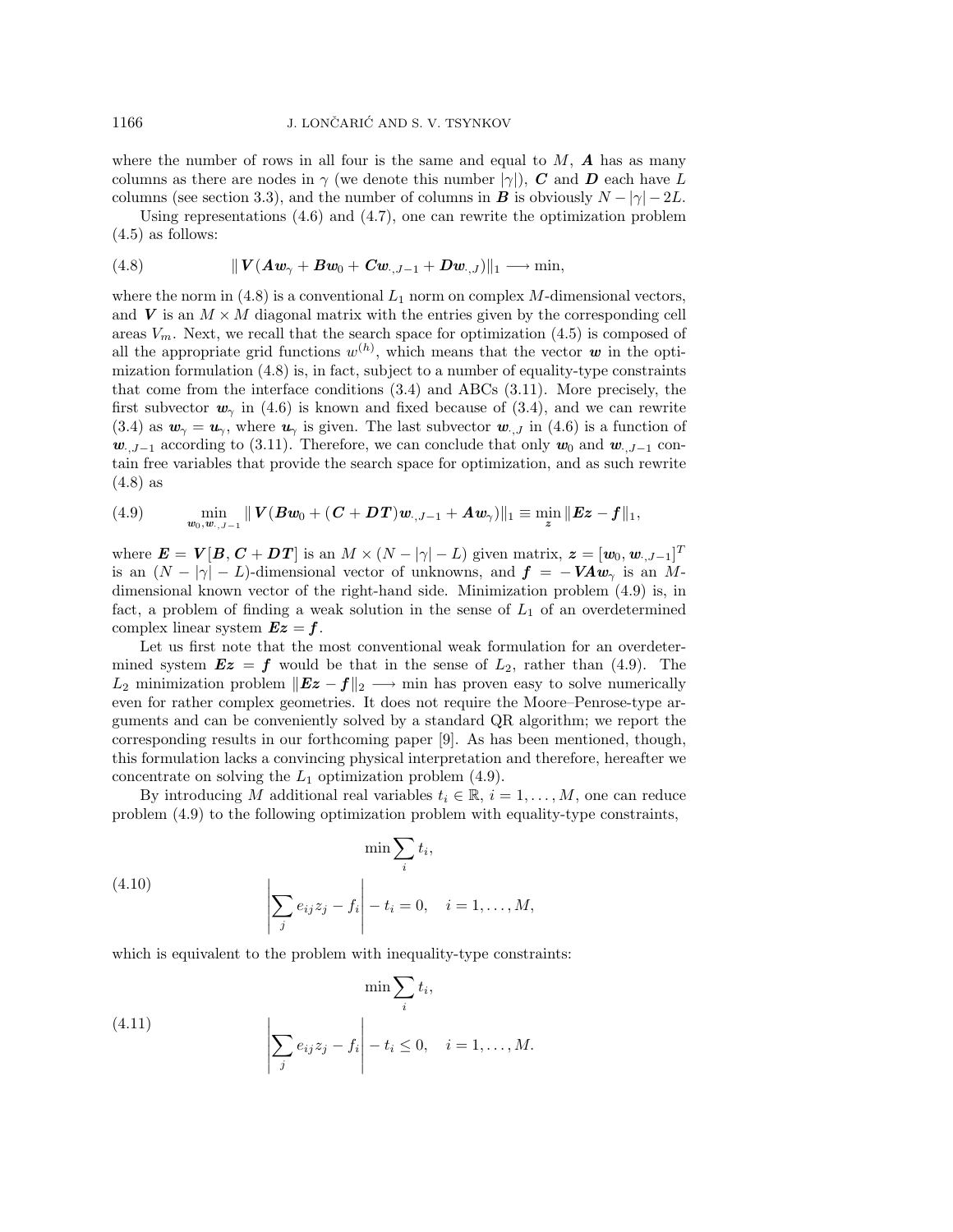If all the quantities involved in the formulation  $(4.9)$  were real, then problem  $(4.11)$ would, in turn, be equivalent to the linear programming problem (see [21, Chapter 12, section 4]):

$$
\min \sum_{i} t_i,
$$
\n
$$
(4.12) \qquad \qquad -t_i \le \sum_{j} e_{ij} z_j - f_i \le t_i, \quad i = 1, \dots, M,
$$

which nowadays can be solved efficiently even for large dimensions. However, complex entries in  $\bm{E}$ ,  $\bm{z}$ , and  $\bm{f}$  (see (4.9)) are essential in order to account for traveling waves, so we will actually need to solve a nonlinear problem  $(4.11)$  rather than a linear problem (4.12).

The most obvious disadvantage of optimizing in the sense of  $L_1$  is that the foregoing problem (4.11) appears very difficult to solve numerically. Besides being nonlinear, the constraints are obviously nonsmooth. Moreover, strictly speaking, those constraints are not convex either. Indeed, for every  $i = 1, \ldots, M$ , the inequality  $|\sum_j e_{ij}z_j - f_i| - t_i \leq 0$  defines a cone in the space of variables  $t_i$ ,  $\Re(\sum_j e_{ij}z_j - f_i)$ , and  $\Im(\sum_j e_{ij} z_j - f_i)$ . As we are only considering the upper half of the cone, this set is geometrically convex. However, algebraically the function  $\sum_j e_{ij}z_j - f_i|^2 - t_i^2$  of variables  $z_i$ ,  $t_i$  obviously cannot be convex. And the algebraic convexity (i.e., positive semidefiniteness of the Hessian) is exactly what distinguishes between the convex and nonconvex programming problems, with the latter being substantially more difficult to treat in a numerical setting; see [21, Chapter 24]. Of course, problem (4.11) can be reformulated so that the constraints will become truly convex:

(4.13)  
\n
$$
\min \sum_{i} \sqrt{t_i},
$$
\n
$$
\left| \sum_{j} e_{ij} z_j - f_i \right|^2 - t_i \le 0, \quad i = 1, \dots, M.
$$

However, in the formulation (4.13) the most "harmless" cost function that one can Thowever, in the formulation (4.13) the most harmless cost function that one can<br>think of, i.e., the linear function  $\sum_i t_i$ , has been replaced by the function  $\sum_i \sqrt{t_i}$  that has singular derivatives at the optimum. Experimentally, we have observed that this presents even more severe problems for a numerical optimizer.

Altogether, the combination of nonlinearity, nonsmoothness, and only "marginal" convexity (optimization over cones) makes problem (4.11) a serious challenge even for the most sophisticated state-of-the-art approaches to numerical optimization—the approaches that are typically based on interior point methods [12, 21]. The difficulties are further exacerbated by the large dimension of the grid on which the problem is formulated. Even for the aforementioned state-of-the art methods the maximum number of constraints that they can handle is typically on the order of hundreds. And in problem (4.11), the number of constraints is the same as the number of grid nodes M. As such, one can easily encounter an orders of magnitude difference between the number of constraints that the numerical optimizer will handle and the number of grid nodes that will make the formulation of an active noise control problem practically interesting. This is especially true for three-dimensional problems.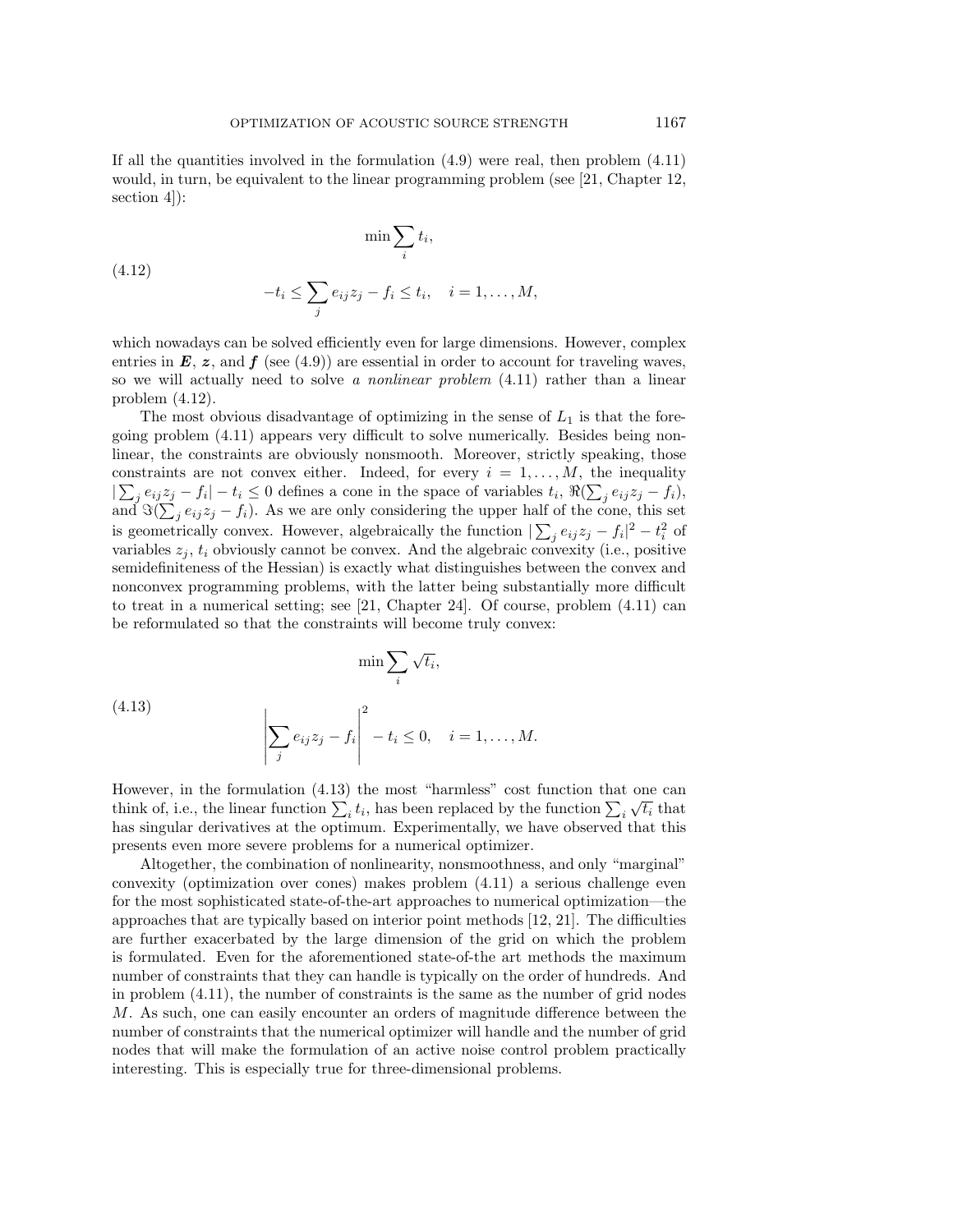In spite of all difficulties, we have still managed to obtain numerical solutions in two space dimensions for some simple test cases. All numerical experiments that we have conducted indicate a very consistent behavior of the  $L_1$ -optimal solution for control sources; it happens to be the discrete layer of monopoles on the surface  $g_{\text{mono}}^{(h,\text{surf})}$ monopole described in section 3.4. Recall, this solution is obtained by applying formula  $(3.3)$  to the auxiliary function  $w^{(h)}$  defined by (3.12a), (3.12b). In the following section 4.2, we report the corresponding computational results, and in the subsequent section 4.3, we provide a general proof of the global  $L_1$ -optimality of this surface monopole solution in the case of one space dimension. Overall, the combination of the two-dimensional numerical evidence and the one-dimensional general proof prompts us to put forward a conjecture (see section 5) that the foregoing uniquely defined layer of surface monopoles always provides the control sources with minimal total absolute strength. This conjecture implies that the difficult procedure of numerical optimization in the sense of  $L_1$  can actually be bypassed when building the  $L_1$ -optimal control sources; the latter can be obtained by simply solving the boundary-value problem (3.12b), which is an easy task. In other words, assuming that our arguments toward global minimality of surface monopoles are sufficiently convincing (see sections 4.2 and 4.3), we can claim that finding the  $L_1$ -optimal controls will now take only a most straightforward computation, apparently even easier than optimization in the sense of  $L_2$ ; see [9]. Of course, comparison of the different optimization strategies in the framework of an approximate, rather than exact, noise cancellation will require a through future study.

**4.2. Numerical solution of the L<sub>1</sub>-optimization problem.** For our numerical simulations, we have considered the simplest possible two-dimensional geometric setup, with the protected domain  $\Omega$  in the form of a disk of radius  $r = 1$  centered at the origin. The external artificial boundary was a circle of radius  $R>r$ , as in section 3.3. As such, the resulting discrete control sources were concentrated within the annular region  $r \leq \rho \leq R$ .

In contradistinction to section 3.3, here we have used a polar grid, which was stretched in the radial direction. This allowed us to keep the cell aspect ratio constant. The grid is first built in the coordinates  $(\ln \rho, \theta)$ ; it has equal square cells  $\frac{2\pi}{L} \times \frac{2\pi}{L}$  and is constructed on the rectangle  $\left[-\frac{2\pi}{L}, \ln R\right] \times [0, 2\pi]$ . Then, the conformal mapping  $e^{\ln \rho + i\theta}$  maps it onto a polar grid with uniform angular spacing  $\theta_s = s\Delta\theta$ , where  $\Delta\theta = \frac{2\pi}{L}$  and  $s = 0, \ldots, L$ , so that  $\theta_0 = 0$  and  $\theta_L = 2\pi$ , and nonuniform radial spacing  $\rho_j = \exp\left(\frac{2\pi}{L} \cdot j\right), j = -1, 0, \ldots, J$ , so that  $\rho_{-1} = \exp\left(-\frac{2\pi}{L}\right)$ ,  $\rho_0 = 1 = r$ , and  $\rho_J = R$ . It is convenient to define the grid sizes in the radial direction as  $\Delta \rho_j \equiv \rho_j - \rho_{j-1} = \exp\left(\frac{2\pi}{L} \cdot j\right) - \exp\left(\frac{2\pi}{L} \cdot (j-1)\right), j = 0, \ldots, J.$ The Helmholtz operator can be easily approximated on this new nonuniform grid with the second order of accuracy using the same five-node stencil as shown in Figure 3.2. This involves little change compared to the approximation (3.5), which works for uniform grids, and we refer the reader to our paper [14] for detail. The discrete ABCs (3.10) or (3.11) do not change, except that  $\Delta \rho_J$  needs to be substituted instead of  $\Delta \rho$ .

As we are building our control sources outside of the protected region  $\Omega =$  ${(\rho, \theta) | \rho < r = 1}, i.e., \text{ on } \Omega_1 = \mathbb{R}^2 \backslash \Omega$ , we do not need to be concerned with the structure of the grid inside  $\Omega$ . For our constructions, we will only need to use one grid circle inside  $\Omega$ . This will be the innermost circle  $j = -1$ . The second to innermost circle  $j = 0$  already represents the interface  $\Gamma = \partial \Omega = \{(\rho, \theta) | \rho = r = 1\}.$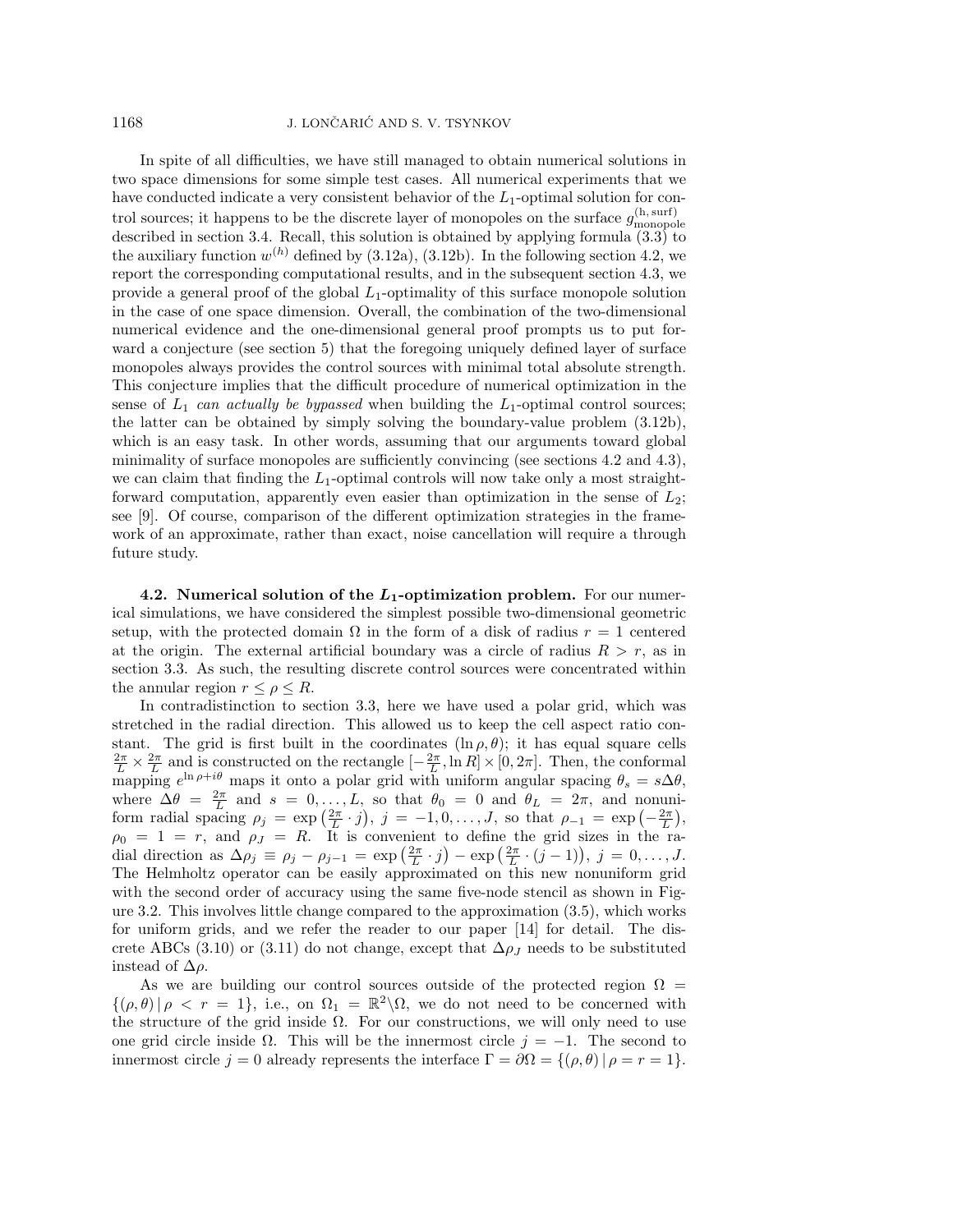Adopting the definition (3.2) of the grid subsets introduced in section 3.1, we obtain

(4.14)

$$
\mathbb{M}^+ = \{ (\rho_j, \theta_s) \mid j = -1 \}, \quad \mathbb{M}^- = \{ (\rho_j, \theta_s) \mid 0 \le j \le J - 1 \},
$$
  

$$
\mathbb{N}^+ = \{ (\rho_j, \theta_s) \mid j = -1, 0 \}, \quad \mathbb{N}^- = \{ (\rho_j, \theta_s) \mid -1 \le j \le J \},
$$
  

$$
\gamma = \{ (\rho_j, \theta_s) \mid j = -1, 0 \}, \quad \gamma^+ = \{ (\rho_j, \theta_s) \mid j = -1 \}, \quad \gamma^- = \{ (\rho_j, \theta_s) \mid j = 0 \}.
$$

For all definitions in (4.14), we assume  $s = 0, \ldots, L - 1$ .

In the computational experiments, we have used grids with four times the number of cells in the circumferential direction compared to the radial direction. Specific grid dimensions were:  $L = 32$  and  $L = 48$ , and accordingly,  $J = 7$  and  $J = 11$ . (Note, as  $j = -1, 0, \ldots, J$ , the number of cells in the radial direction is  $J+1$ .) The wavenumber k in the Helmholtz equation (1.1) was chosen as  $k = 0.5$ . The excitation, i.e., the acoustic field  $u^{(h)}$  that drives the control system, was taken in the analytic form of a shifted fundamental solution (see formula (2.3a)), as if it were generated by the point source  $\delta(\mathbf{x} - \mathbf{x}_1)$ , where  $\mathbf{x}_1 = (\rho \cos \theta, \rho \sin \theta) = (5, 0)$ . We reemphasize that our approach does not require an explicit knowledge of the exterior sources of noise. We only need this function  $u^{(h)}$  as a sample field to be used as given data in formula (3.4).

We have also considered another case:  $L = 48$ ,  $J = 9$ ; for this case, we have selected  $k = 0.9$ . The excitation was produced by two point sources,  $\delta(\mathbf{x} - \mathbf{x}_1)$  +  $\delta(\mathbf{x} - \mathbf{x}_2)$ , where  $\mathbf{x}_1 = (5, 0)$  and  $\mathbf{x}_2 = (1, 2)$ . Note, as for the wavenumber we have  $k = \omega/c$ , where  $\omega$  is the temporal frequency and c is the speed of sound (see section 4.1). We also obtain the following relation between the wavelength  $\lambda$  and the wavenumber:  $\lambda = 2\pi/k$ . This means that in both cases,  $k = 0.5$  and  $k = 0.9$ , we consider long waves relative to the diameter of the protected region  $\Omega$ , which has been found advantageous from the standpoint of convergence of the numerical optimization algorithm.

The matrices and vectors involved in the formulation of the optimization problem (4.9) were constructed in accordance with the chosen geometric setup. Namely, the dimension of  $\mathbf{L}^{(h)}$  (see (4.7)) was  $M \times N \equiv (L \cdot J) \times (L \cdot (J + 2))$ ; the dimension of **A**, which corresponds to the variables on  $\gamma$ , was  $M \times 2 \cdot L \equiv (L \cdot J) \times 2 \cdot L$ ; the dimension of *B* was  $M \times (N - 4L) \equiv (L \cdot J) \times (L \cdot (J - 2))$ ; and the dimension of either *C* or *D* was  $M \times L \equiv (L \cdot J) \times L$ .

We have tried several numerical approaches for solving the corresponding minimization problems (4.11), starting with the algorithms available as a part of the standard optimization toolbox in MATLAB. However, our best numerical results were obtained with the software package SeDuMi by J. F. Sturm.<sup>5</sup> This is a numerical algorithm for optimization over cones [17]; it employs the ideas of interior point methods and the self-dual embedding technique of [25]; see also [13]. The algorithm allows for complex-valued entries, which is very important in our framework, and also for quasi-convex quadratic and positive semidefinite constraints. Of course, all the cases that we have been able to compute using SeDuMi (see above) can still be treated only as simple model examples on the scale of potential applications for noise control (see section 4.1). However, the optimal solutions that we have obtained all demonstrate a very coherent behavior that we discuss below. On Figures  $4.1(a)$ ,  $4.2(a)$ , and  $4.3(a)$ we plot magnitudes of the  $L_1$  optimal solutions computed with SeDuMi [17]. Let us also note that SeDuMi is, in fact, a rather general procedure, and one may expect

<sup>5</sup>http://fewcal.kub.nl/sturm/software/sedumi.html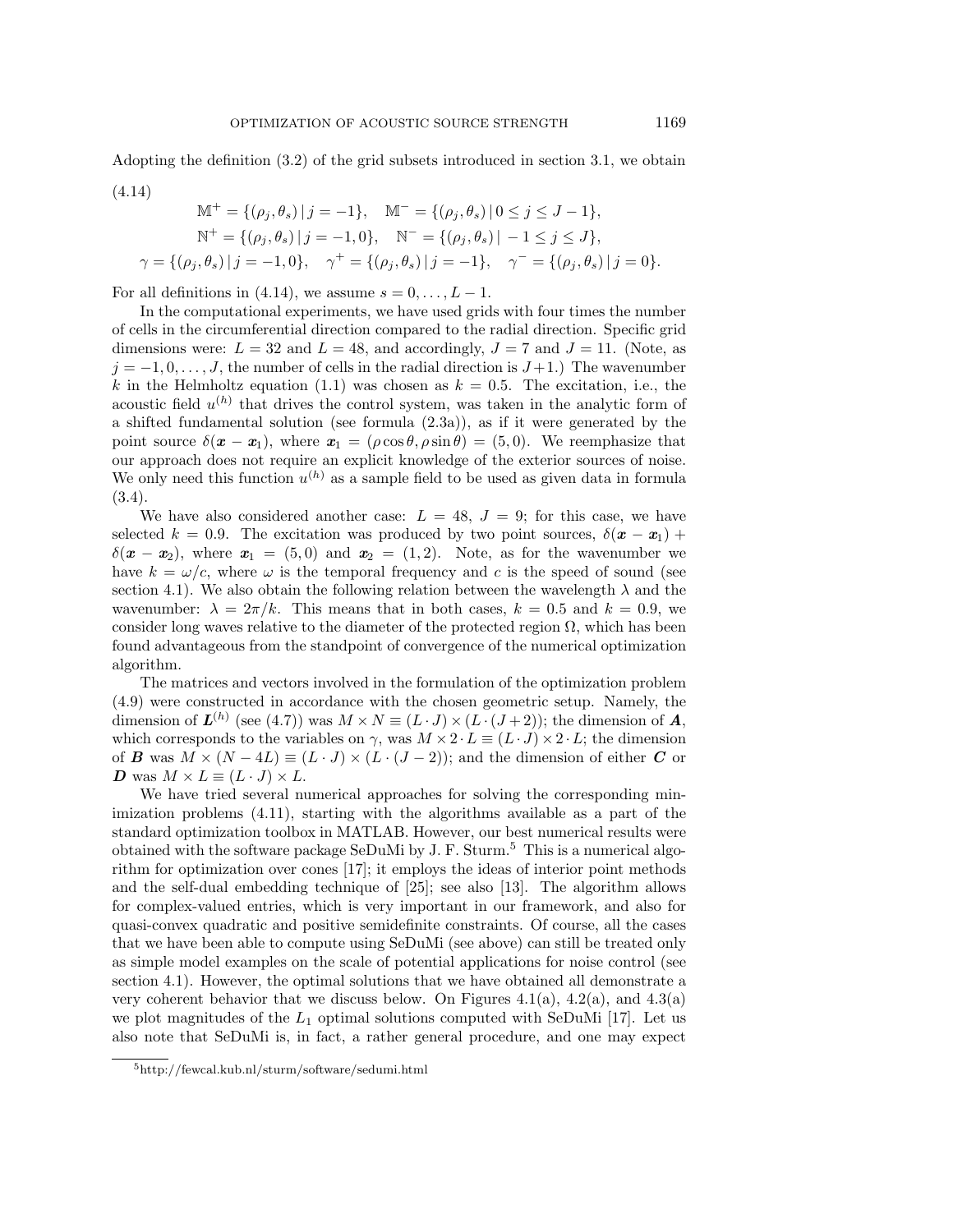

FIG. 4.1. Control sources for  $L = 32$ ,  $J = 7$ ,  $k = 0.5$ , excitation  $\delta(x - x_1)$ ,  $x_1 = (5, 0)$ .



FIG. 4.2. Control sources for  $L = 48$ ,  $J = 11$ ,  $k = 0.5$ , excitation  $\delta(x - x_1)$ ,  $x_1 = (5, 0)$ .

better numerical performance from more focused algorithms, such as the one proposed by Andersen et al. in [1]. In the future, we may try the algorithm of [1] for solving the foregoing  $L_1$  minimization problem.

Apparently, the most obvious observation that one can make by looking at Figures 4.1(a), 4.2(a), and 4.3(a) is that in all cases the optimal solution (i.e., the  $L_1$ minimum) is concentrated on a single circumferential layer of grid nodes. This is the second to innermost circle of the grid  $\mathbb{N}^-$  (see (4.14)), i.e., the grid line  $j = 0$ . It corresponds to the outer portion of the grid boundary  $\gamma^-$  (see (4.14)), and, in the continuous case, to the interface  $\Gamma$  itself,  $\Gamma = \partial \Omega = \{(\rho, \theta) | \rho = r = 1\}$ . In other words, the  $L_1$ -optimal solutions for control sources that we have computed can all be interpreted as layers of monopole sources on the perimeter of the protected region  $\Omega$ . This clearly calls for comparing these optimal solutions with the densities of discrete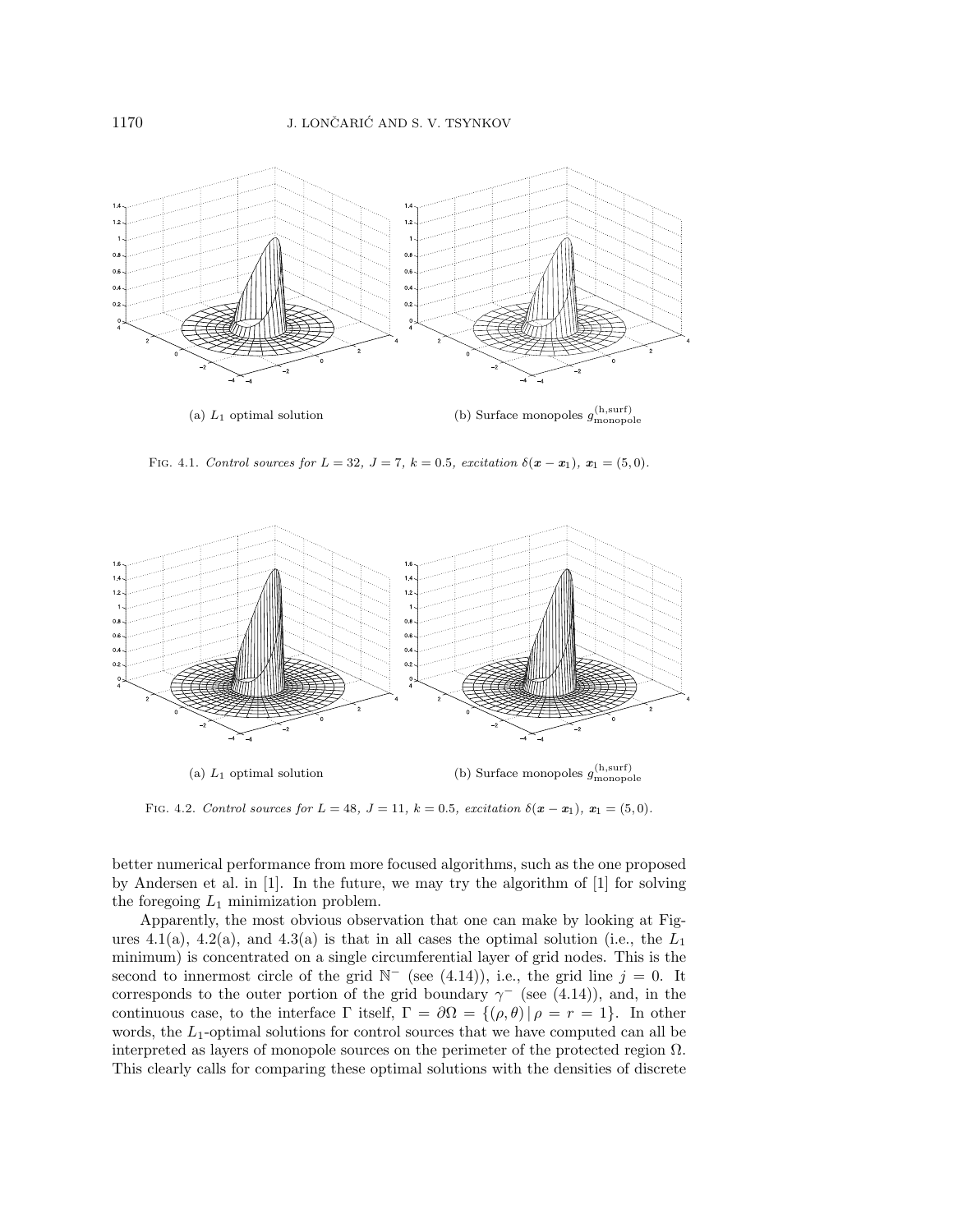

FIG. 4.3. Control sources for  $L = 48$ ,  $J = 9$ ,  $k = 0.9$ , excitation  $\delta(x - x_1) + \delta(x - x_2)$ ,  $x_1 = (5,0), x_2 = (1,2).$ 

single-layer potentials introduced in section 3.4.

To conform the general definitions of section 3.4 to the specific geometric setup analyzed here, we need to construct on  $N^-\setminus \gamma^+$  the solution  $w^{(h)}$  of the discrete exterior Dirichlet problem (3.12b) for the case when  $\gamma^-$  is the grid circle  $j = 0$ . (In this case,  $\mathbb{M}_{\text{int}}^{-}$  corresponds to  $j > 0$ .) Then, the operator  $\mathbf{L}^{(h)}$  of (3.5) needs to be applied to the overall resulting function  $w^{(h)}$ , including its definition (3.12a) on the inner part  $\gamma^+$ of the grid boundary:  $w_n^{(h)}|_{n \in \gamma^+} = u_n^{(h)}|_{n \in \gamma^+}$ . Since we know ahead of time that the resulting controls will differ from zero only on  $\gamma^-$  (which is an equivalent of M<sup>-</sup>\M<sup>-</sup><sub>int</sub> in this case), we need not consider  $w^{(h)}$  anywhere beyond  $j = 1$ . Consequently, for the purpose of constructing surface monopoles, we may simply set  $J = 1$  and consider  $w^{(h)}$  on three grid circles only:  $j = -1$ ,  $j = 0 \equiv J - 1$ , and  $j = 1 \equiv J$ . In so doing, we obviously have to specify the ABCs (3.11) right on the interface; in other words, the input for the ABCs will be on  $\gamma^-$ , i.e., at  $j = 0$ , and the output will be on the outermost circle  $j = J = 1$ . Clearly, specifying the ABCs on  $\gamma$ <sup>-</sup> allows us to reconstruct  $w_{s,j}^{(h)}$  for  $j = J$  directly by formula (3.11), i.e., without actually solving the aforementioned exterior Dirichlet problem. And once we know  $w^{(h)}$  for  $j = -1, 0$ , and 1, we can easily obtain the discrete surface monopole controls on  $\gamma^-$ , i.e., for  $j = 0$ . As in section 3.4, we will denote these control sources  $g_{\text{monopole}}^{(h,\text{surf})}$ .

In Figures 4.1(b), 4.2(b), and 4.3(b), we plot magnitudes of the discrete surface controls  $g_{\text{monopole}}^{(h,\text{surf})}$  for the exact same cases, for which we have explicitly computed the  $L_1$  minimal solutions using SeDuMi. Visually comparing Figures 4.1(a), 4.2(a), and  $4.3(a)$  with respective Figures  $4.1(b)$ ,  $4.2(b)$ , and  $4.3(b)$ , we conclude that there is virtually no difference between them. In other words, the  $L_1$ -optimal solutions coincide with the surface monopole control sources  $g_{\text{monopole}}^{(h,\text{surf})}$ . To further corroborate this conclusion, we evaluate the  $L_1$  norm of the difference on the grid M<sup>-</sup> between each  $L_1$ -optimal solution and the corresponding surface monopole layer  $g_{\text{monopole}}^{(h,\text{surf})}$ assuming that  $g_{\text{monopole}}^{(h,surf)} = 0$  everywhere except on  $\gamma^-$ . The results are presented in Table 4.1.

The data in Table 4.1, which take into account both magnitude and phase, do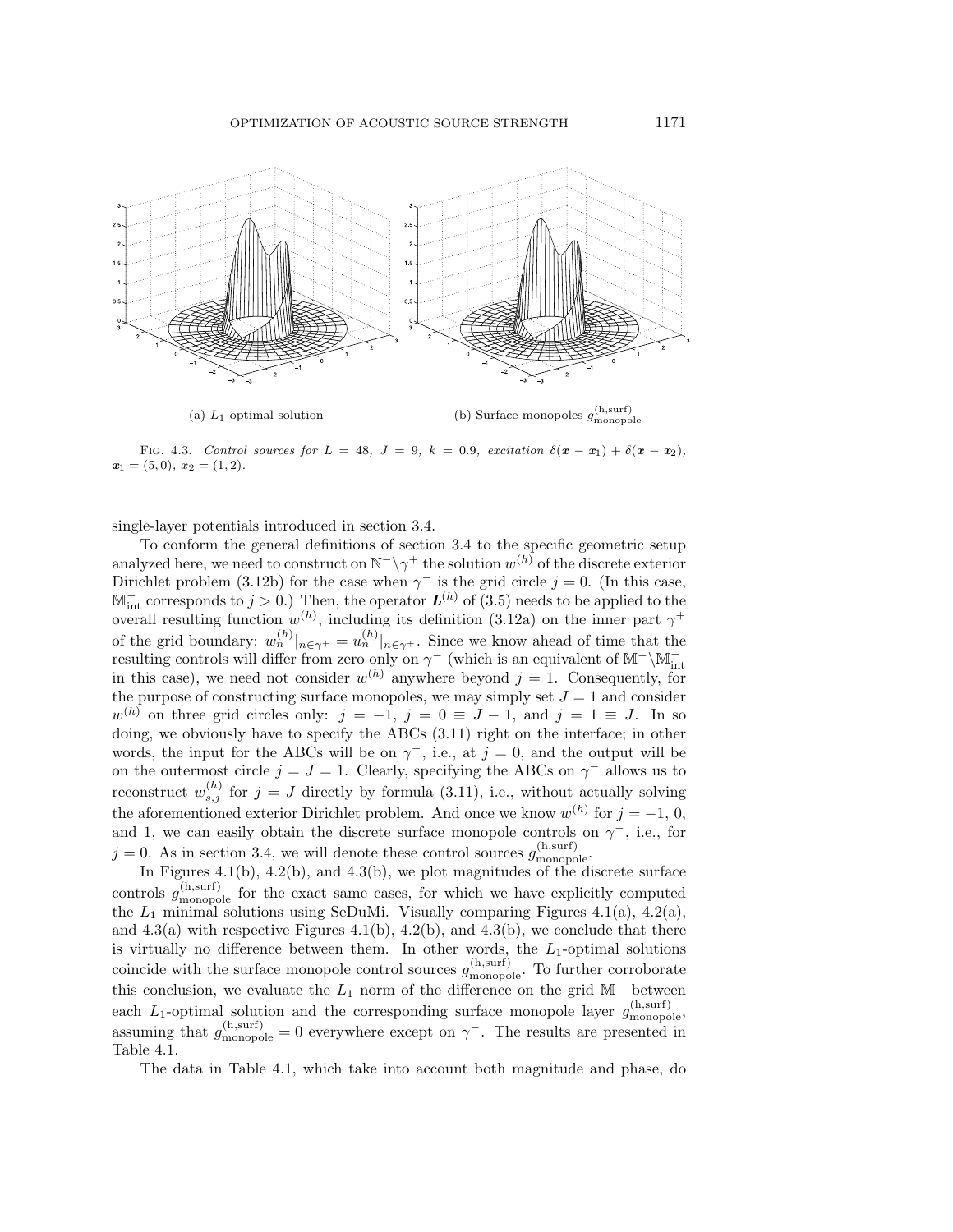| $\rm Case$ | $\ g^{(h)\perp}\ $<br>$\min_{u \in (h)}$<br>$1.M^-$ | (h.surf<br>⊪"monopole    1,M= | (h.surf<br>$ g_{\min}^{(h)} $<br>$\sigma$ monopole    1.M= | Relative diff. |
|------------|-----------------------------------------------------|-------------------------------|------------------------------------------------------------|----------------|
| Figure 4.1 | 0.5764                                              | 0.5761                        | 0.0067                                                     | 0.0117         |
| Figure 4.2 | 0.5769                                              | 0.5761                        | 0.0036                                                     | 0.0063         |
| Figure 4.3 | 0.9760                                              | 0.9750                        | 0.0083                                                     | 0.0085         |

Table 4.1 Comparison of the computed  $L_1$ -optimal solutions with surface monopoles.

corroborate that the respective solutions are close to one another. Moreover, by comparing the second and third rows in Table 4.1, we can apparently observe the phenomenon of grid convergence. Indeed, the case of Figure 4.2 is computed on a grid which is 1.5 times finer in each direction than the grid of Figure 4.1. For a secondorder scheme, we can consequently expect a drop in the error by a factor of  $\sim 2.25$ , which we indeed see in Table 4.1 for both the absolute and relative difference between the  $L_1$  minimum  $g_{\min}^{(h)}$  and surface monopoles  $g_{\text{monopole}}^{(h,\text{surf})}$ . Even though the solutions that we are computing are obviously not smooth, and thus the grid convergence may be difficult to justify analytically, the foregoing experimental observation certainly makes our point about the coincidence of  $g_{\min}^{(h)}$  and  $g_{\text{monopole}}^{(h,\text{surf})}$  even more convincing.

Summarizing the foregoing numerical results, we can see that in all the cases analyzed the minimum for the  $L_1$  norms of the control sources  $g^{(h)}$  on  $\mathbb{M}^-$  (see (4.5)) is actually given by the  $L_1$  norm of  $g_{\text{monopole}}^{(h,\text{surf})}$ :

$$
\min_{w^{(h)}}\left\|g^{(h)}\right\|_{1,\mathbb{M}^-}=\left\|g^{\textup{(h,surf)}}_{\textup{monopole}}\right\|_{1,\mathbb{M}^-}.
$$

The right-hand side of the previous equality can be recast into a more natural form by noticing that surface controls  $g_{\text{monopole}}^{(h,\text{surf})}$  are defined only on  $\gamma^-$ . Then we can replace the  $L_1$  norm over the two-dimensional grid domain M<sup>−</sup> by the  $L_1$  norm over the "one-dimensional" grid subset  $\gamma^-$ . This will bring about a factor of  $\Delta \rho_1$  because obviously the cell areas  $V_m$  (see (4.5)) that correspond to nodes  $j = 0$  are all equal and proportional to  $\Delta \rho_1$ . As such, we obtain

(4.15) 
$$
\min_{w^{(h)}} \|g^{(h)}\|_{1,\mathbb{M}^{-}} = \|g^{(\rm h, surf)}_{\rm monopole}\|_{1,\gamma^{-}} \Delta \rho_1.
$$

Equality (4.15) basically conjectures global minimality of the surface monopole solution for active controls in the sense of  $L_1$ .

As of yet, of course, we can only claim that equality (4.15) holds because it has been corroborated by a particular collection of numerical experiments that we have conducted. However, motivated by the consistency of our experimental observations that all suggest  $(4.15)$  (see Figures 4.1, 4.2, and 4.3 and Table 4.1), we have been able to prove a general result on the global  $L_1$ -optimality of the surface monopole solution for controls in both continuous and discrete formulation in the one-dimensional case. As has already been mentioned, we interpret the combination of the foregoing numerical results and the forthcoming analytic one-dimensional proof as an indication that surface monopoles may provide a universal global optimum in the sense of  $L_1$ . This, in particular, means that no numerical optimization will be needed for constructing the  $L_1$ -optimal control sources; they can simply be obtained by solving the boundary-value problem  $(3.12b)$  for the generating function  $w^{(h)}$ .

**4.3. One-dimensional proof of global**  $L_1$ **-optimality.** It will be convenient to consider simultaneously both the continuous and discrete formulations of the onedimensional noise control problem. Let's denote the independent variable  $x \in \mathbb{R}$  and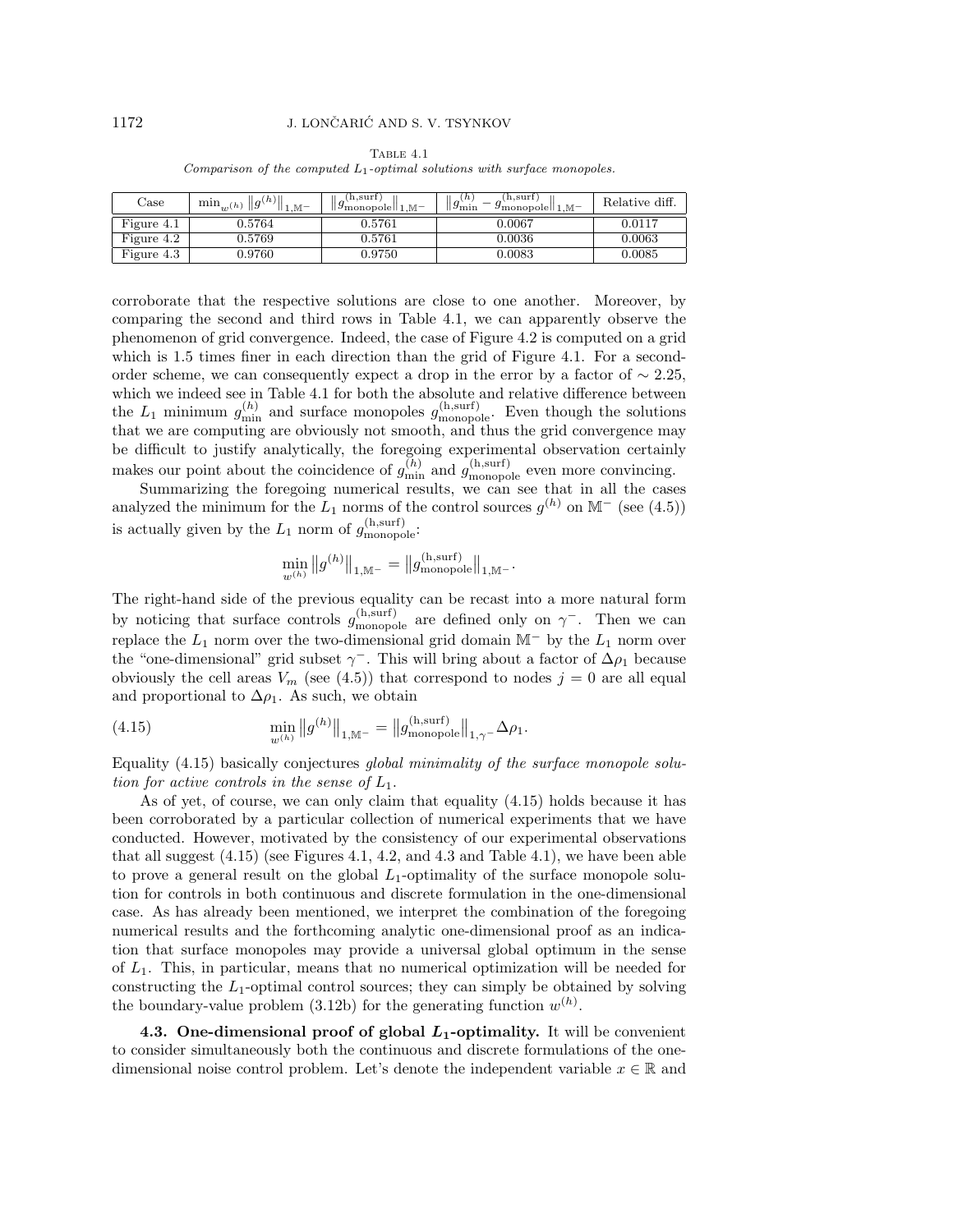introduce the one-dimensional Helmholtz equation for the field variable  $u = u(x)$  (cf.  $(1.1)$ :

(4.16) 
$$
\mathbf{L}u \equiv \frac{d^2u}{dx^2} + k^2u = f(x).
$$

Then we introduce a uniform grid  $x_n = n \cdot h$ ,  $n = 0, \pm 1, \pm 2, \ldots$ , of variable x, and approximate (4.16) with the second-order central-difference scheme

(4.17) 
$$
\mathbf{L}^{(h)}u^{(h)} = \frac{u_{n+1}^{(h)} - 2u_n^{(h)} + u_{n-1}^{(h)}}{h^2} + k^2 u_n^{(h)} = f_n^{(h)}.
$$

Note that here we are using the same subscript " $n$ " for both the discrete unknown function  $u^{(h)}$  and the discrete right-hand side  $f^{(h)}$ , because for the particular scheme (4.17) they are defined on the same grid. We will still need to distinguish, however, between the grids M and N when constructing the necessary grid subsets.

Let us assume that our protected region  $\Omega$  corresponds to  $x < 0$  and accordingly, the complementary region  $\Omega_1$  corresponds to  $x \geq 0$ . Then, the continuous control sources will be given by  $(cf. formula (2.1))$ 

(4.18) 
$$
g(x) = -\frac{d^2w}{dx^2} - k^2w\Big|_{x\geq 0},
$$

where the auxiliary function  $w(x)$ ,  $x \geq 0$ , is supposed to satisfy the interface conditions  $(cf. formula (2.2))$ 

(4.19) 
$$
w(0) = u(0), \qquad \frac{dw}{dx}\bigg|_{x=0} = \frac{du}{dx}\bigg|_{x=0}
$$

and the appropriate ABC, i.e., the radiation boundary condition, as  $x \rightarrow +\infty$ . The quantities  $u(0)$  and  $\frac{du}{dx}\Big|_{x=0}$  in (4.19) are assumed to be given.

Next, applying the definitions of section 3.1 to a particular stencil given by (4.17), we will have  $\mathbb{M}^+ = \{m \mid m \equiv n = -1, -2, \dots\}$ ,  $\mathbb{M}^- = \{m \mid m \equiv n = 0, 1, 2, \dots\}$ ,  $\mathbb{N}^+ = \{n \mid n = 0, -1, -2, \dots\}, \mathbb{N}^- = \{n \mid n = -1, 0, 1, 2, \dots\}, \text{ and } \gamma = \{n \mid n = -1, 0\}.$ Accordingly, the discrete one-dimensional control sources will be given by (cf. formula (3.3))

(4.20) 
$$
g_n^{(h)} = -\frac{w_{n+1}^{(h)} - 2w_n^{(h)} + w_{n-1}^{(h)}}{h^2} - k^2 w_n^{(h)}\bigg|_{n \ge 0},
$$

where the auxiliary grid function  $w_n^{(h)}$  is supposed to satisfy the interface conditions on  $\gamma = \{n \mid n = -1, 0\}$  (cf. formula (3.4))

(4.21) 
$$
w_{-1}^{(h)} = u_{-1}^{(h)}, \qquad w_0^{(h)} = u_0^{(h)},
$$

and the appropriate ABC at infinity, or in other words, for large  $n$ 's. Again, the quantities  $u_{-1}^{(h)}$  and  $u_0^{(h)}$  in (4.21) are considered as given.

To obtain the continuous ABC, we assume that the auxiliary function  $w(x)$  satisfies the homogeneous version of (4.16):  $Lw = 0$  for  $x \ge X > 0$ . This equation has two linearly independent solutions:  $e^{-ikx}$  is a right-traveling wave, and  $e^{ikx}$  is a left-traveling wave. In the one-dimensional framework, we obviously need to treat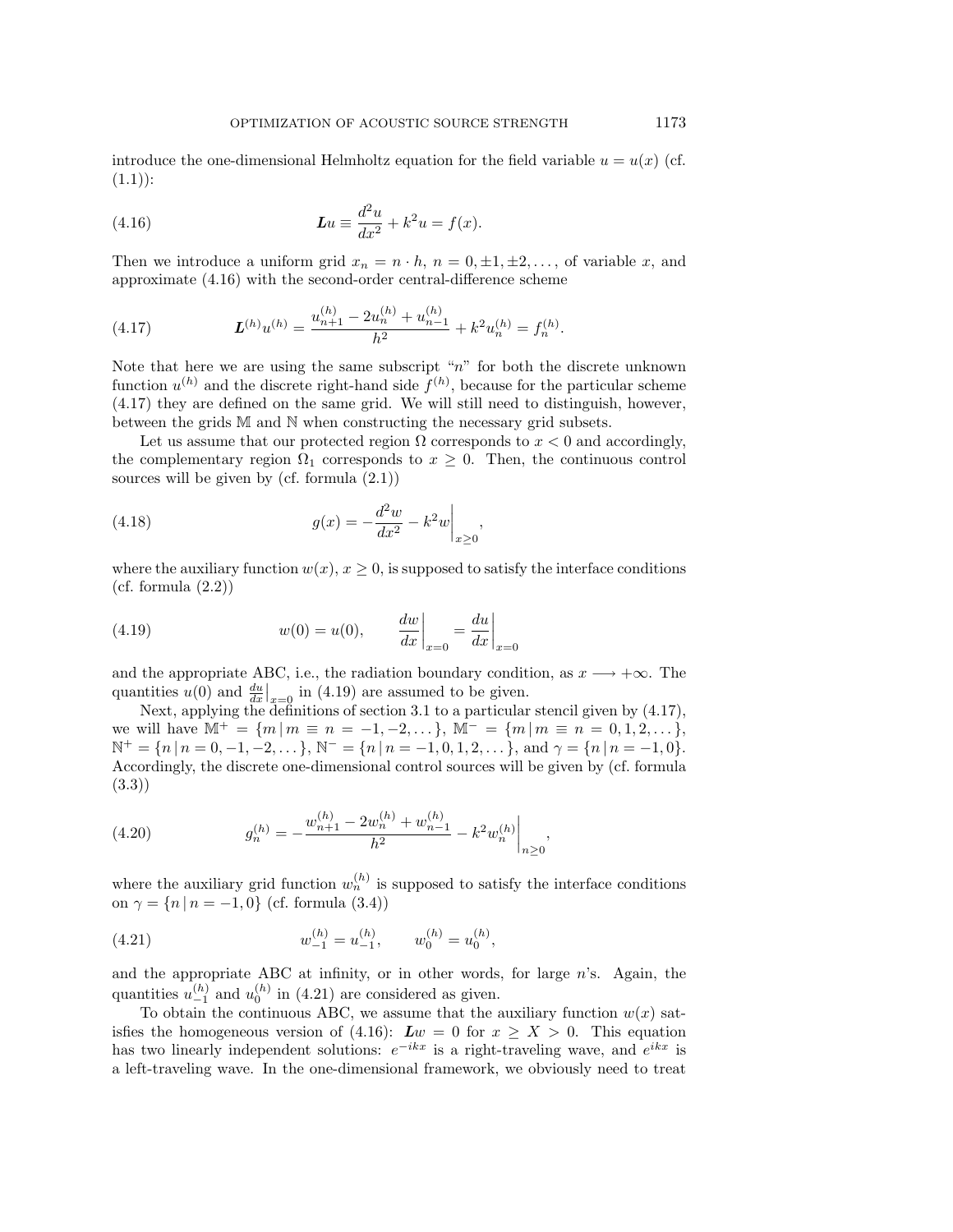the right-traveling wave as outgoing for the artificial outer boundary  $x = X$ . Therefore, employing the same mode selection principle as in section 2.2, we arrive at the following ABC (cf. formulae  $(2.13)$  and  $(2.17)$ ):

(4.22) 
$$
\left. \frac{dw}{dx} \right|_{x=X} = -ikw(X),
$$

which guarantees that only one of the two aforementioned linearly independent modes, namely  $e^{-ikx}$ , will remain in the composition of  $w(x)$  for  $x \geq X$ . Note that boundary condition (4.22) can, in fact, be interpreted as the Sommerfeld radiation condition. In the one-dimensional case, it can be specified at a finite location, in contradistinction to the multidimensional case when these boundary conditions can only be specified at infinity; see formulae (1.2a), (1.2b). Altogether, the continuous auxiliary function  $w = w(x)$  that defines the control sources  $g(x)$  by formula (4.18) is specified on the interval  $[0, X]$  and satisfies boundary conditions  $(4.19)$  and  $(4.22)$ .

To obtain the discrete one-dimensional ABC, we will not approximate (4.22) with finite differences, as we did in section 3.3 for the polar case, when it was basically the only option. We will rather use a genuine finite-difference approach, which has shown efficient in many cases (see the review [19]), and which was studied in our recent paper [4] for a more complex formulation that involves a high-order approximation to the Helmholtz equation. Let's assume that the auxiliary grid function  $w^{(h)}$  satisfies the homogeneous version of (4.17):  $\mathbf{L}^{(h)}w^{(h)}\big|_{n} = 0$  for  $n \geq N > 0$  (one may think that  $X = (N-1) \cdot h$ . This homogeneous finite-difference equation has two linearly independent solutions:  $q^n$  and  $q^{-n}$ , where q and  $q^{-1}$  are roots of the corresponding algebraic characteristic equation

(4.23) 
$$
q^2 - (2 - k^2 h^2)q + 1 = 0.
$$

These roots are given by the formulae:

$$
(4.24) \quad q = 1 - \frac{1}{2}k^2h^2 - ikh\sqrt{1 - \frac{1}{4}k^2h^2}, \qquad q^{-1} = 1 - \frac{1}{2}k^2h^2 + ikh\sqrt{1 - \frac{1}{4}k^2h^2}.
$$

It is easy to see from (4.24) that for small h the discrete wave  $q^n$  approximates the continuous right-traveling wave  $e^{-ikx}$ , and the discrete wave  $q^{-n}$  approximates the continuous left-traveling wave  $e^{ikx}$ . Therefore, the solution  $q^n$  shall be interpreted as a discrete outgoing wave, and  $q^{-n}$  shall be interpreted as a discrete incoming wave, for the external artificial boundary  $n = N$ . To guarantee the radiation of waves, we need to select  $q^n$  and prohibit  $q^{-n}$ , or in other words, require that  $w_n^{(h)} = c \cdot q^n$  for  $n \geq N$ , where  $c = \text{const.}$  Accordingly, we arrive at the following discrete ABC:

(4.25) 
$$
w_N^{(h)} = q \cdot w_{N-1}^{(h)},
$$

which guarantees that only one of the two aforementioned linearly independent solutions, namely  $q^n$ , will remain in the composition of  $w_n^{(h)}$  for  $n \geq N$ . Altogether, the auxiliary grid function  $w^{(h)} = w_n^{(h)}$  that defines the control sources  $q^{(h)}$  by formula (4.20) is specified on the grid subset  $\{n | n = -1, 0, 1, \ldots, N\}$  and satisfies boundary conditions  $(4.21)$  and  $(4.25)$ .

From now on, we will be considering only the situation with no interior sources. In other words, the only field present in the model before control will be the incoming field with respect to the protected region  $\Omega = \{x \in \mathbb{R} \mid x < 0\}$ . In the continuous case it can be expressed as  $u(x) \equiv u^-(x) = Ae^{ikx}$ , and in the discrete case as  $u_n^{(h)} \equiv u_n^{(h)}$  $Aq^{-n}$ , where  $A = \text{const.}$  This restriction, in fact, presents no loss of generality. Indeed, if we had both components,  $u(x) = u^-(x) + u^+(x) = Ae^{ikx} + Be^{-ikx}$ , and had chosen  $w(x)$  according to (4.19) and (4.22), then we could have replaced this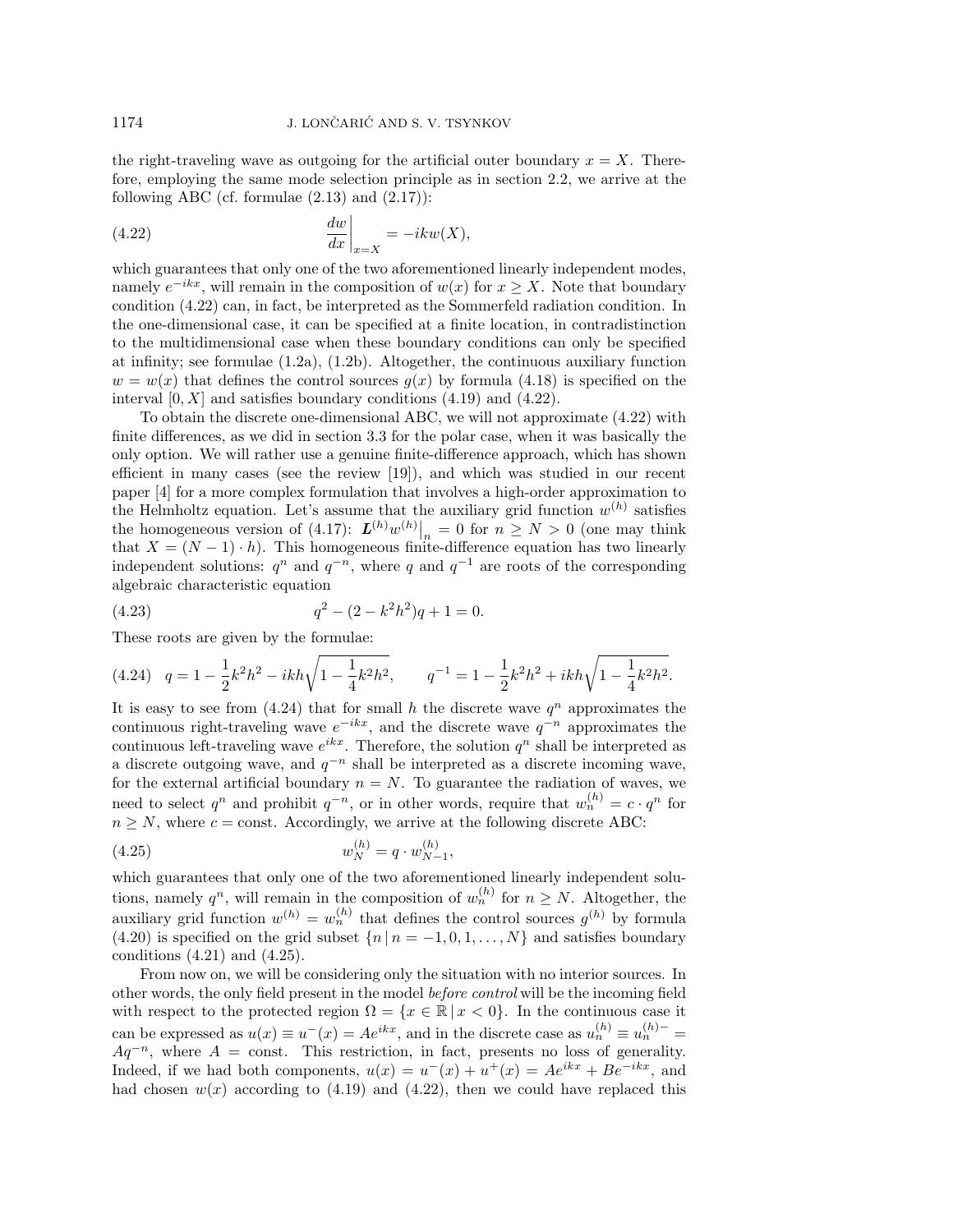$w(x)$  by  $\tilde{w}(x) = w(x) - Be^{-ikx} \equiv w(x) - u^+(x)$ . The function  $\tilde{w}(x)$  would satisfy the new interface conditions  $\tilde{w}(0) = u^{-}(0)$ ,  $\frac{d\tilde{w}}{dx}\Big|_{x=0} = \frac{du^{-}}{dx}\Big|_{x=0}$  instead of (4.19), and the same original ABC (4.22). Most important, the control sources generated by this new auxiliary function according to (4.18) will be the exact same control sources as those generated by  $w(x)$ :  $Lw = L[\tilde{w} + Be^{-ikx}] = L\tilde{w}, x \ge 0$ . Similarly in the discrete case, if we had  $u_n^{(h)} = u_n^{(h)-} + u_n^{(h)+} = Aq^{-n} + Bq^n$ , then the auxiliary functions  $w_n^{(h)}$  and  $\tilde{w}_n^{(h)} = w_n^{(h)} - Bq^n \equiv w_n^{(h)} - u_n^{(h)+}$  would generate the exact same discrete control sources according to (4.20). Of course, the foregoing argument is in complete agreement with the general discussion of section 2 on insensitivity of the control sources to the interior sound.

In the continuous one-dimensional case, the interface between the protected region  $\Omega = \{x \in \mathbb{R} \mid x < 0\}$  and its complement  $\Omega_1 = \{x \in \mathbb{R} \mid x \geq 0\}$  is obviously one point,  $x = 0$ . To construct the corresponding "surface" monopole controls, we consider a special form of the auxiliary function  $w(x)$ . Namely, if the original field to be controlled is the left-traveling wave that propagates into  $\Omega$ ,  $u(x) = u^-(x) = Ae^{ikx}$ ,  $x < 0$ , then we take  $w(x)$  in the form of the right-traveling wave:  $w(x) = Ae^{-ikx}$ ,  $x \geq 0$ . Obviously, this function  $w(x)$  solves the homogeneous equation on  $\Omega_1$ ,  $Lw = 0$ ,  $x \geq 0$ , and satisfies the ABC (4.18). It also satisfies the Dirichlet boundary condition at the interface  $x = 0$ :  $w(0) = u(0)$ . Altogether, we see that  $w(x)$  selected this way solves the one-dimensional counterpart of the exterior Dirichlet problem (2.23) that we used in section 2.3 to obtain the control sources in the form of surface monopoles. According to the analysis of section 2.3, surface monopoles are obtained by applying the operator  $-\mathbf{L}$  to the function v of (2.21), which has discontinuous first derivative across the interface. In the specific one-dimensional case that we are studying here, this function is given by

(4.26) 
$$
v(x) = \begin{cases} Ae^{ikx} & \text{for } x < 0, \\ Ae^{-ikx} & \text{for } x \ge 0. \end{cases}
$$

Applying the operator  $-L$  (see (4.16)) to the function  $v(x)$  of (4.26) in the sense of distributions (see [24]), we obtain the following "surface" (in fact, point) monopole control source (cf. formula (2.30)):

(4.27) 
$$
g_{\text{monopole}}^{(\text{surf})} = 2Aik\delta(x).
$$

To obtain the discrete "surface" monopoles in the one-dimensional case, we need to consider  $u_n^{(h)} = Aq^{-n}$  for  $n \leq 0$ , and  $w_n^{(h)} = Aq^n$  for  $n \geq 0$ ; we also set  $w_{-1}^{(h)} = u_{-1}^{(h)}$ . The aforementioned  $w_n^{(h)}$  solves the discrete homogeneous equation  $\mathbf{L}^{(h)}w^{(h)} = 0$  for  $n > 0$ , satisfies the discrete ABC (4.25), and the interface conditions  $w_{\gamma}^{(h)} = u_{\gamma}^{(h)}$ , or equivalently (4.21). In other words, the selected  $w^{(h)}$  solves the one-dimensional version of the exterior Dirichlet-type problem (3.12b), (3.12a) that we used in section 3.4 to derive surface monopole controls in the discrete framework. Applying the operator  $-L^{(h)}$  (see (4.17)) to the foregoing function  $w^{(h)}$ , we obtain the discrete surface control source

(4.28) 
$$
g_{\text{monopole}}^{(h,\text{surf})} = \begin{cases} -A(2\frac{q-1}{h^2} + k^2) & \text{for } n = 0, \\ 0 & \text{for } n > 0. \end{cases}
$$

We are now prepared to formulate our central result on the global  $L_1$ -optimality of surface monopoles in the one-dimensional discrete framework. For any function  $w^{(h)} = w_n^{(h)}$  that satisfies the ABC (4.25) and the interface conditions (4.21), where  $u_n^{(h)} = Aq^{-n}, n \leq 0$ , the  $L_1$  norm of the corresponding control sources (4.20) will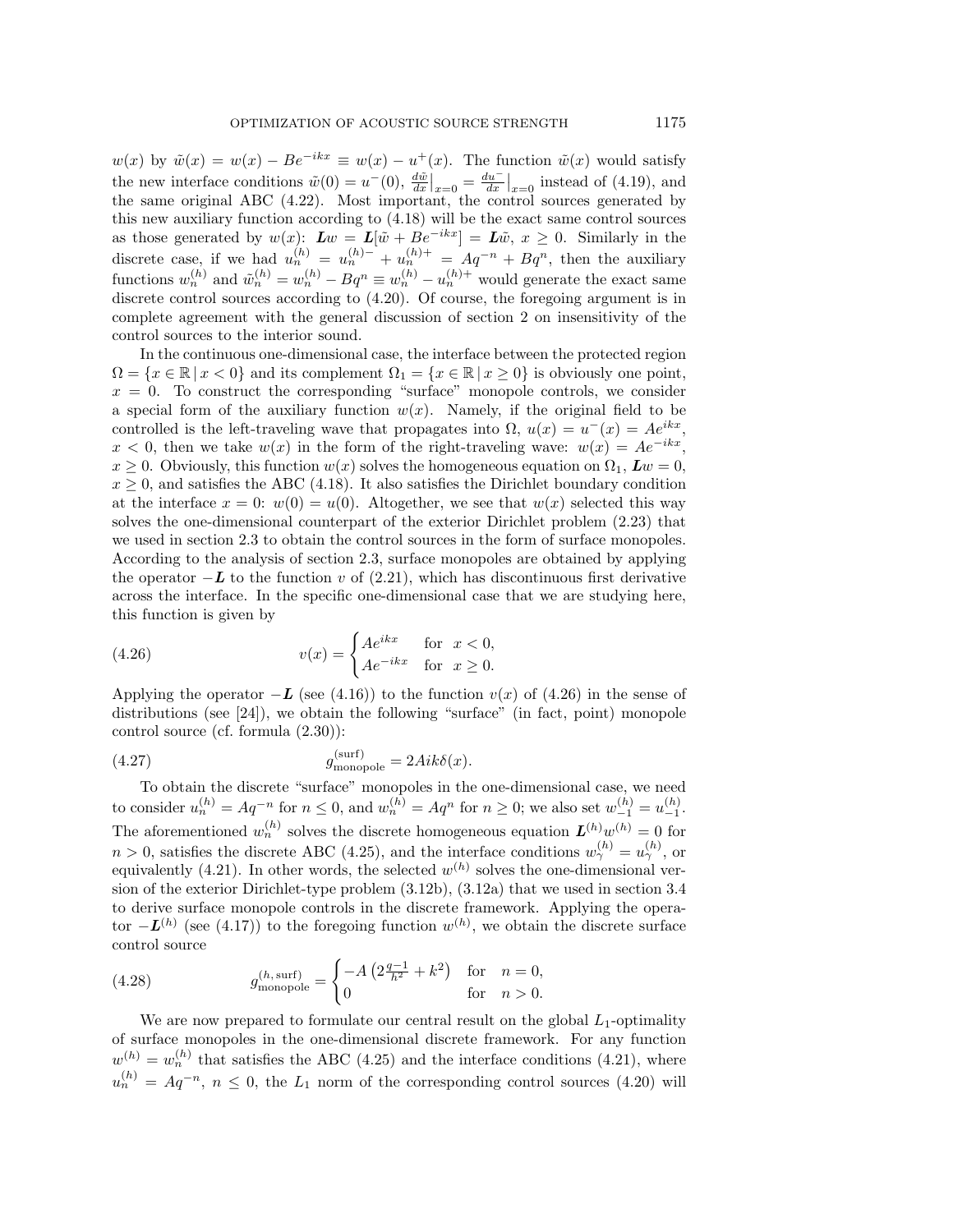always be greater than or equal to the magnitude of the surface monopole (4.28) times the grid size h:  $||g^{(h)}||_1 \geq |g^{(h,\text{surf})}_{\text{monopole}}|h$ . In the case  $w_n^{(h)} = Aq^n$  the equality is achieved, and thus  $\min_{w^{(h)}} \|g^{(h)}\|_1 = |g^{(h,\text{surf})}_{\text{monopole}}|h$ . In other words, the following theorem holds.

THEOREM 4.1. Let a complex-valued function  $w^{(h)} = w_n^{(h)}$  be defined on the grid  $n = -1, 0, 1, \ldots, N$ , where  $N > 0$  can be arbitrary. Let  $w_0^{(h)} = A$ , where  $A \in \mathbb{C}$  is a given constant, and  $w_{-1}^{(h)} = q w_0^{(h)}$  and  $w_N^{(h)} = q w_{N-1}^{(h)}$ , where q is defined by formula (4.24). Then,

(4.29) 
$$
\min_{w_n^{(h)}} \sum_{n=0}^{N-1} \left| \frac{w_{n+1}^{(h)} - 2w_n^{(h)} + w_{n-1}^{(h)}}{h^2} + k^2 w_n^{(h)} \right| = |A| \left| 2 \frac{q-1}{h^2} + k^2 \right|.
$$

*Proof.* Let us introduce new quantities  $p_0, p_1, \ldots, p_{N-2}$  so that  $w_1^{(h)} = p_0 w_0^{(h)}$ ,  $w_2^{(h)} = p_1 w_1^{(h)}, \dots, w_{N-1}^{(h)} = p_{N-2} w_{N-2}^{(h)}$ . Then the sum on the left-hand side of (4.29) can be recast in the following form (taking into account that  $w_{-1}^{(h)} = q w_0^{(h)}$  and  $w_N^{(h)} =$  $qw_{N-1}^{(h)}$ :

$$
\sum_{n=0}^{N-1} \left| \frac{w_{n+1}^{(h)} - 2w_n^{(h)} + w_{n-1}^{(h)}}{h^2} + k^2 w_n^{(h)} \right|
$$
  
= |A|  $\left| \frac{p_0 + q - 2}{h^2} + k^2 \right| + |A| \left| \frac{p_0 p_1 - 2p_0 + 1}{h^2} + k^2 p_0 \right|$   
+ |A||p<sub>0</sub>|  $\left| \frac{p_1 p_2 - 2p_1 + 1}{h^2} + k^2 p_1 \right| + |A||p_0||p_1| \left| \frac{p_2 p_3 - 2p_2 + 1}{h^2} + k^2 p_2 \right| + \cdots$   
+ |A||p<sub>0</sub>||p<sub>1</sub>| \cdots |p<sub>N-3</sub>|  $\left| \frac{p_{N-2} q - 2p_{N-2} + 1}{h^2} + k^2 p_{N-2} \right|$ .

Next, we introduce new notations:  $p_0 = q + z_0$ ,  $p_1 = q + z_1$ , ...,  $p_{N-2} = q + z_{N-2}$ , where  $q$  is defined by (4.24) and all the quantities are generally assumed to be complex. Using these new notations, we can rewrite the generic term on the right-hand side of the previous equality as follows:

$$
|A||p_0||p_1|\cdots|p_n|\left|\frac{p_{n+1}p_{n+2}-2p_{n+1}+1}{h^2}+k^2p_{n+1}\right|
$$
  
=  $|A||q+z_0||q+z_1|\cdots|q+z_n|\left|\frac{(q+z_{n+1})(q+z_{n+2})-2(q+z_{n+1})+1}{h^2}+k^2(q+z_{n+1})\right|$ 

$$
= |A||q + z_0||q + z_1|\cdots|q
$$
  
+  $z_n \Big| \underbrace{\left| \frac{q^2 - 2q + 1}{h^2} + k^2 q + \frac{z_{n+1}z_{n+2} + q(z_{n+1} + z_{n+2}) - 2z_{n+1}}{h^2} + k^2 z_{n+1} \right|}_{0}$   
=  $|A||q + z_0||q + z_1|\cdots|q + z_n|\left| \frac{z_{n+2}(q + z_{n+1})}{h^2} + z_{n+1}\left(\frac{q-2}{h^2} + k^2\right) \right|$   
=  $|A||q + z_0||q + z_1|\cdots|q + z_n|\left| \frac{z_{n+2}(q + z_{n+1})}{h^2} + \frac{z_{n+1}}{h^2}\mu \right|.$ 

 $\overline{\phantom{a}}$  $\overline{\phantom{a}}$  $\overline{\phantom{a}}$  $\mid$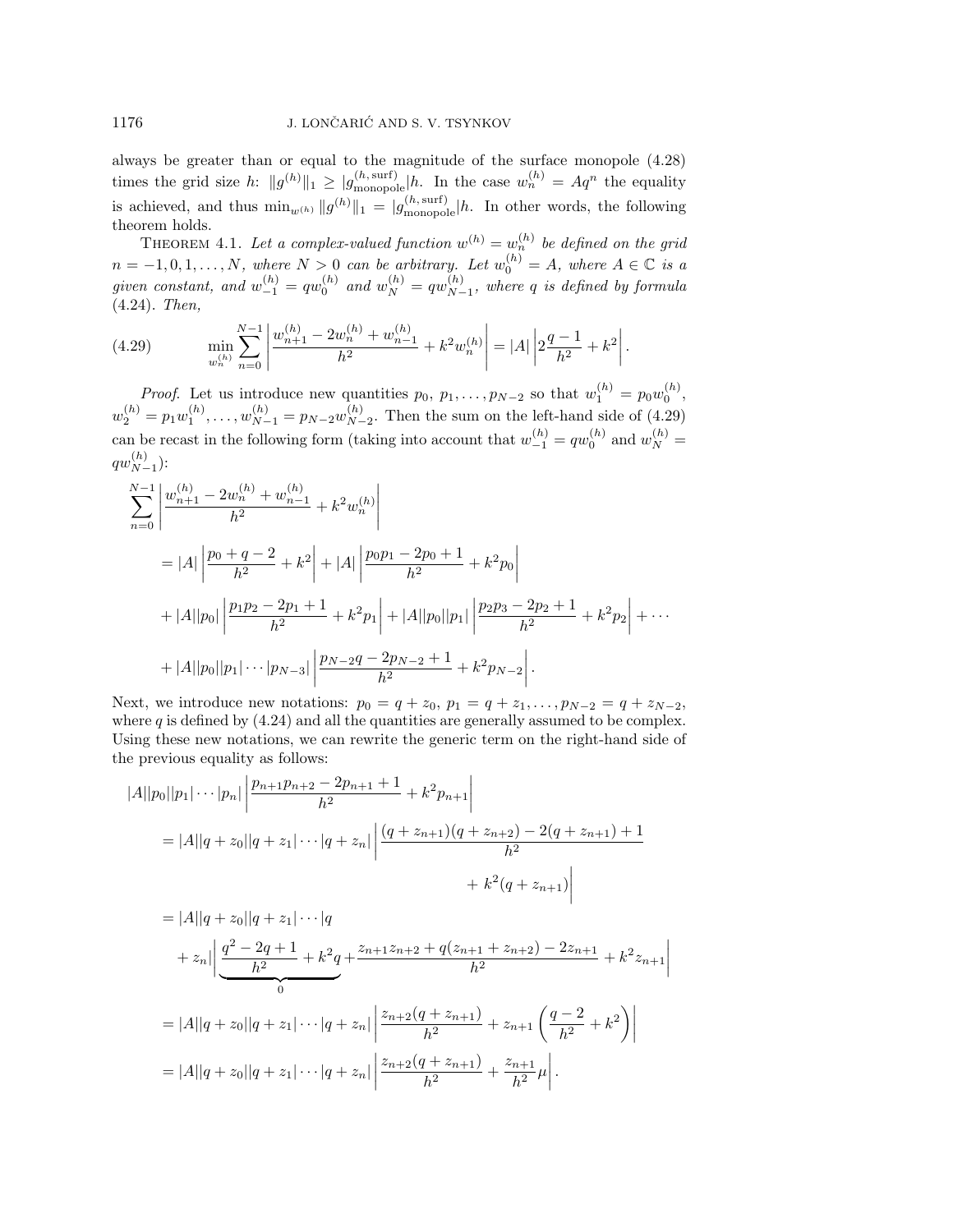In the last chain of equalities, expression  $\frac{q^2-2q+1}{h^2} + k^2q$  turns into zero by virtue of the characteristic equation (4.23), and  $\mu = \tilde{q} - 2 + k^2 h^2$ . Using the definition of q from (4.24), we can obtain

$$
|\mu|^2 = \left| -1 - \frac{1}{2}k^2h^2 - ikh\sqrt{1 - \frac{1}{4}k^2h^2} + k^2h^2 \right| = \left| -1 + \frac{1}{2}k^2h^2 - ikh\sqrt{1 - \frac{1}{4}k^2h^2} \right|
$$
  
=  $\left( -1 + \frac{1}{2}k^2h^2 \right)^2 + k^2h^2 \left( 1 - \frac{1}{4}k^2h^2 \right) = 1 - k^2h^2 + \frac{1}{4}k^4h^4 + k^2h^2 - \frac{1}{4}k^4h^4 = 1.$ 

Finally, collecting all terms, we can now have

$$
\sum_{n=0}^{N-1} \left| \frac{w_{n+1}^{(h)} - 2w_n^{(h)} + w_{n-1}^{(h)}}{h^2} + k^2 w_n^{(h)} \right|
$$
  
\n
$$
= |A| \left| \frac{z_0}{h^2} + 2 \frac{q-1}{h^2} + k^2 \right| + |A| \left| \frac{z_1(q+z_0)}{h^2} + \frac{z_0}{h^2} \mu \right|
$$
  
\n
$$
+ |A||q+z_0| \left| \frac{z_2(q+z_1)}{h^2} + \frac{z_1}{h^2} \mu \right| + |A||q+z_0||q+z_1| \left| \frac{z_3(q+z_2)}{h^2} + \frac{z_2}{h^2} \mu \right| + \cdots
$$
  
\n
$$
+ |A||q+z_0||q+z_1| \ldots |q+z_{N-3}| \left| \frac{z_{N-2}}{h^2} \mu \right|
$$
  
\n
$$
\geq |A| \left| 2 \frac{q-1}{h^2} + k^2 \right| - |A| \left| \frac{z_0}{h^2} \right| + |A| \left| \frac{z_0}{h^2} \right| |\mu| - |A||q+z_0| \frac{|z_1|}{h^2} + |A||q+z_0| \frac{|z_1|}{h^2} |\mu| - \cdots
$$
  
\n
$$
- |A||q+z_0||q+z_1| \frac{|z_2|}{h^2} + |A||q+z_0||q+z_1| \frac{|z_2|}{h^2} |\mu| - \cdots
$$
  
\n
$$
+ |A||q+z_0||q+z_1| \ldots |q+z_{N-3}| \frac{|z_{N-2}|}{h^2} |\mu|
$$
  
\n
$$
= |A| \left| 2 \frac{q-1}{h^2} + k^2 \right|.
$$

In other words, we have obtained the inequality

$$
(4.30) \qquad \sum_{n=0}^{N-1} \left| \frac{w_{n+1}^{(h)} - 2w_n^{(h)} + w_{n-1}^{(h)}}{h^2} + k^2 w_n^{(h)} \right| \ge |A| \left| 2 \frac{q-1}{h^2} + k^2 \right|.
$$

To establish the result of the theorem, i.e., formula (4.29), it remains to show only that there will be a particular  $w^{(h)} = w_n^{(h)}$  for which inequality (4.30) transforms into the equality. Clearly, the equality in formula (4.30) is achieved for  $w_n^{(h)} = Aq^n$ ,  $n \ge 0$ , because in this case  $z_0 = z_1 = \cdots = z_{N-2} = 0$ . This completes the proof.  $\Box$ 

Let us also recall that if we multiply the sum on the left-hand side of either formula (4.29) or formula (4.30) by the grid size h, we obtain the discrete  $L_1$  norm of the control sources  $g^{(h)}$ . Therefore, inequality (4.30) transforms into

(4.31) 
$$
\|g^{(h)}\|_1 \geq \left|g_{\text{monopole}}^{(h,\text{surf})}\right| h,
$$

and consequently, we have, in effect, demonstrated the global  $L_1$  minimality of the surface control sources:

(4.32) 
$$
\min_{w^{(h)}} \|g^{(h)}\|_1 = |g_{\text{monopole}}^{(h,\text{surf})}| h.
$$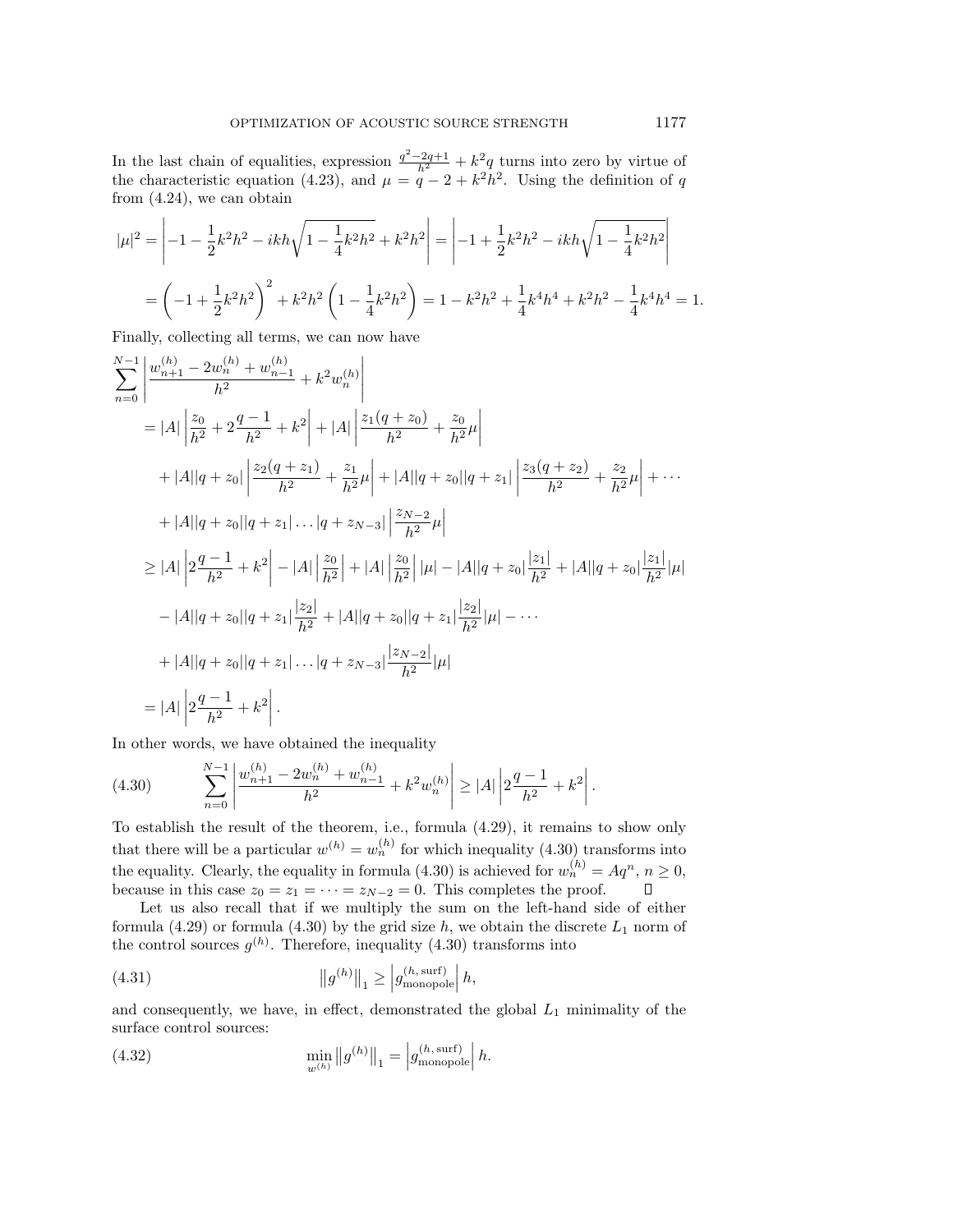Equality  $(4.32)$  is a one-dimensional counterpart of  $(4.15)$ , but unlike the experimentally established formula (4.15), equality (4.32) has been proven rigorously.

The foregoing proof of Theorem 4.1 also reveals the mechanism of discrepancy between the optimal control  $g_{\text{monopole}}^{(h,\text{surf})}$  and all other suboptimal controls. Namely, every time the auxiliary function  $w_n^{(h)}$  "departs" from the pure right-traveling wave  $Aq^n$ , which is equivalent to having  $z_n \neq 0$ , we may pick up additional value of  $||g^{(h)}||_1$ in case the actual estimate based on the triangle inequality that we use,

$$
|A||q + z_0||q + z_1|\cdots|q + z_n|\left|\frac{z_{n+2}(q + z_{n+1})}{h^2} + \frac{z_{n+1}}{h^2}\mu\right|
$$
  
\n
$$
\geq |A||q + z_0||q + z_1|\cdots|q + z_n|\frac{|z_{n+1}|}{h^2}|\mu|
$$
  
\n
$$
-|A||q + z_0||q + z_1|\cdots|q + z_n||q + z_{n+1}|\frac{|z_{n+2}|}{h^2},
$$

happens to be "strictly greater" rather than "greater or equal" for this given term. It is also interesting to look into the role of the ABC (4.25). This boundary condition "swallows" the last term in the sum so that all the previous terms can cancel one another in pairs, and only the first term  $|g_{\text{monopole}}^{(h,\text{surf})}|$  will remain.

Next, we will analyze the continuous case. Assume that  $w(x)$  is a regular smooth function, which is defined on the interval  $[0, X]$  and satisfies boundary conditions (4.19) and (4.22). Let us also assume that the grid function  $w^{(h)} = w_n^{(h)}$ ,  $n =$  $0, 1, \ldots, N-1$ , is the trace of  $w(x)$  on the aforementioned uniform grid with size h:  $w_n^{(h)} = w(x_n) \equiv w(n \cdot h)$ . Note that we need to require sufficient smoothness of  $w(x)$  in order to guarantee the consistency of the finite-difference scheme:  $L^{(h)}w^{(h)} = Lw + O(h^2)$  (see (4.16) and (4.17)). Let us additionally define  $w_{-1}^{(h)} = qw_0^{(h)}$ and  $w_N^{(h)} = q w_{N-1}^{(h)}$ , in accordance with the boundary conditions (4.21) and (4.25), respectively, like in the formulation of Theorem 4.1. Then for small  $h$  we can disregard the quadratic terms in the definition of  $q$  (see  $(4.24)$ ) and have for the right endpoint

$$
\frac{w_N^{(h)} - w_{N-1}^{(h)}}{h} = -ikw_{N-1}^{(h)},
$$

which is obviously an approximation of the continuous ABC  $(4.22)$  with the accuracy  $O(h)$ . Similarly, for the left endpoint we obtain

$$
\frac{w_0^{(h)} - w_{-1}^{(h)}}{h} = ikw_0^{(h)},
$$

which is an  $O(h)$  accurate approximation of the second boundary condition (4.19) under the assumption that the field to be controlled is  $u(x) = u^-(x) = Ae^{ikx}$ ,  $x < 0$ , and consequently,  $\frac{du}{dx}\Big|_{x=0} = iku(0)$ . Altogether, we have constructed a grid function  $w^{(h)} = w_n^{(h)}$ ,  $n = -1, 0, \ldots, N$ , that satisfies the conditions of Theorem 4.1 and also approximates on the grid all the continuous requirements of the function  $w = w(x)$ .

Let us now again multiply both sides of inequality  $(4.30)$  by the positive quantity h and consider independently the limit on its right-hand side and the limit on its left-hand side as  $h \longrightarrow +0$ . First, we obtain

$$
|A| \left| 2\frac{q-1}{h^2} + k^2 \right| h = |A| \left| -k^2 - \frac{2ik}{h} \sqrt{1 - \frac{1}{4}k^2h^2} + k^2 \right| h \longrightarrow 2|A|k \text{ as } h \longrightarrow +0.
$$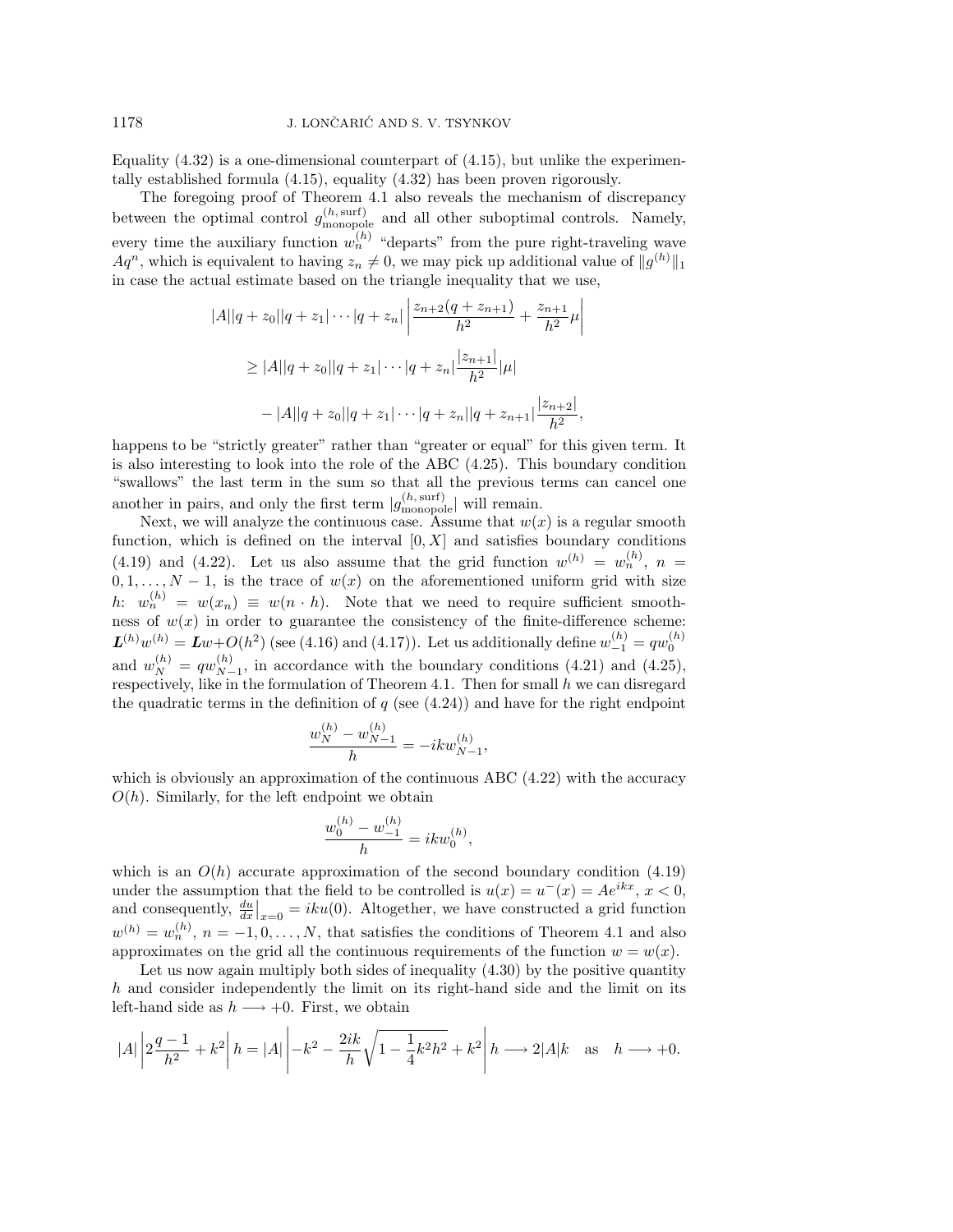Note that the limit is equal to the magnitude of the surface monopole in the continuous formulation (see (4.27)). Next, on the left-hand side we have

$$
\sum_{n=0}^{N-1} \left| \frac{w_{n+1}^{(h)} - 2w_n^{(h)} + w_{n-1}^{(h)}}{h^2} + k^2 w_n^{(h)} \right| h = \sum_{n=0}^{N-1} \left| \frac{d^2 w}{dx^2} (x_n) + k^2 w(x_n) \right| h + O(h^2)
$$

$$
\longrightarrow \int_0^X \left| \frac{d^2 w}{dx^2} (x) + k^2 w(x) \right| dx \quad \text{as} \quad h \longrightarrow +0.
$$

Note that the limit is equal to the  $L_1$  norm  $||g||_1$  of the continuous control sources  $g(x)$  defined by formula (4.18). As inequality (4.30) holds for any given value of h, we can claim that it will also hold in the limit  $h \longrightarrow +0$ . Therefore, we have arrived at the following result.

COROLLARY 4.2. Let a complex-valued function  $w = w(x)$  be defined on  $[0, X]$ . Let  $w(0) = A$ , where  $A \in \mathbb{C}$  is a given constant, and  $w'(0) = ikw(0)$  and  $w'(X) =$  $-ikw(X)$ . Then,

(4.33) 
$$
\int_0^X \left| \frac{d^2 w}{dx^2}(x) + k^2 w(x) \right| dx \ge 2|A|k.
$$

It is easy to see that the requirements of  $w(x)$  formulated in Corollary 4.2 are equivalent to the conditions that guarantee the appropriateness of  $w(x)$  for constructing the control sources  $g(x)$  using (4.18); see formulae (4.19) and (4.22). Therefore, the result of Corollary 4.2, i.e., inequality (4.33), can be recast as

(4.34) 
$$
||g||_1 \ge 2|A|k.
$$

On the right-hand side of inequality (4.34) we have the magnitude of the "surface" monopole  $g_{\text{monopole}}^{(\text{surf})}$  defined by formula (4.27). Note that, unlike in the previously considered discrete case, when the minimal solution  $g_{\text{monopole}}^{(h,\text{surf})}$  of (4.28) was an element of the same class of control sources  $g^{(h)}$  defined by (4.20), here the minimum  $g_{\text{monopole}}^{(\text{surf})}(x)$  defined by (4.27) belongs to a different class of functions, namely, singular (i.e.,  $\delta$ -type) distributions, as opposed to regular (i.e.,  $L_1^{(\text{loc})}$ ) distributions. In other words,  $g_{\text{monopole}}^{(\text{surf})}(x) \notin L_1(\mathbb{R})$ , and not even  $L_1^{(\text{loc})}(\mathbb{R})$ . As such, we cannot introduce the  $L_1$  norm of  $g_{\text{monopole}}^{\text{(surf)}}(x)$ . Therefore, inequality (4.34) formally has to stay the way it is. However, symbolically we can, of course, write

(4.35) 
$$
\int_{\mathbb{R}} |g_{\text{monopole}}^{(\text{surf})}(x)| dx = \int_{\mathbb{R}} |2Aik\delta(x)| dx = 2|A|k,
$$

which allows us to "informally" interpret inequality (4.34) as if  $g_{\text{monopole}}^{(\text{surf})}(x)$  of (4.27) provided a lower bound in  $L_1$  for all the control sources  $g(x)$  defined by (4.18). Let us also note that "integration" with respect to  $x$  in (4.35), which "removes" the δ-function itself and leaves only its magnitude 2k|A|, is a continuous analogue of multiplication by h on the right-hand side of formulae  $(4.31)$  or  $(4.32)$ . Therefore, we conclude that the continuous inequality (4.34) is a direct counterpart of the discrete inequality (4.31).

Even though  $g_{\text{monopole}}^{(\text{surf})}(x) \notin L_1^{(\text{loc})}(\mathbb{R})$ , we will still show that there are regular control sources  $g(x) \in L_1^{(\text{loc})}(\mathbb{R})$  that are arbitrarily close to  $g_{\text{monopole}}^{(\text{surf})}(x)$  in the weak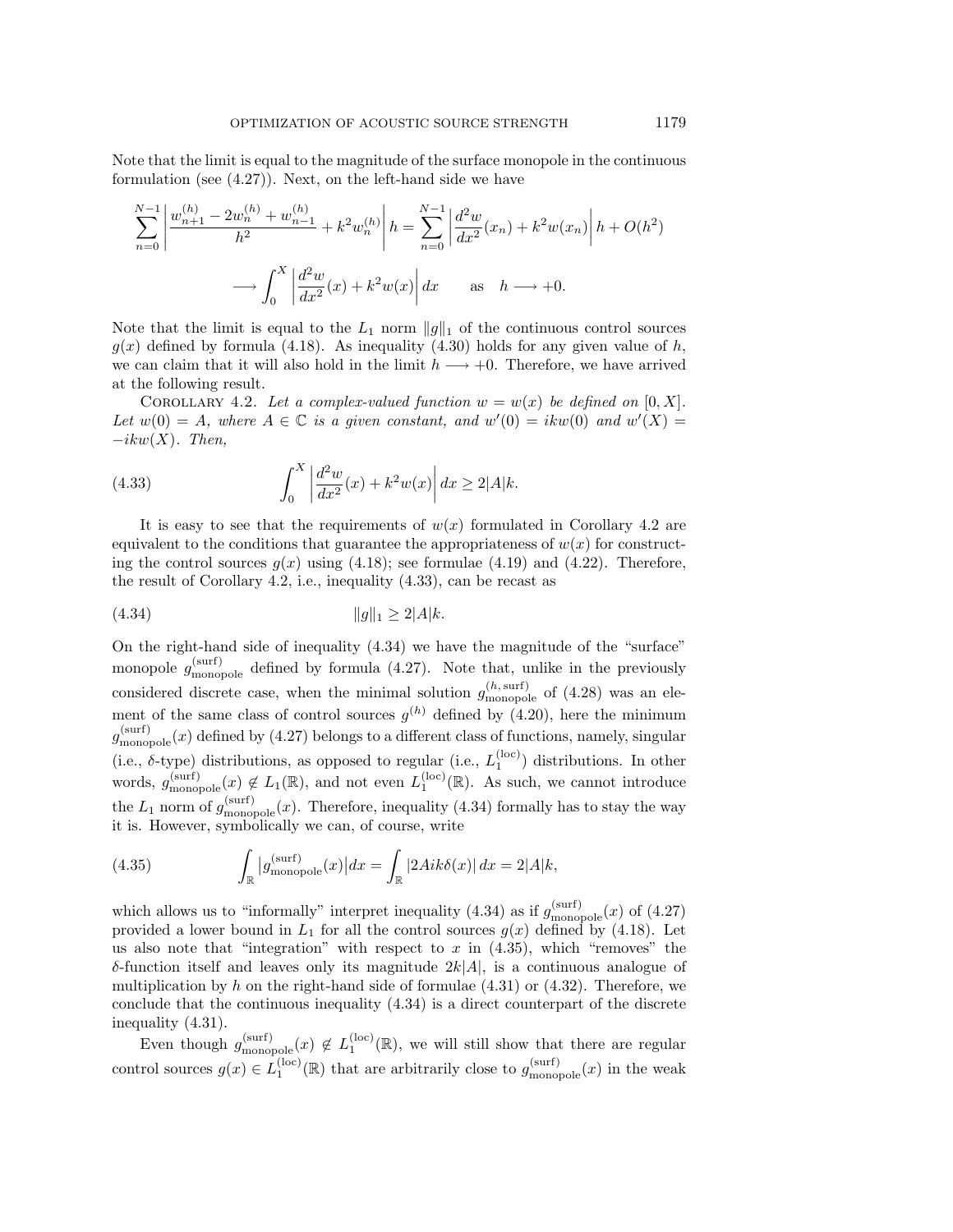sense. More precisely, we will construct a sequence of regular auxiliary functions  $w_{\epsilon}(x)$  such that the corresponding  $g_{\epsilon}(x)$  obtained according to (4.18) will converge to  $g_{\text{monopole}}^{(\text{surf})}(x)$  of (4.27) in the sense of distributions. This will allow us to claim that although the minimal solution  $g_{\text{monopole}}^{(\text{surf})}(x)$  is singular, it is, in fact, "on the borderline" of the class of regular solutions. In other words, it is a limiting point, in the sense of weak convergence, of the space of all  $g(x)$  defined by formula (4.27). In addition, we will also show that the  $L_1$  norms  $||g_{\epsilon}||$  converge to the magnitude  $2k|A|$ of the "surface" monopole  $g_{\text{monopole}}^{(\text{surf})}(x)$  of (4.27). This will allow us to formulate in the continuous case the result similar to the minimality (4.32) but in the sense of "infimum" rather than "minimum."

Consider a regular function  $w_{\epsilon} = w_{\epsilon}(x)$  that is defined on  $[0, X]$  and satisfies boundary conditions (4.19) and (4.22) with  $u(x) = Ae^{ikx}$  for  $x < 0$ . In addition, let us assume that not only for  $x>X$ , but also in between some (small)  $\epsilon < X$  and X, the function  $w_{\epsilon}(x)$  already coincides with a right-traveling wave:  $w_{\epsilon}(x) = w_{\epsilon}(\epsilon)e^{-ik(x-\epsilon)}$ ,  $\epsilon \leq x \leq X$ . In other words, we require that  $w_{\epsilon}(0) = A, w'_{\epsilon}(0) = ikA$ , and  $w'_{\epsilon}(\epsilon) =$  $-ikw_{\epsilon}(\epsilon)$ . For the purpose of obtaining the aforementioned convergent sequence, we will subsequently let  $\epsilon \longrightarrow +0$ . The control sources  $g_{\epsilon}(x)$  are defined according to formula (4.18):  $g_{\epsilon}(x) = -w_{\epsilon}''(x) - k^2 w_{\epsilon}(x)$ ,  $0 \le x \le \epsilon$ , and for  $x > \epsilon$  we have  $g_{\epsilon}(x) = 0$ . If  $\varphi = \varphi(x)$  is a test function on R, i.e., a compactly supported infinitely smooth function (see [24]), then the corresponding functional, i.e., the distribution  $q_e$ itself, can be represented as follows:

$$
(g_{\epsilon}, \varphi) = \int_{\mathbb{R}} g_{\epsilon}(x)\varphi(x)dx = \int_{0}^{\epsilon} [-w''(x) - k^{2}w(x)]\varphi(x)dx
$$
  
=  $w(\epsilon)\varphi'(\epsilon) - w(0)\varphi(0) - [\varphi(\epsilon)w'(\epsilon) - \varphi(0)w'(0)] + \int_{0}^{\epsilon} [-w(x)\varphi''(x) + k^{2}w(x)\varphi(x)]dx.$ 

As  $w(x) \in L_1^{(\text{loc})}(\mathbb{R})$  and  $\varphi(x)$  is a test function, the integral on the right-hand side of the previous equality vanishes as  $\epsilon \longrightarrow +0$ . Let us now additionally assume that the functions  $w_{\epsilon} = w_{\epsilon}(x)$  are constructed so that  $w_{\epsilon}(\epsilon) \longrightarrow w_{\epsilon}(0)$  when  $\epsilon \longrightarrow +0$ . In other words, we assume continuity at  $x = 0$ . Then, because of the boundary condition (4.22) at  $x = \epsilon$ , we have  $w'_\epsilon(\epsilon) \longrightarrow -ikA$  as  $\epsilon \longrightarrow +0$ . Altogether, we obtain

(4.36) 
$$
(g_{\epsilon}, \varphi) \longrightarrow 2ikA\varphi(0) \text{ as } \epsilon \longrightarrow +0.
$$

The limit (4.36) implies that in the sense of distributions

(4.37) 
$$
g_{\epsilon}(x) \longrightarrow g_{\text{monopole}}^{(\text{surf})}(x) \equiv 2ikA\delta(x) \quad \text{as} \quad \epsilon \longrightarrow +0.
$$

Let now specify a particular form of  $w_{\epsilon}(x)$ :

(4.38) 
$$
w_{\epsilon}(x) = \frac{-ikA}{\epsilon}x^2 + ikAx + A, \qquad x \in [0, \epsilon].
$$

For this function, we have  $w_{\epsilon}(0) = w_{\epsilon}(\epsilon) = A$ ,  $w'_{\epsilon}(0) = ikA$ , and  $w'_{\epsilon}(\epsilon) = -ikA$ , and consequently,  $w_{\epsilon}(x)$  of (4.38) meets all the previous conditions. For the  $L_1$  norm of the corresponding control  $g_{\epsilon}(x)$ , we obtain

$$
||g_{\epsilon}||_1 = \int_0^{\epsilon} |w_{\epsilon}''(x) + k^2 w_{\epsilon}(x)| dx = \int_0^{\epsilon} |A| \left[ k^2 + \left( -\frac{k^3}{\epsilon} x^2 + k^3 x - \frac{2k}{\epsilon} \right)^2 \right]^{1/2} dx.
$$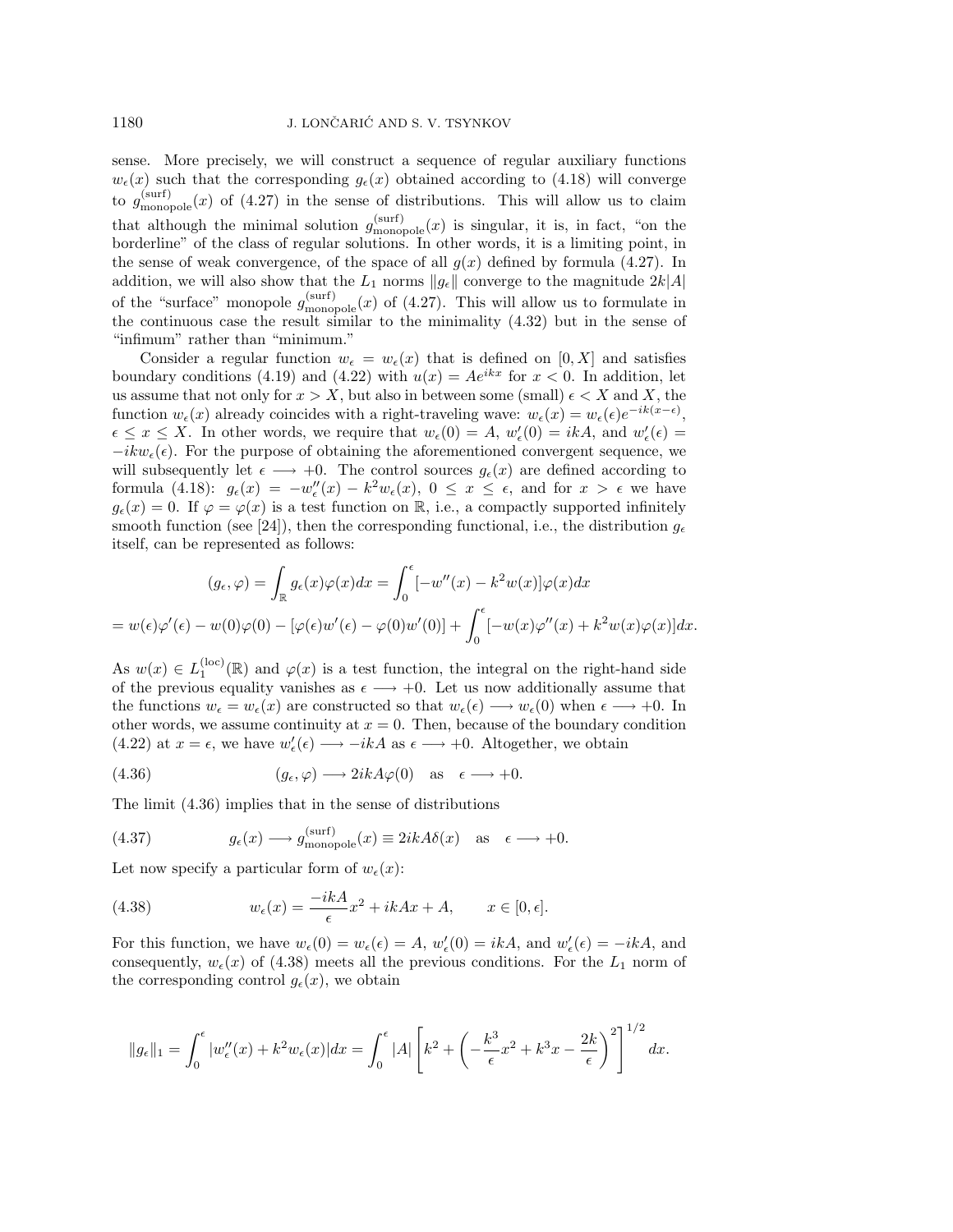As we always have  $0 \le x \le \epsilon$ , the dominant term in the last integral for small  $\epsilon$  is  $\frac{2k}{\epsilon}$ , and therefore

(4.39) 
$$
\|g_{\epsilon}\|_{1} \longrightarrow 2k|A| \text{ as } \epsilon \longrightarrow +0.
$$

Putting together the result of Corollary 4.2 with the limits (4.37) and (4.39), we arrive at the following result.

THEOREM 4.3. Let a complex-valued function  $w = w(x)$  be defined on  $[0, X]$ . Let  $w(0) = A$ , where  $A \in \mathbb{C}$  is a given constant, and  $w'(0) = ikw(0)$  and  $w'(X) =$  $-ikw(X)$ . Then, in the class of regular control sources  $g(x)$  defined by formula (4.18) for all such  $w(x)$ , one can identify a sequence  $g_{\epsilon}(x)$  that would converge in the sense of distributions to the point monopole  $g_{\text{monopole}}^{(\text{surf})}(x)$  defined by formula (4.27):

$$
g_{\epsilon}(x) \longrightarrow g_{\text{monopole}}^{(\text{surf})}(x) \equiv 2ikA\delta(x) \quad as \quad \epsilon \longrightarrow +0.
$$

Besides, the magnitude of the point monopole  $g_{\text{monopole}}^{(\text{surf})}(x)$  of (4.27) provides the greatest lower bound for  $L_1$  norms of all the control sources  $g(x)$  of  $(4.18)$ :

(4.40) 
$$
\inf_{w(x)} \|g\|_1 = 2k|A|.
$$

Clearly, estimate  $(4.40)$  can be interpreted as global  $L_1$  minimality of the "surface" control (4.27) among the continuous one-dimensional control sources (4.18). It is a continuous version of the previously established discrete result (4.32).

**5. Discussion.** For the problem of active control of sound, we have systematically described time-harmonic general solutions for the volume and surface control sources in the continuous and discrete formulation of the problem. These control sources guarantee the identical cancellation of unwanted noise on a predetermined region of interest. We have also proposed a criterion for optimization of the resulting control sources. This criterion chooses the overall absolute acoustic source strength as the cost function for minimization, and as such admits a clear physical interpretation. Mathematically, it translates into minimization of complex-valued functions in the sense of  $L_1$ , which is a very challenging problem from the standpoint of numerical implementation. We have still managed, though, to compute several two-dimensional numerical solutions using the algorithm SeDuMi. All these solutions demonstrate a coherent behavior—the minimum is achieved on the surface of the protected region. In other words, the minimum is delivered by the appropriate surface monopole controls. Therefore, the numerical evidence that we have received indicates that surface monopoles may provide a global  $L_1$  minimum for the control sources in the general setting. We have been able to rigorously prove this result in the one-dimensional case for both continuous and discrete formulation of the problem. Even though we have not yet been able to prove a similar result for a general multi-dimensional framework, we still believe that it is true, because a combination of the two-dimensional numerical evidence and a one-dimensional accurate proof cannot, in our opinion, be a mere coincidence. Therefore, we put forward the minimization result in the form of a conjecture. Let us recall that according to (2.30) the surface monopole controls are given by

(5.1)

$$
g_{\rm monopole}^{\rm (surf)}(\boldsymbol{x})=-\left[\frac{\partial w}{\partial \boldsymbol{n}}-\frac{\partial u}{\partial \boldsymbol{n}}\right]_{\Gamma}\delta(\Gamma)=-\left[\frac{\partial \tilde{w}}{\partial \boldsymbol{n}}-\frac{\partial u^{-}}{\partial \boldsymbol{n}}\right]_{\Gamma}\delta(\Gamma)\equiv\nu(\boldsymbol{x})|_{\boldsymbol{x}\in\Gamma}\cdot\delta(\Gamma),
$$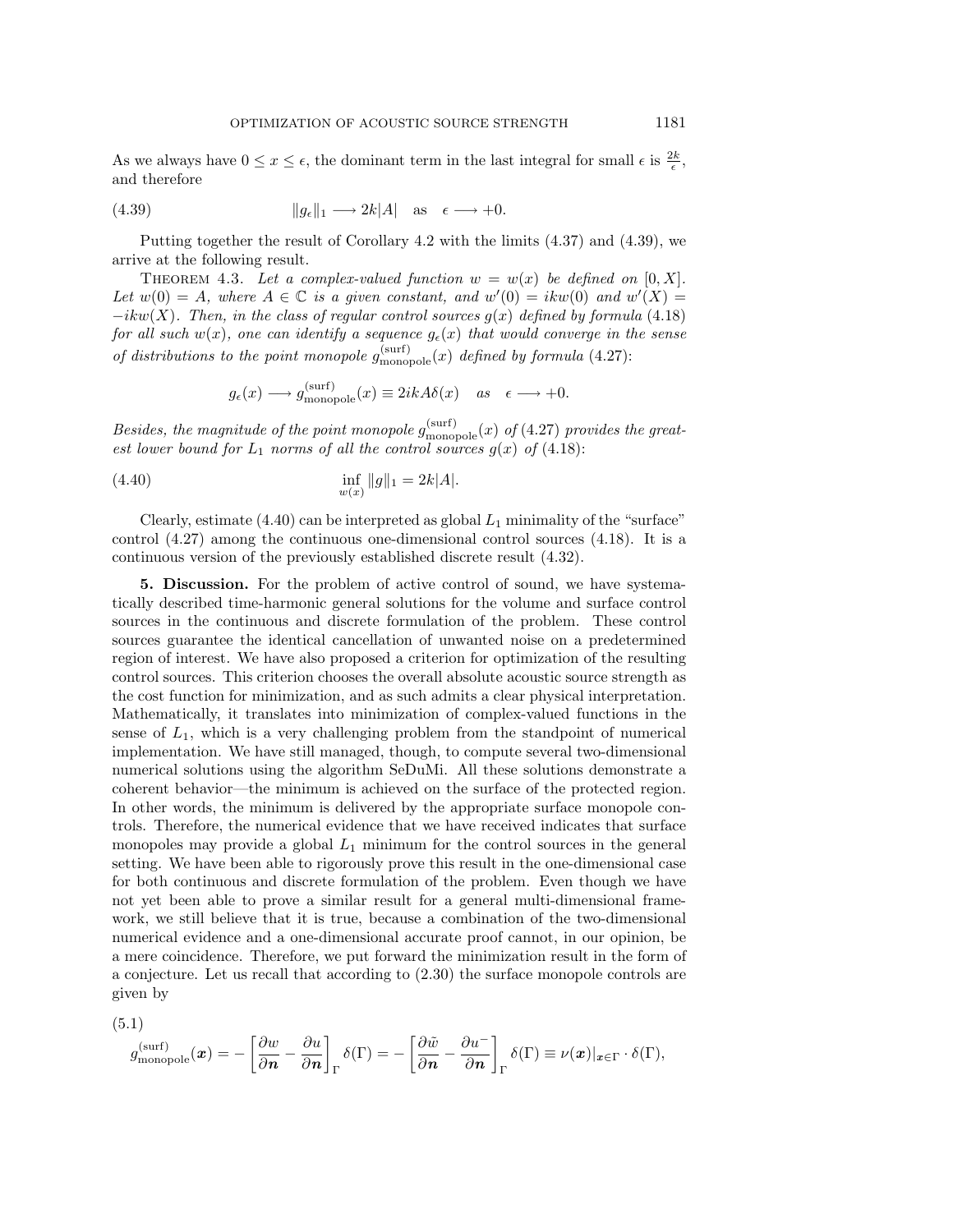where  $\tilde{w}(x) = w(x) - u^+(x)$ , as before, and  $w(x)$  is a solution to the exterior Dirichlet problem (2.23). Then, we can formulate the following.

CONJECTURE 5.1. Let a complex-valued function  $w = w(\boldsymbol{x})$  be defined on  $\Omega_1 =$  $\mathbb{R}^n\backslash\Omega$ , and let it be sufficiently smooth so that the operator **L** of (1.1) can be applied to  $w(x)$  on its entire domain in the classical sense, and the result **L**w can be locally absolutely integrable. Let, in addition,  $w(x)$  satisfy the interface conditions (2.2), where  $u = u(x)$  is a given field to be controlled, and the appropriate Sommerfeld radiation boundary conditions at infinity,  $(1.2a)$  or  $(1.2b)$ . Then the greatest lower bound for the  $L_1$  norms of all the control sources  $g(x)$  obtained with such auxiliary functions  $w(x)$  using formula (2.1) is given by the  $L_1$  norm on  $\Gamma$  of the magnitude of surface monopoles (5.1):

(5.2) 
$$
\inf_{w(x)} \int_{\Omega_1} |g(x)| dx = \int_{\Gamma} |\nu(x)| ds.
$$

Alternatively, we can rewrite (5.2) as

(5.3) 
$$
\inf_{w(x)} \|g(x)\|_{1,\Omega_1} = \|\nu\|_{1,\Gamma}.
$$

Equality  $(5.3)$  is a multidimensional generalization of  $(4.40)$ . Let us also notice that equality (4.15), which was obtained on the basis of experimental observations in two space dimensions, can be considered a discrete two-dimensional prototype of (5.3).

In the formulation of Conjecture 5.1, we did not include the results on the convergence of a sequence of volumetric controls to the surface layer  $\nu \delta(\Gamma)$  (see (5.1)) and on the convergence of the corresponding  $L_1$  norms, as we did in Theorem 4.3 for the one-dimensional case. We believe, though, that these results can be easily formulated and justified in the multidimensional framework using an approach similar to the one that we have used in the one-dimensional case. The key missing part, however, that does not yet allow us to transform Conjecture 5.1 into a theorem, is proving that surface monopoles provide a *lower bound* for the volumetric controls in the sense of  $L_1$ , whereas showing that this is the greatest lower bound is more straightforward. The analysis of this problem will be a subject of our future research. In this connection we can mention only that, at least in the two-dimensional case, the geometry of the protected region  $\Omega$  should not be a limitation when constructing a general proof. If one can prove the result for a constant-width linear strip with periodic boundary conditions on its sides, and with the interface  $\Gamma$  being a segment of the straight line normal to the sides of the strip, then for any other shape the same result can likely be obtained with the help of a conformal mapping.

**Acknowledgments.** It is our pleasure to acknowledge most useful discussions with Jan Hesthaven, Wu Li, Michael Overton, and Victor Ryaben'kii. We would also like to thank the reviewer of the paper, who drew our attention to several important points and thereby helped make the revised manuscript a substantial improvement over its original version.

## REFERENCES

- [1] K. D. Andersen, E. Christiansen, A. R. Conn, and M. L. Overton, An efficient primal-dual interior-point method for minimizing a sum of Euclidean norms, SIAM J. Sci. Comput., 22 (2000), pp. 243–262.
- [2] A. P. CALDERON, *Boundary-value problems for elliptic equations*, in Proceedings of the Soviet-American Conference on Partial Differential Equations, Novosibirsk, Moscow, 1963, Fizmatgiz, Moscow, pp. 303–304.